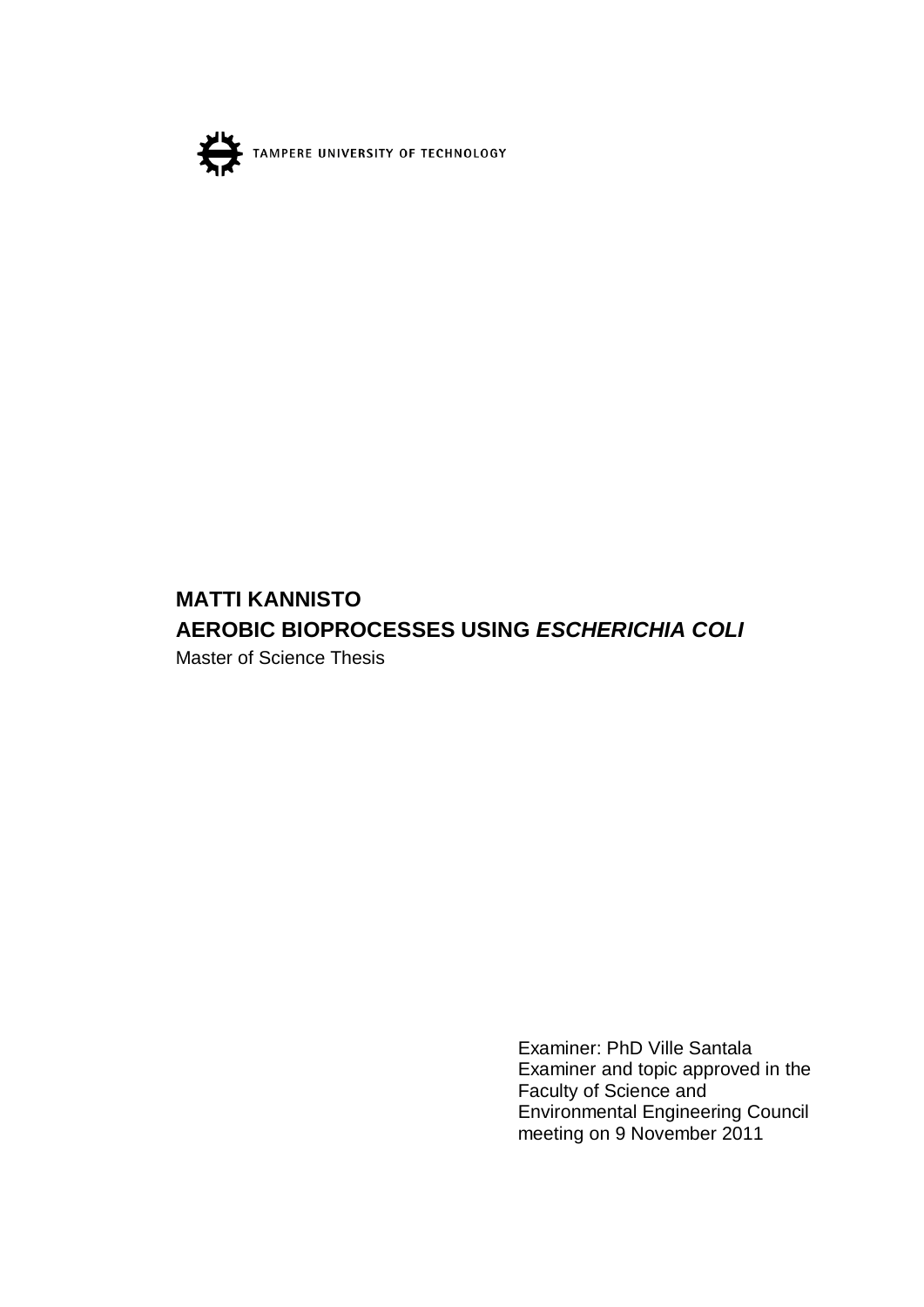### **TIIVISTELMÄ**

TAMPEREEN TEKNILLINEN YLIOPISTO Biotekniikan koulutusohjelma **KANNISTO, MATTI**: *Escherichia colia* käyttävät aerobiset bioprosessit Diplomityö, 40 sivua Helmikuu 2012 Pääaine: Ympäristöbiotekniikka (B) Tarkastaja: FT Ville Santala Avainsanat: *Escherichia coli*, fermentointi, bioprosessi, proteiinintuotto, korkea solutiheys, sokereidenkäyttö

*Escherichia coli* on eräs tutkituimmista mikro-organismeista ja sitä käytetään useissa bioteknologisissa sovellutuksissa. Näiden sovellutusten taloudellinen kannattavuus on pitkälti riippuvainen tuotettujen molekyylien saannoista. Koska *E. coli* on ollut suosittu kohde bakteriologisissa tutkimuksissa, on kertynyt paljon tietoa sen käyttöön perustuviin bioprosesseihin vaikuttavista tekijöistä. Tämän tiedon pohjalta on kehitetty malleja sen genetiikalle ja aineenvaihdunnalle, mikä on helpottanut bioprosessien saantoja lisäävien geenimuokkausten tekoa.

Tämä työ käsittelee tekijöitä, joilla on merkitystä *E. colin* käyttöön perustuvissa bioprosesseissa. Vaikka monet käsiteltävistä asioista ovat yleistettävissä useimpiin bioprosesseihin, proteiinintuottoon vaikuttavia tekijöitä käsitellään muita enemmän, sillä sen katsottiin olevan erityisen tärkeä osa bioprosessitekniikkaa. Työn alussa esitellään hyvin lyhyesti *E. colin* biologiaa. Sen jälkeen käsitellään bioprosesseihin vaikuttavat perusmuuttujat ja lopuksi selvitetään joitakin tuotteen muodostumiseen ja talteenottoon vaikuttavia tekijöitä. Kuten työstä käy ilmi, vaikka *E. coliin* pohjautuvia bioprosesseja on optimoitu merkittävästi, montaa niihin vaikuttavaa tekijää ei osata vielä optimoida riittävän hyvin. Täten on selvää, että tähän bakteeriin pohjautuvissa bioprosesseissa riittää vielä tutkittavaa pitkäksi aikaa.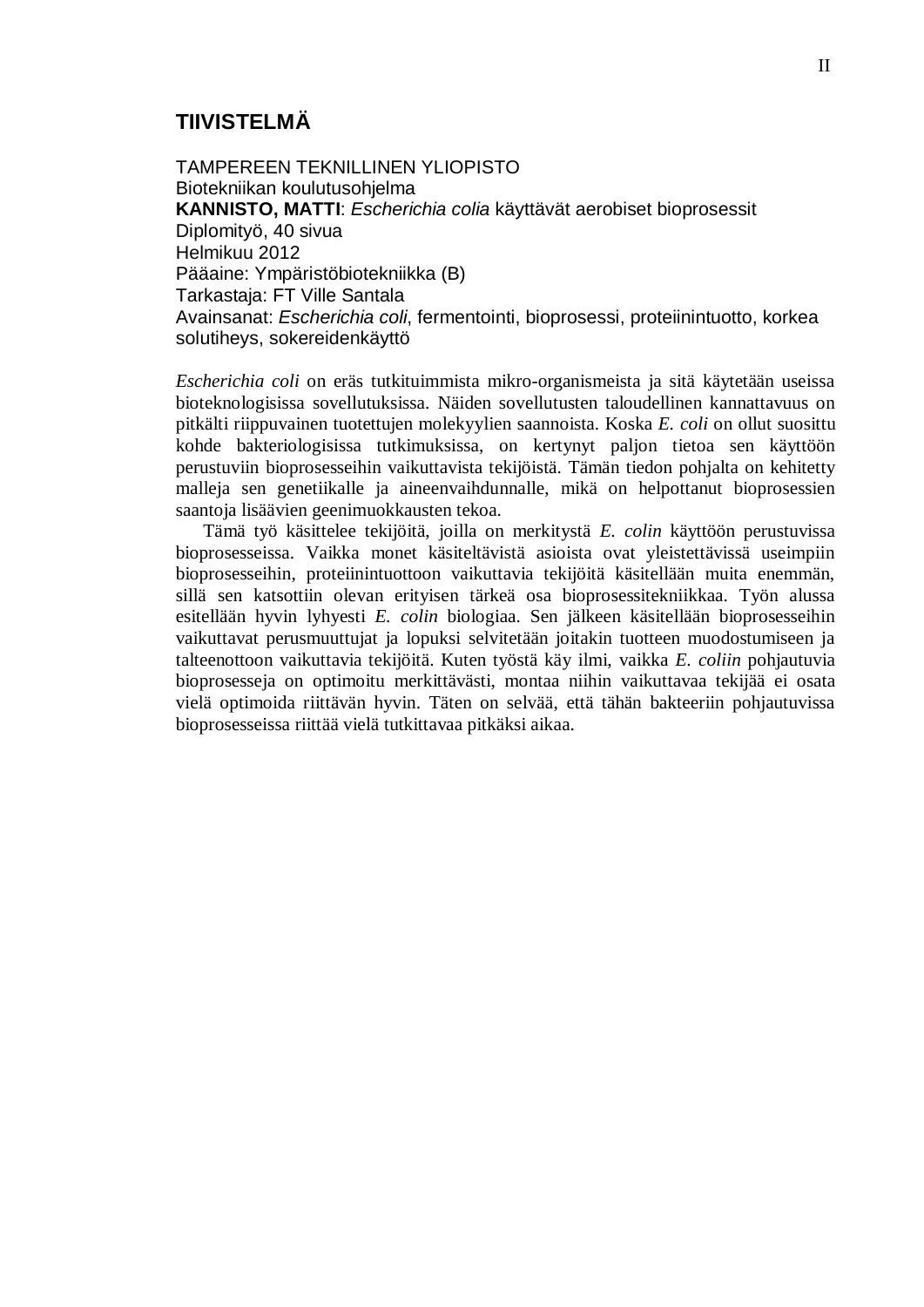### **ABSTRACT**

TAMPERE UNIVERSITY OF TECHNOLOGY Biotechnology study programme **KANNISTO, MATTI**: Aerobic Bioprocesses Using *Escherichia coli* Master of Science Thesis, 40 pages February 2012 Major Subject: Environmental Bioengineering (B) Examiner: PhD Ville Santala Keywords: *Escherichia coli*, fermentation, bioprocess, protein production, high cell density, consumption of sugars

*Escherichia coli* is one of the most studied microorganisms and has found many uses in biotechnological applications. In order to make these applications economically feasible, it is necessary to get sufficiently high yields of the product molecules. Due to its popularity in bacteriological studies, a lot of knowledge about factors that are important to consider when optimizing *E. coli* bioprocesses has accumulated. This knowledge has been used to construct models about genetics and metabolism of this bacterium making genetic modification to improve bioprocess yields easier.

Factors important in bioprocesses using *E. coli* are discussed in this work. While most of the work is concentrated on basic properties common to most bioprocesses, special emphasis is put on bioprocesses related to protein production as it was considered to be one of the most important bioprocess application. First, a very brief introduction to biology of *E. coli* is given. Then the basic parameters' effects on bioprocesses are discussed, and finally some aspects of product formation and collection are discussed. It was shown in this work that, although a lot of progress has been made in optimization of bioprocesses where *E. coli* is used, in many aspects these processes still remain to be far from optimal. Therefore, it is clear that great amount of research on bioprocesses using this bacterium remains to be done.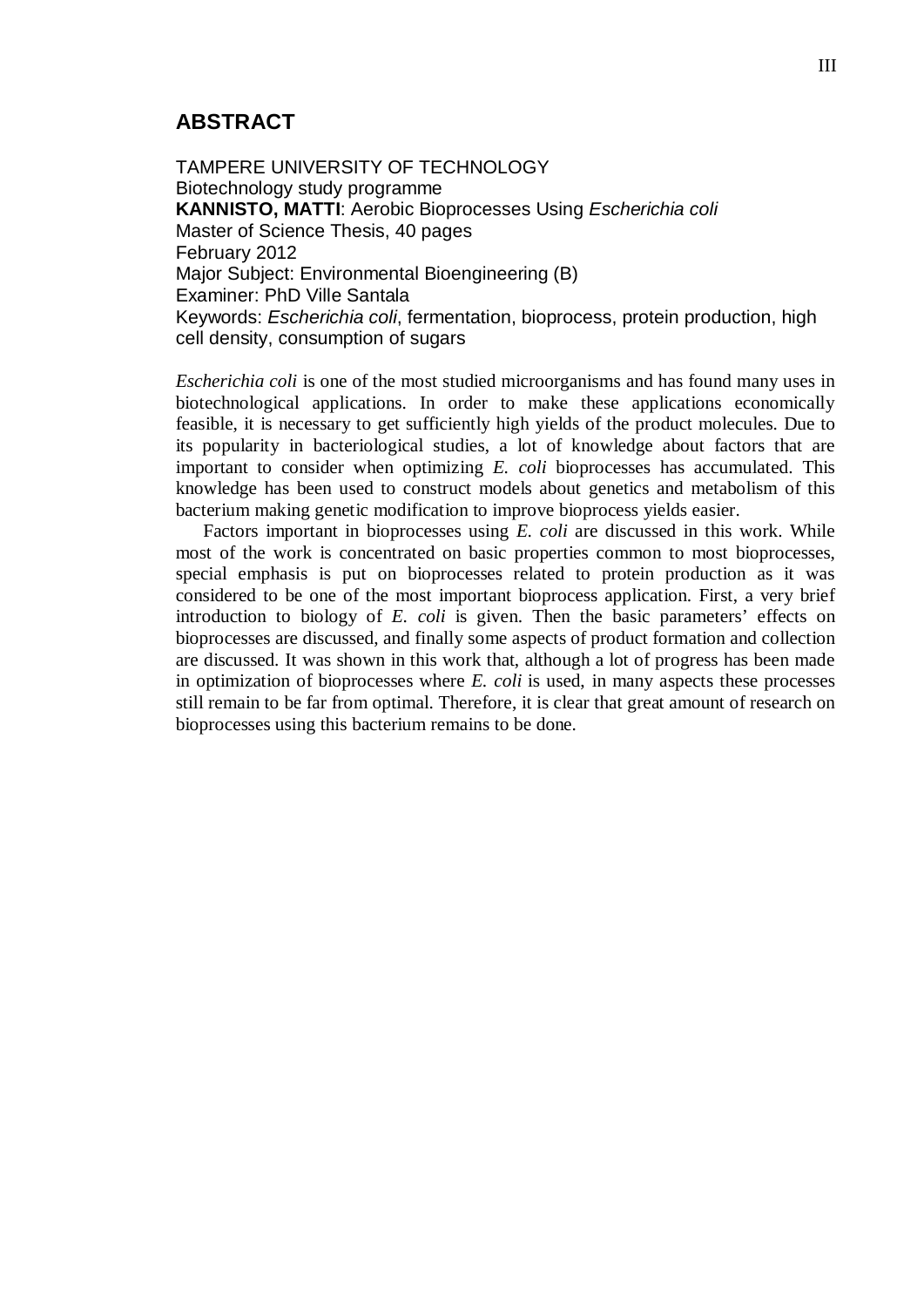#### **PREFACE**

This thesis was done as a part of Master of Science degree programme in biotechnology at Tampere University of Technology and is part of a project studying microbe-based industrial biotechnology. The laboratory work was carried out at the Environmental Engineering and Biotechnology laboratory at Tampere University of Technology. I would like to express my gratitude to professor Matti Karp, PhD Ville Santala and MsC Suvi Santala for supervising this work. Ville Santala and Suvi Santala designed most of the experiments and taught me the experimental protocols necessary for carrying them out. I am grateful to them for using so much of their time helping me as without their help I could not have completed the experimental work. I would also like to thank everyone working at the Environmental Engineering and Biotechnology laboratory for helping me with my experiments. MsC Nina Virolainen, who has taught me a lot about working in a laboratory, deserves special thanks. Finally, I want to thank my family for the support they have given me and my fellow students with whom I have had many stimulating talks about subjects related to this work.

Tampere, 23 February 2012

MATTI KANNISTO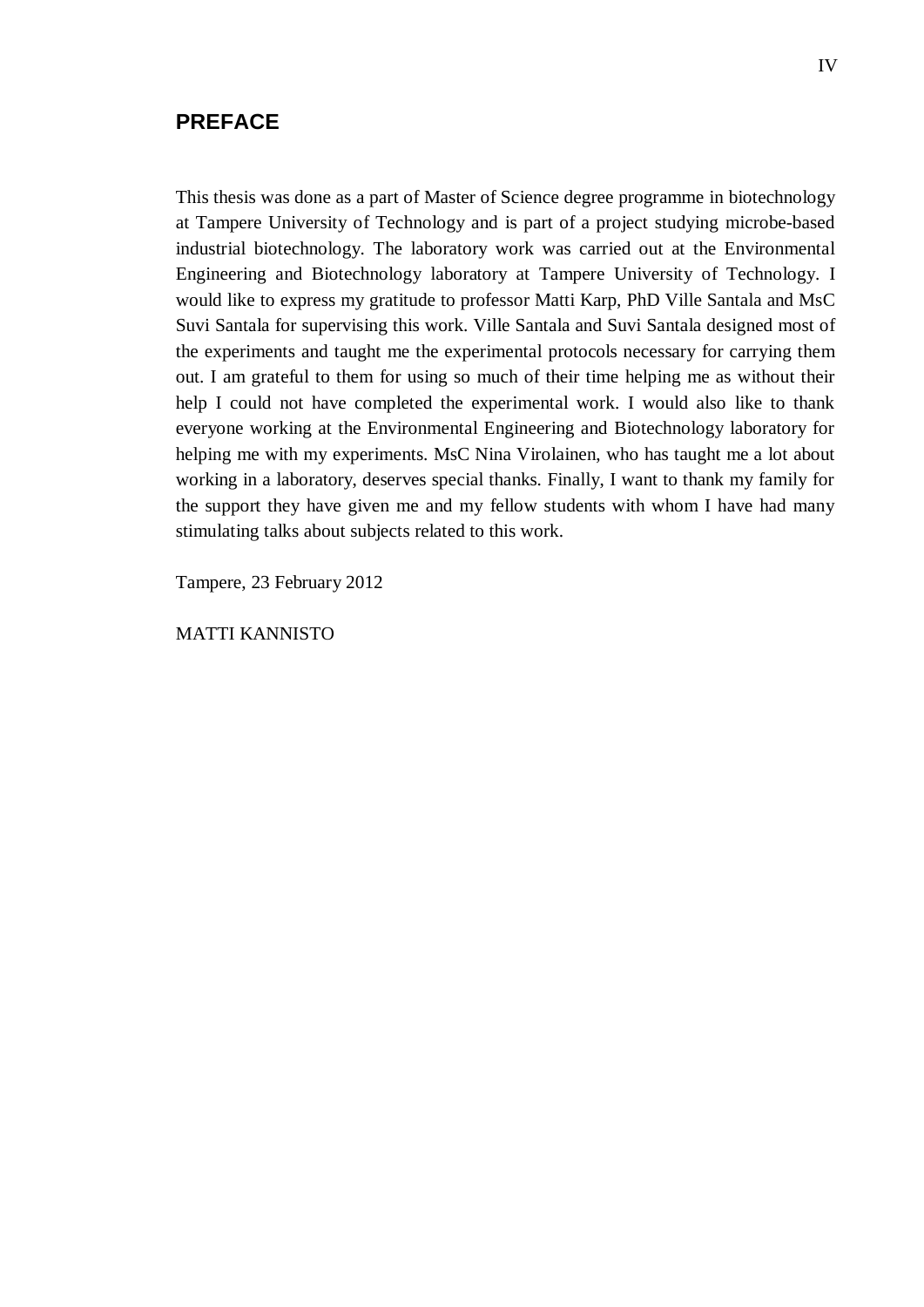# **TABLE OF CONTENTS**

| 2. |    |
|----|----|
|    |    |
|    |    |
|    |    |
|    |    |
|    |    |
| 3. |    |
|    |    |
|    |    |
| 4. |    |
|    | 29 |
|    |    |
| 5. |    |
|    | 34 |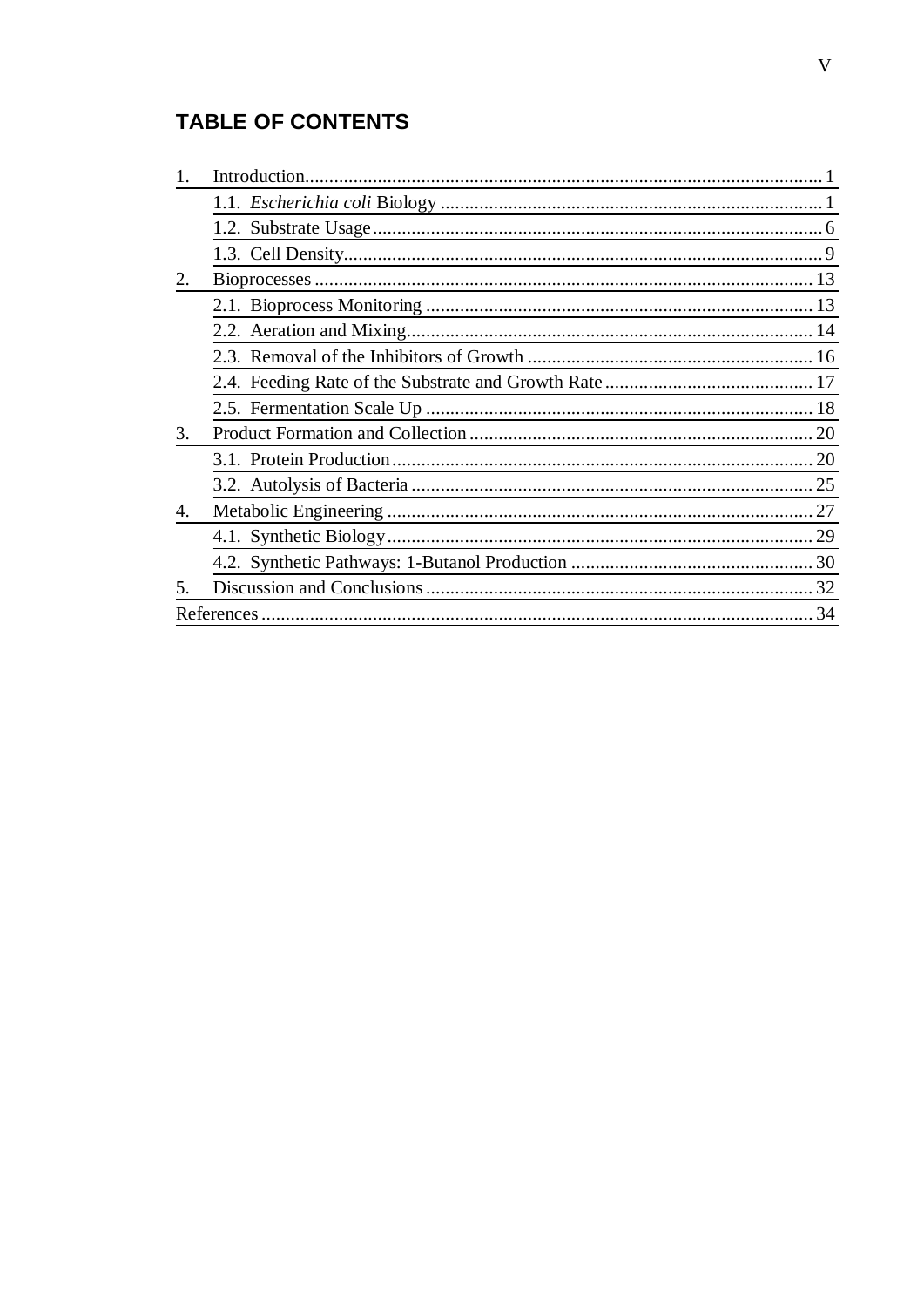### **ABBREVIATIONS**

| ATP         | Adenosine triphosphate                                                                       |
|-------------|----------------------------------------------------------------------------------------------|
| <b>DNA</b>  | Deoxyribonucleic acid, cells' information storage molecule                                   |
| <b>GFP</b>  | Green fluorescent protein                                                                    |
| <b>HSL</b>  | N-3-oxohexanoyl-L-homoserine lactone                                                         |
| <b>IPTG</b> | Isopropyl $\beta$ -D-1-thiogalactopyranoside                                                 |
| mRNA        | Messenger RNA, an RNA used to transfer genetic<br>information from DNA to the ribosomes      |
| <b>NADH</b> | Nicotinamide adenine dinucleotide                                                            |
| <b>RNA</b>  | Ribonucleic acid, a biomolecule involved in storage and<br>expression of genetic information |
| rRNA        | Ribosomal RNA, ribosomes' structural and functional part                                     |
| tRNA        | Transfer RNA, an RNA molecule used in protein synthesis                                      |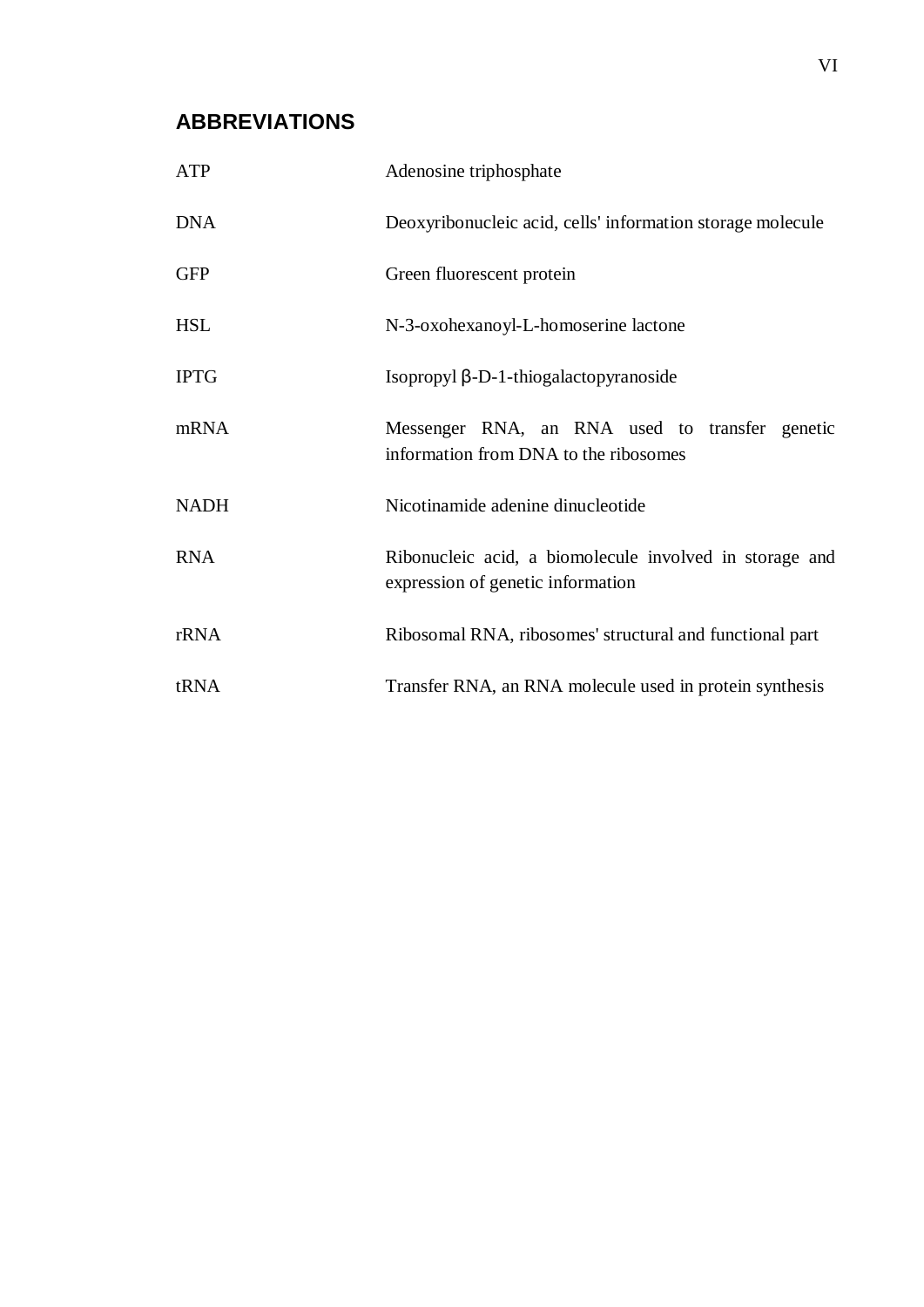# <span id="page-6-0"></span>**1. INTRODUCTION**

The field of microbe-based biotechnology has become increasingly important for modern societies during last few decades (Demain 2000). Finding microorganisms suitable for biotechnological applications has been important for their successfulness. Many criteria must be met if an organism is to fulfill its role as a host organism in a bioprocess and, as all life forms have evolved to be as efficient as possible in passing on their own genetic material, they often are not optimal for these purposes. Thus cultivation conditions and often their genomes need to be modified. Many of the biotechnological applications are based on aerobic bioprocesses, in which most, if not all, chemical reactions are catalyzed by the host organism. One of the most popular microorganism in biotechnological applications is *Escherichia coli* which has been a workhorse in the study of bacterial biology and genetics (Madigan et al. 2009, pp. 279- 281). The fact that lot is known about biology of *E. coli* and the ease of its cultivation and ability to grow on various hexose and pentose sugars have made it a bacterium of choice in many applications, for example, in production of valuable molecules from renewable resources (Aristidou & Penttilä 2000).

### <span id="page-6-1"></span>**1.1.** *Escherichia coli* **Biology**

*Escherichia coli* is a rod-shaped (Figure 1.1.1) (Goodell & Schwarz 1975), Gramnegative and facultatively anaerobic bacterial species which consists of numerous strains with diverse genomes containing lots of different genes (Lukjancenko et al. 2010). *E. coli* is an average-sized bacterium and is approximately 1  $\mu$ m wide and 2  $\mu$ m long (Madigan et al. 2009, p. 69). Its normal living environment is mammalian intestine where multiple strains of this bacterium can be found, each assumably evolved to thrive in its own ecological niche (Peekhaus & Conway 1998).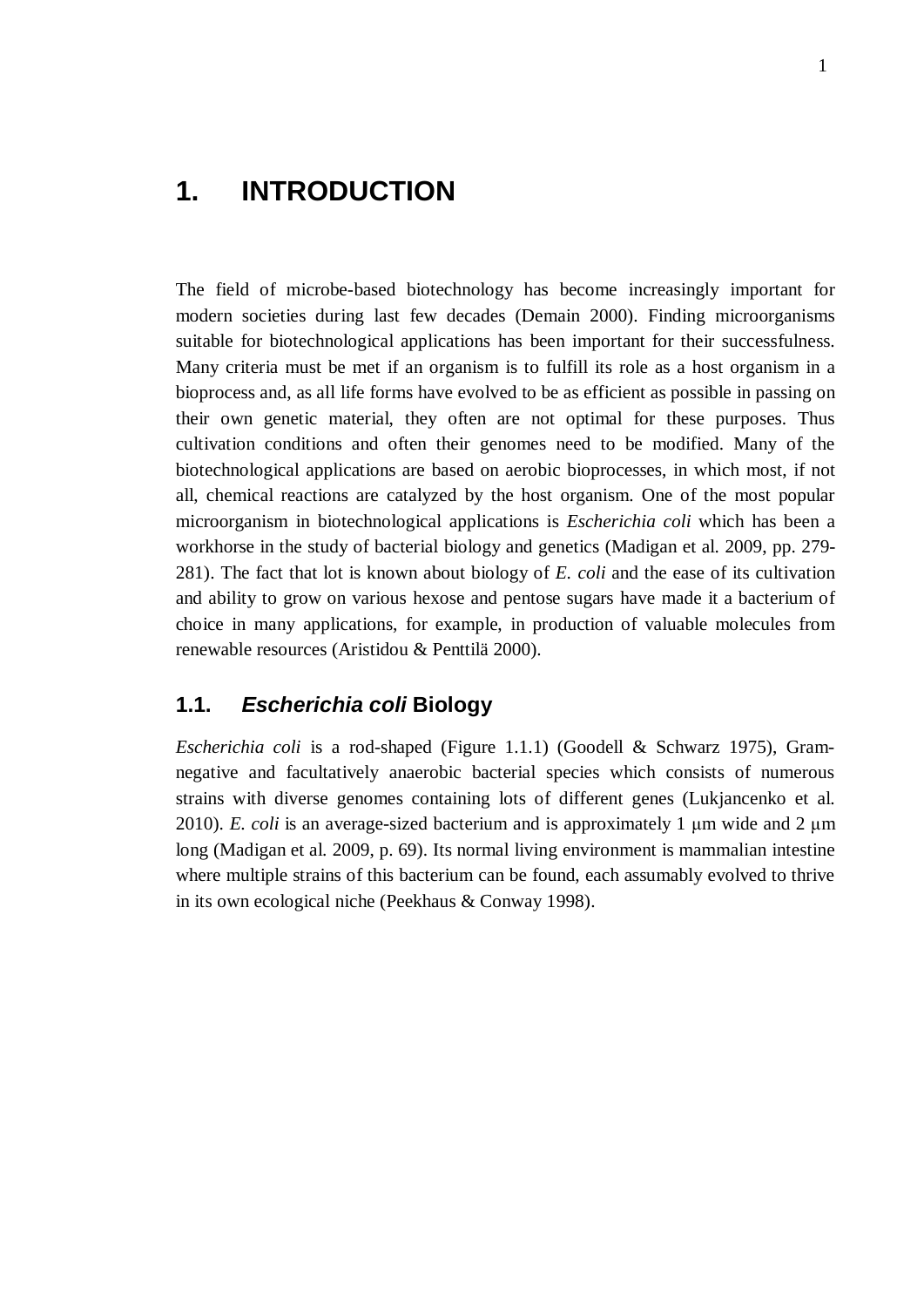

*Figure 1.1.1. An electron micrograph of Escherichia coli at the late stage of cell division (Conti & Gettner 1962).* 

The genome of most studied *E. coli* strain, K-12, is about 4.6 Mb in length. 88 % of the genome code for open reading frames, 10 % for regulatory sequences, 1 % for tRNAs and rRNAs, and 0.5 % for repetitive sequences (Madigan et al. 2009, pp. 279- 281). The genome contains genes on both of its strands although most highly expressed genes are oriented so that they are expressed in same direction as to which replication fork moves. Majority of the genome's genes are transcribed individually and thus are not part of any operon. It has been suggested, based on structure of its genome, that *E. coli* has acquired at least about one fifth of its genome from other species by lateral gene transfer, enabling it to live in environments otherwise unavailable (Lawrence  $\&$ Ochman 1998). This seems also the most plausible explanation for the evolution of operons (Lawrence 1997) which play a crucial role in modern day bacteria. Thus it seems that history of *E. coli* has involved quite lot of 'genetic engineering' performed by blind forces of evolution, and should alleviate the fears experienced by many laymen about safety of man-made genetic alterations.

*E. coli* is a motile bacterium capable of moving in water with thin helical filaments (3.4 per cell) located in its periphery (Darnton et al. 2007). The movement of these filaments is mediated by motor proteins which can rotate the filaments in two directions. If the filaments rotate in counterclockwise direction (when viewed outside the cell), the cells are propelled forward, but if one of them rotates in clockwise direction, the cells tumble (Figure 1.1.2). The cell body always rotates in opposite direction of the filament bundle. This results in series of alternating onward movement and tumbling. The cell can direct its movement by regulating the length of onward movement and can thus move towards, or away from, increasing concentration of a molecule. The swimming speed of *E. coli* has been reported to be approximately 25  $\mu$ m/s in a motility buffer (Darnton et al. 2007).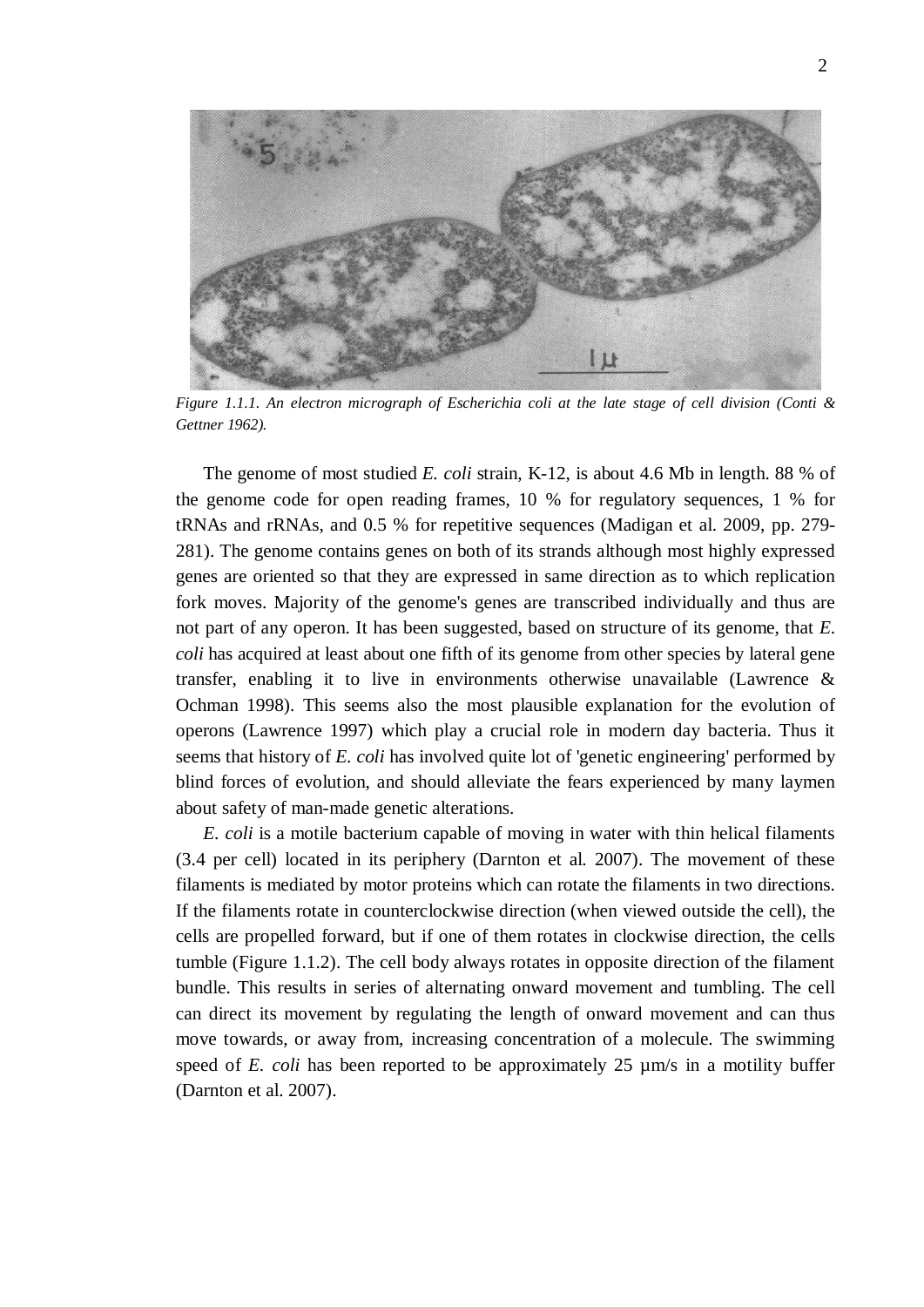

*Figure 1.1.2. An idealized model for changing of taxis direction by an E. coli cell. The change in the direction is caused by a flagellum separated from the bundle. Abbreviations are: rotation of the flagellum to counterclockwise direction = CCW and to clockwise direction = CW (Adapted from Darnton et al. 2007).* 

Like all living entities, *E. coli* is a subject to evolutionary forces and its phenotype changes over generations to better cope with its living environment. In this process, mutations accumulate randomly in the genome of *E. coli* and cells with mutations allowing them to produce clones of themselves more efficiently than other cells increase their proportion in the population. Over long time scales the changes brought about by both random mutations and natural selection can lead to significant changes in metabolism, and thus in the biological fitness of *E. coli* cells. Such changes may include, for example, an ability to grow aerobically on citrate among other changes (Blount et al. 2008). The mutation elevated the cells fitness significantly, allowing them to grow to higher optical density in few generations (Figure 1.1.3). This ability to grow in citrate was brought about by mutations allowing uptake of citrate from the medium, a trait not present in the ancestral strain of *E. coli* used in the study. Unpredictable mutations are sometimes necessary to allow this kind of radical changes to happen because the trait is not easy to evolve. In any case, the example given above proves that, when using any microorganism in a bioprocess, evolution must be taken into account, especially if selective forces toward some phenotype are present in the bioprocess. Therefore, it is important to ensure that selective forces act not to cause the cells to evolve in a direction harmful to the bioprocess.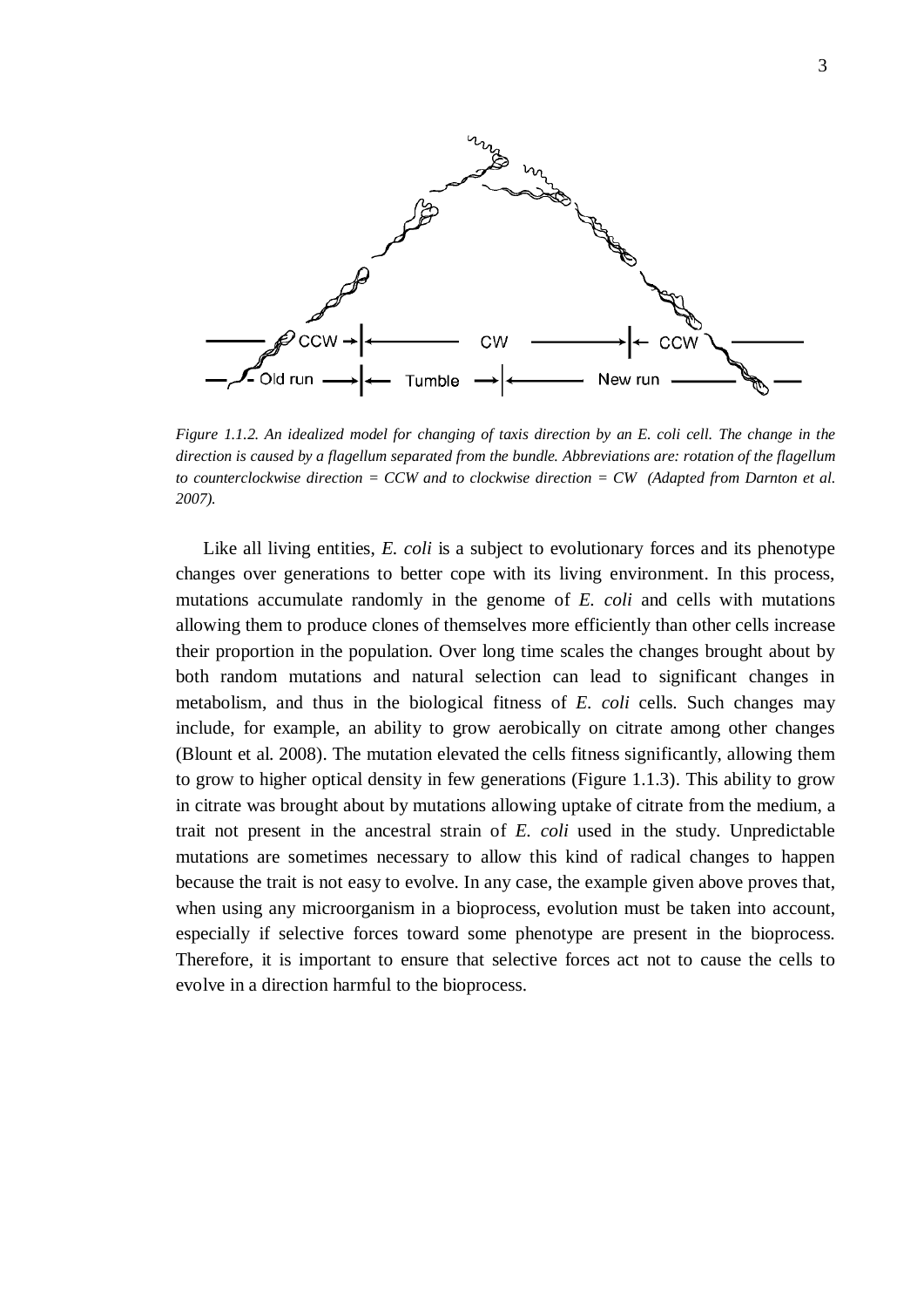

*Figure 1.1.3. The increase in optical density of an Escherichia coli culture brought about by a mutation allowing the cells to grow on citrate anaerobically (Blount et al. 2008).* 

The vast amount of information on *E. coli* genetics available has favoured the selection of this microorganism as the host for many biotechnological applications. One of the most important applications using this bacterium as a host is production of recombinant proteins (Baneyx 1999). Because of its popularity in such applications during the early years of genetic engineering, lots of technological knowledge of its suitability in protein production and optimization of these processes has accumulated, further strenghtening its position as a number one protein production host choice. However, it is obvious that one organism can never be optimal for production of all proteins or overaccumulation of certain proteins. Because there has not been any reason for a bacterium like *E. coli* to evolve post-translational machinery capable of producing, for example, fully functional mammalian proteins, it may not be possible to easily engineer it to be ever able to produce such proteins. Also other differences between evolutionary distant organisms, such as different codon-usage between eukaryotes and prokaryotes, may make it difficult to achive efficient production of recombinant proteins in hosts such as *E. coli*. Nevertheless, many proteins can be produced in bacterial hosts and it is these proteins that should be possible to be produced in high enough amounts in *E. coli*. Also the fact that a lot is known about *E. coli* physiology, for example about protein folding and disulfide bond formation, makes it possible that many of the problems caused these physiological traits can be overcome (Baneyx & Mujacic 2004).

Also contributing to the attractiveness of *E. coli* as a host organism in fermentation technologies are different *in silico* models that have been constructed for it usually based on genetic or metabolic (Peekhaus & Conway 1998) information available. These include models as advanced as structural genomics (Matte et al. 2003) models. The structural genomics models apply the information gained from structural studies of *E. coli* proteome into the 'omics' analyses. These models contain information concerning structural properties of the enzymes of various metabolic routes, such as histidine biosynthesis and carbohydrate metabolism, thus complementing other systems biology models.

The cells can enter stationary phase if some of the essential nutrients are scarce (Peterson et al. 2005). Entry into stationary phase may occur in bioprocesses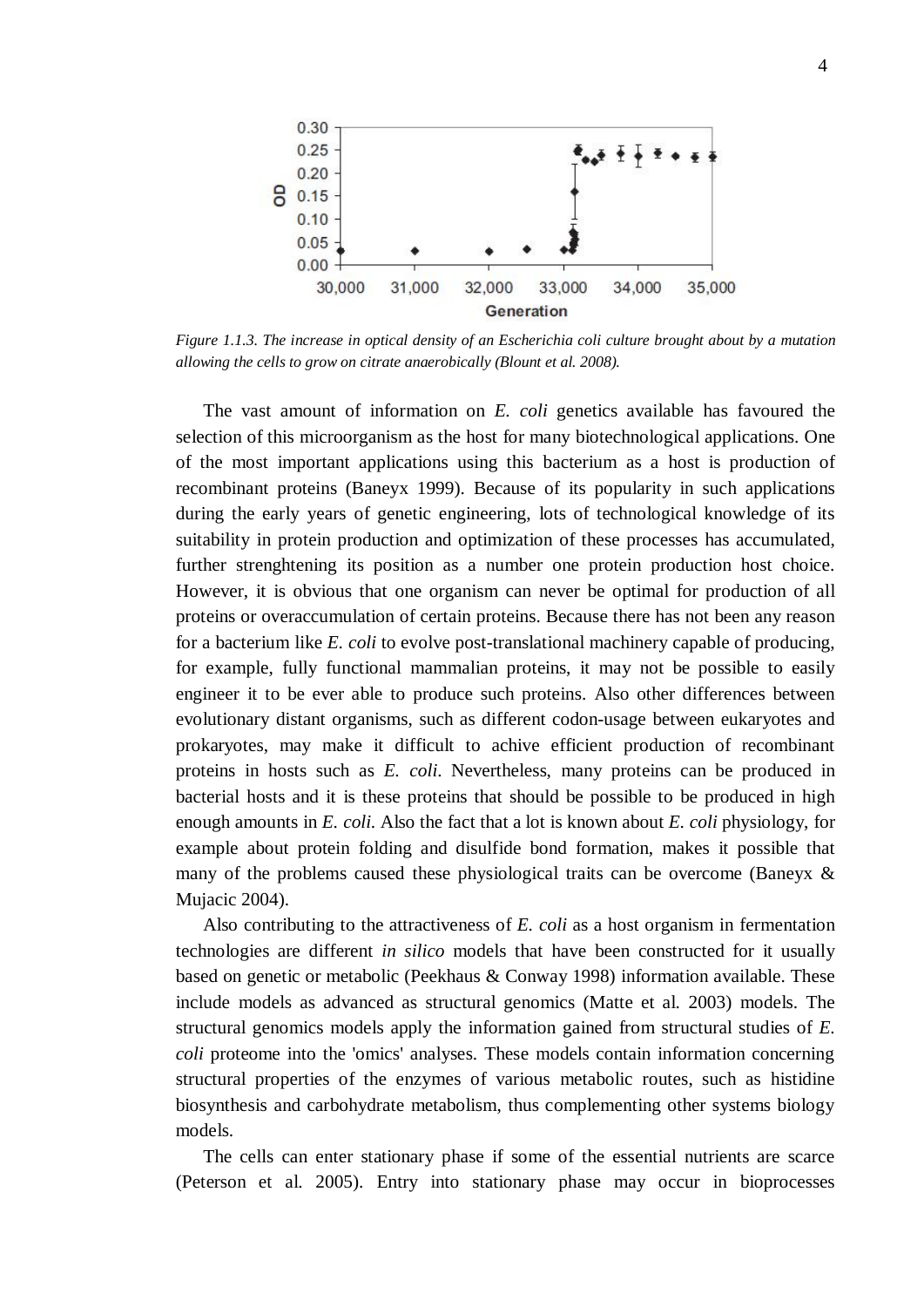intentionally or unintentinally. The limiting element may be carbon, nitrogen or phosphorus and the strategies for survival during the absence of the molecules containing these atoms vary with the limiting element. In the case of *E. coli*, the adaptation to the environment where an essential nutrient is limiting begins with a scavenging of this element. When the limiting nutrient is absent in the environment, *E. coli* cells adjust to these conditions by expressing the genes increasing their capability to withstand better these challenges. In addition, if carbon is limiting the cells express genes that enable them to use less abundant carbon sources more efficiently. The adjustment of *E. coli* to starvation conditions include changes in cell morphology. They become smaller and more spherical, increase of periplasmic osmoprotectant concentration and induce storage compound accumulation processes. Carbon and nitrogen starvation arrests the increase in cell size of *E. coli* but phosphorus starvation allows a slow increase in cell mass. Common to all these starvation conditions is that all starvation signals apparently affect the concentration or activity of the sigma factor RpoS, although in different ways (Figure 1.1.4). Phosphorus limitation increases the translation of its mRNA, carbon limitation decreases its protease-dependent degradation and nitrogen limitation apparently increases its activity posttranslationally.



*Figure 1.1.4. Different ways how RpoS activity is increased during phosphorus (P), carbon (C) or nitrogen (N) starvation (Adapted from Peterson et al. 2005).* 

This kind of nutrient-limited growth conditions should usually be avoided in fermentation of *E. coli*. However, it may prove valuable to understand how these conditions affect gene expression regulation as these changes could perhaps be exploited in metabolic engineering of *E. coli* to improve yields. Also, if storage compounds, such as glycogen or polyphosphate are to be produced, it may be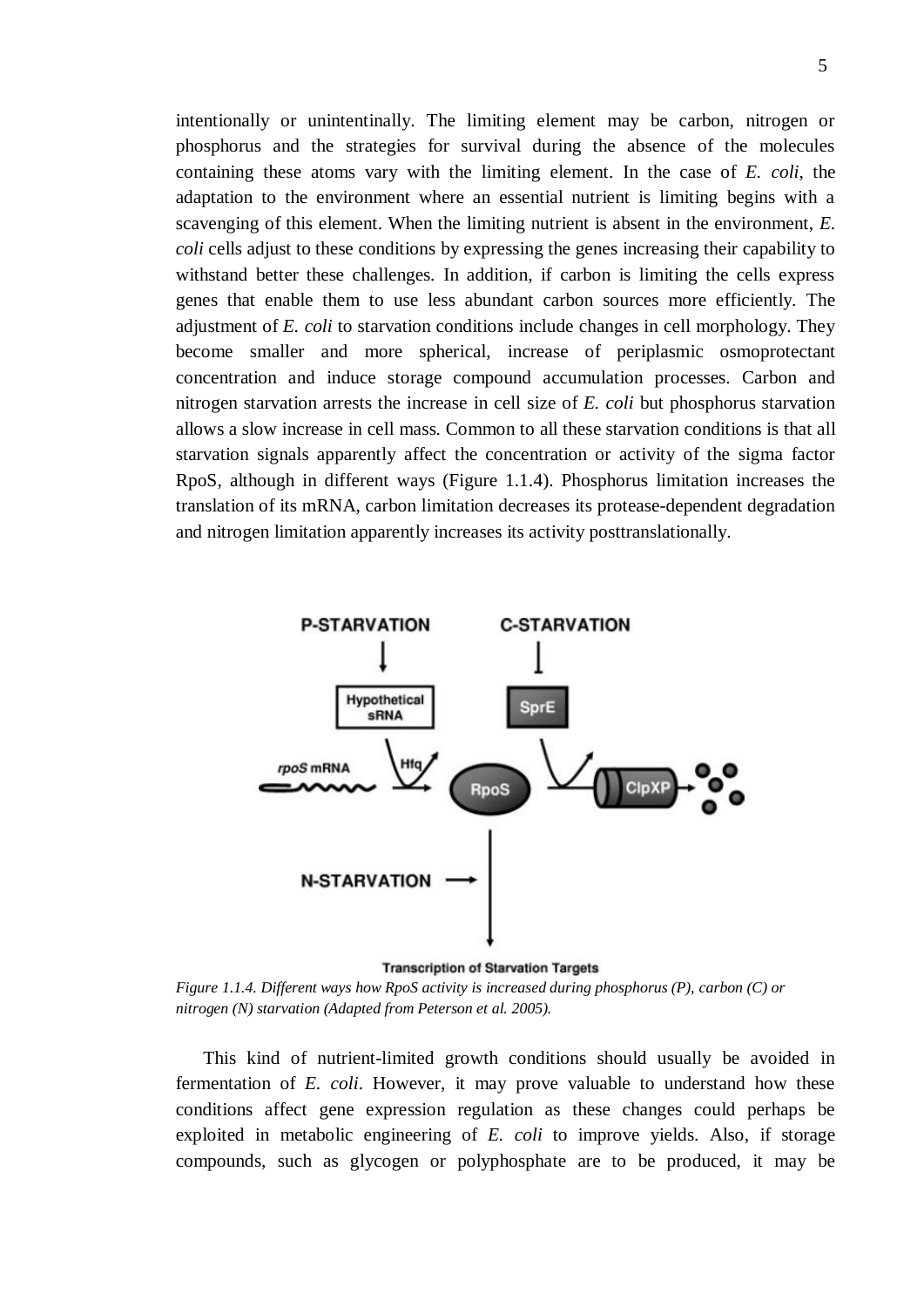advantageous to induce starvation by limiting the supply of some essential nutrient to the cells.

### <span id="page-11-0"></span>**1.2. Substrate Usage**

In biotechnological applications where products are to be produced in great quantities, it is desirable that the organisms could grow on inexpensive substrates, especially if the end products are commodities. Such economically attractive materials include industrial wastes, waste waters and inedible parts of plants produced in agriculture and forest industry. The main part of plants unsuitable for other uses is lignocellulose, a structural material of plants, which consists of cellulose, hemicellulose and lignin (Kim et al. 2010). Of these polymers, cellulose consists of glucose monomers, while hemicellulose consists of a mixture of C5 (xylose, arabinose) and C6 (glucose, mannose, galactose) sugars depending on the plant species. Typically xylose, a C5 sugar, is dominant in the hemicellylose fraction. Lignin is a complex polymer of aromatic residues and is less attractive as carbon source in bioprocesses. Efficient bioprocesses require that, if there is a mixture of substrates in the growth medium, there should not be perturbations in the system caused when the organisms turn from metabolizing the most attractive substrate to less-attractive ones. Therefore, it would be beneficial if the microorganism used in such large-scale biotechnological applications could catabolize simultaneously all the sugars present in the medium. Most microorganisms however do preferentially catabolize glucose over other sugars. This trait has most likely evolved because glucose is the most abundant of sugars in most environments. Usually, if glucose is present, the transport of rarer sugars into the cytosol is hindered and the expression of genes needed for their catabolism is repressed. This phenomenon is called carbon catabolite repression and is mediated by cAMP level of the cells which is decreased by the presence of preferred substrates (Epstein et al. 1975). Catabolite repression is necessary to overcome if simultaneous consumption of various sugars in presence of glucose is to be achieved. Carbon catabolite repression inhibits uptake and catabolism of L-arabinose and D-xylose if D-glucose is present, but if L-arabinose and D-xylose are only sugars present, uptake and catabolism of D-xylose is repressed (Desai & Rao 2010). Desai & Rao (2010) showed that that the promoters used in expression of genes required for xylose and arabinose catabolism are repressed by glucose and arabinose or glucose, respectively (Figure 1.2.1). They also showed that, in the presence of arabinose, xylose consumption begins only after arabinose has been depleted in the medium (Figure 1.2.2). Thus, two layers of catabolite repression hinder efficient simultaneous utilization of D-glucose, L-arabinose and D-xylose.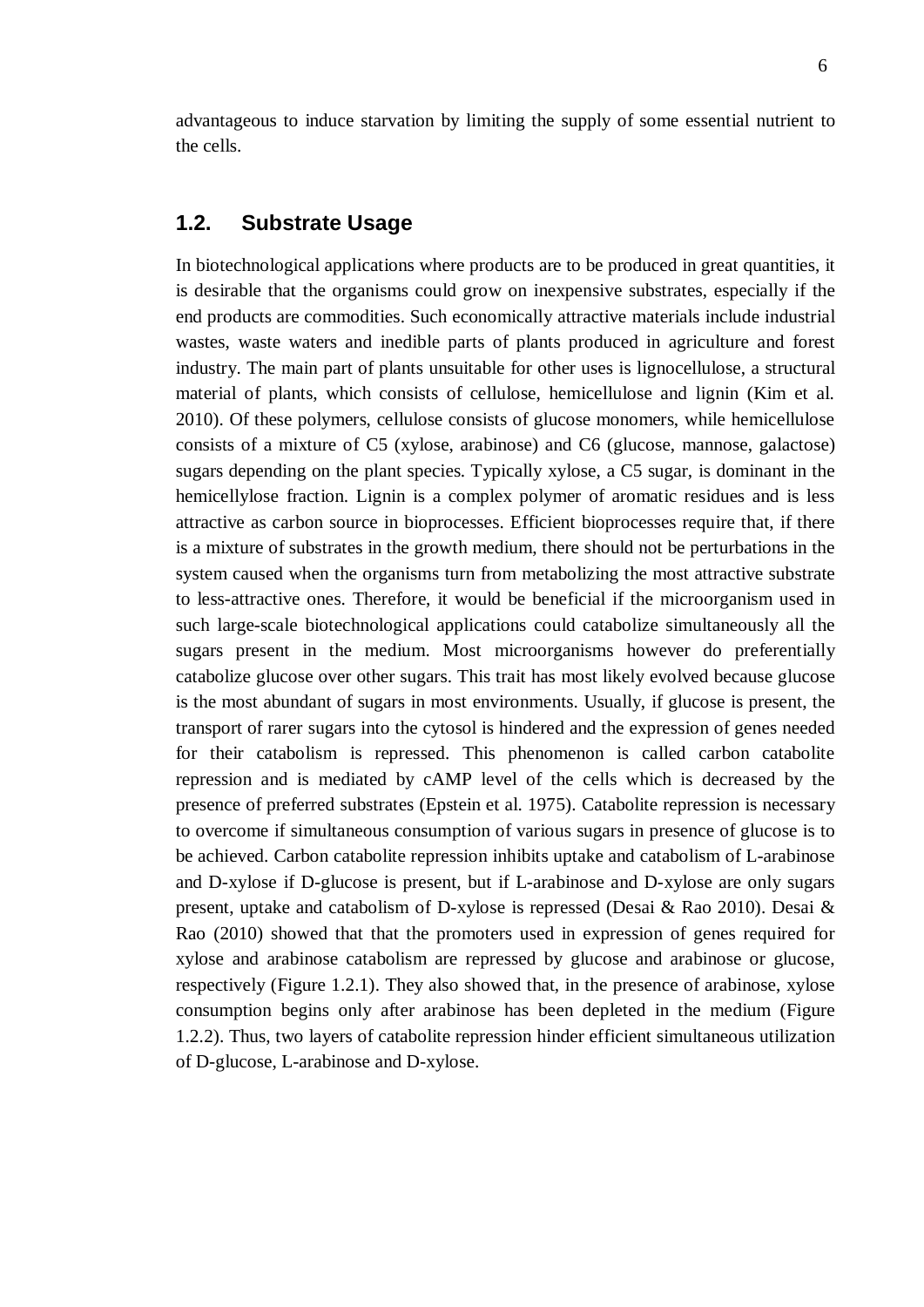

*Figure 1.2.1. The effects of 2 mM concentrations of glucose, xylose and arabinose on activities of promoters PxylA and ParaB, which are responsible for expression of genes required for xylose and arabinose catabolism, respectively, measured using a fluorescent protein as a reporter (Desai & Rao 2010).* 



*Figure 1.2.2. Concentration of arabinose when it was the only sugar used in the medium (solid triangles) or in the presence of 2 mM xylose (solid squares), and concentration of xylose used as the only sugar in the medium (rhombus) or in the presence of 2 mM arabinose (cross) (Desai & Rao 2010).*

Microorganisms capable of consuming less attractive carbon sources such as arabinose and xylose have already been engineered. For example, an *E. coli* strain that can produce ethanol from glucose, arabinose and xylose with yields of around 90 % from the theoretical maximum has been constructed (Dien et al. 1998). The bacterium also produced similar ethanol yields with these three substrates alone or a mixture containing all of them. This kind of strains that can use these substrates are needed since many plant parts that cannot be used as food for human consumption are mainly composed of these sugars, and many organisms preferentially use glucose over arabinose and xylose or do not consume them at all which leads to dimished efficiency of the bioprocess. Because xylose is not as good carbon source as glucose, cells need to consume xylose in greater amounts than glucose to achieve same biomass, which may lead to higher conversion rate of xylose to fermentation product, although with lower growth rate of the bacteria (Kim et al. 2007).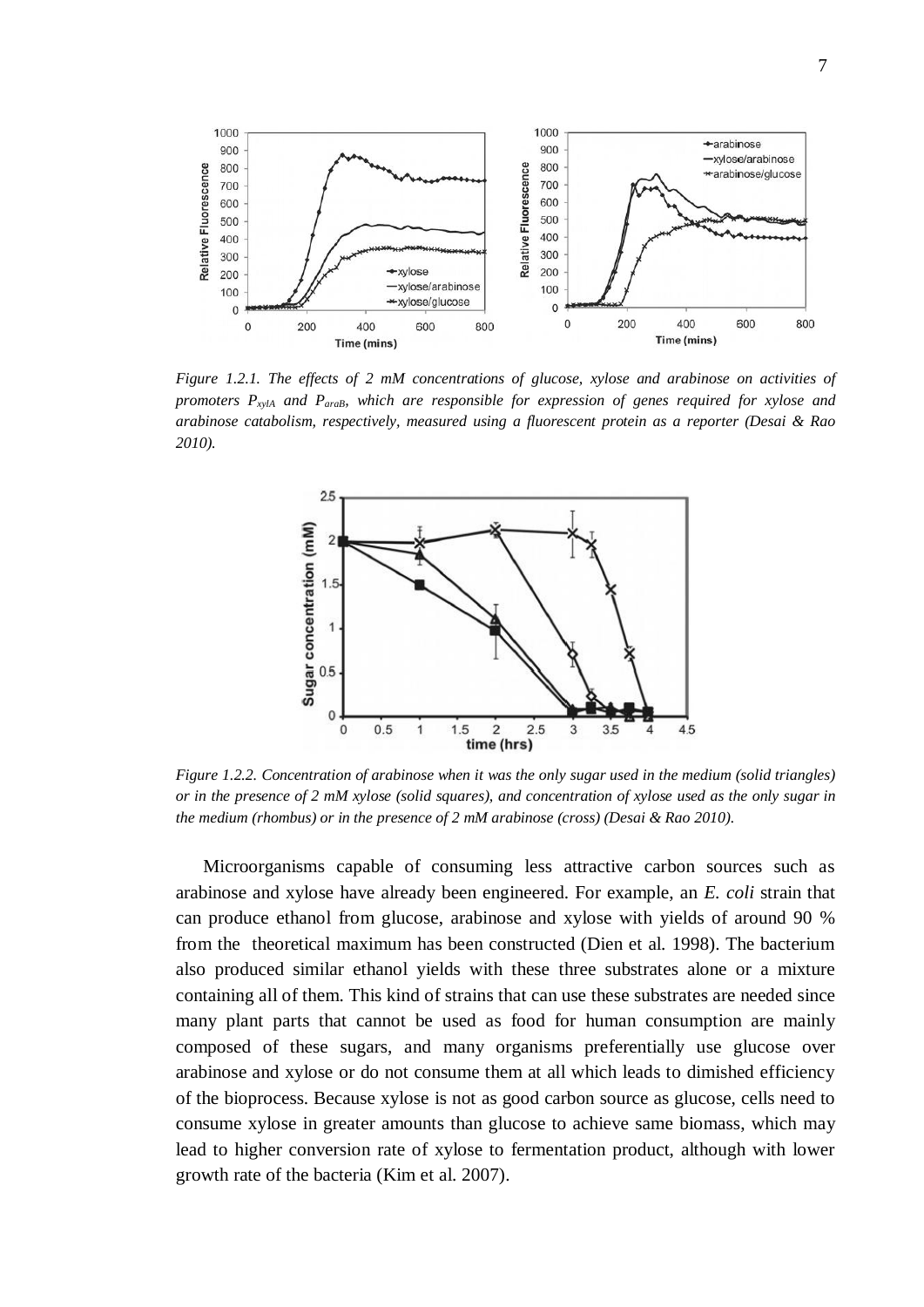Since one of the most important factors affecting the successfulness of a new technology is its economical feasibility, bioprocesses where valuable chemicals are produced are being optimized to be carried out using inexpensive substrates. This has been done with succinic acid producing *E. coli* (Agarwal et al. 2006). The bacterium was grown with cane molasses and corn steep liqour resulting in succinic acid production of 7.1 g/l in 36 hours of cultivation in 300 ml of medium. The process was further upscaled to 7.5 l medium where 17 g/l succinic acid production was achieved. The initial yield in unoptimized medium was 0.8 g/l in 60 hours of cultivation in 300 ml of medium. Thus a significant increase in yield was obtained by simply optimizing the medium used and bioprocess conditions. Replacing peptone with corn steep liqour increased succinate yield, most likely because the latter substrate contains richer variety of sugars and nitrogen-containing molecules. It is noteworthy that the above-mentioned study was carried out with wild type *E. coli* and the yield could be significantly increased by using *E. coli* strains genetically modified to produce succinic acid in greater quantities or microorganisms better suited for this application. By using such an organism, *Anaerobiospirillum succiniciproducens*, a yield of 24 g/l succinic acid has been obtained in a 32 hours of cultivation using wood hydrolysate as a carbon source and corn steep liqour as a nitrogen source. The wood hydrolysate contained approximately 20 g/l glucose and 7 g/l xylose. In the fermentation where the abovementioned yield was obtained, the growth medium contained wood hydrolysate-based sugars equivalent of 27 g/l glucose and 10 g/l corn steep liqour. The use of wood hydrolysate gave similar succinate yields as had earlier been obtained with glucose as a carbon source. Also the replacement of yeast extract and polypeptone with corn steep liqour did not influence the results significantly. The results presented in the paper therefore indicate that, at least in this particular application, refined sugar and nitrogen sources can quite successfully be replaced with less expensive alternatives.

The examples presented above show that bioprocess optimization can be used to significantly increase the efficiency of bioprocesses where less expensive substrates are used, making them economically more feasible. Many of the attempts to use inexpensive substrates use wild type microorganisms and it is likely that the yields could be increased further if the organisms were subjected to metabolic engineering. The inexpensive substrates used in bioprocesses are often side products produced by other industries and are often of low value to the companies producing them. Their value is further lowered if they are classified as waste. If the producing capacity of these industries increases, the costs from processing these side products will probably increase too. Therefore, biotechnological applications using such substrates will become more attractive as they may be used to convert these materials into higher value chemicals. While many of the target molecules of fermentation technologies are currently produced by chemical means from oils, increasing oil prices will also contribute to this trend. However, a lot of work remains to be done in engineering the organisms being capable of using these substrates efficiently and optimizing the bioprocess conditions to allow more efficient product formation.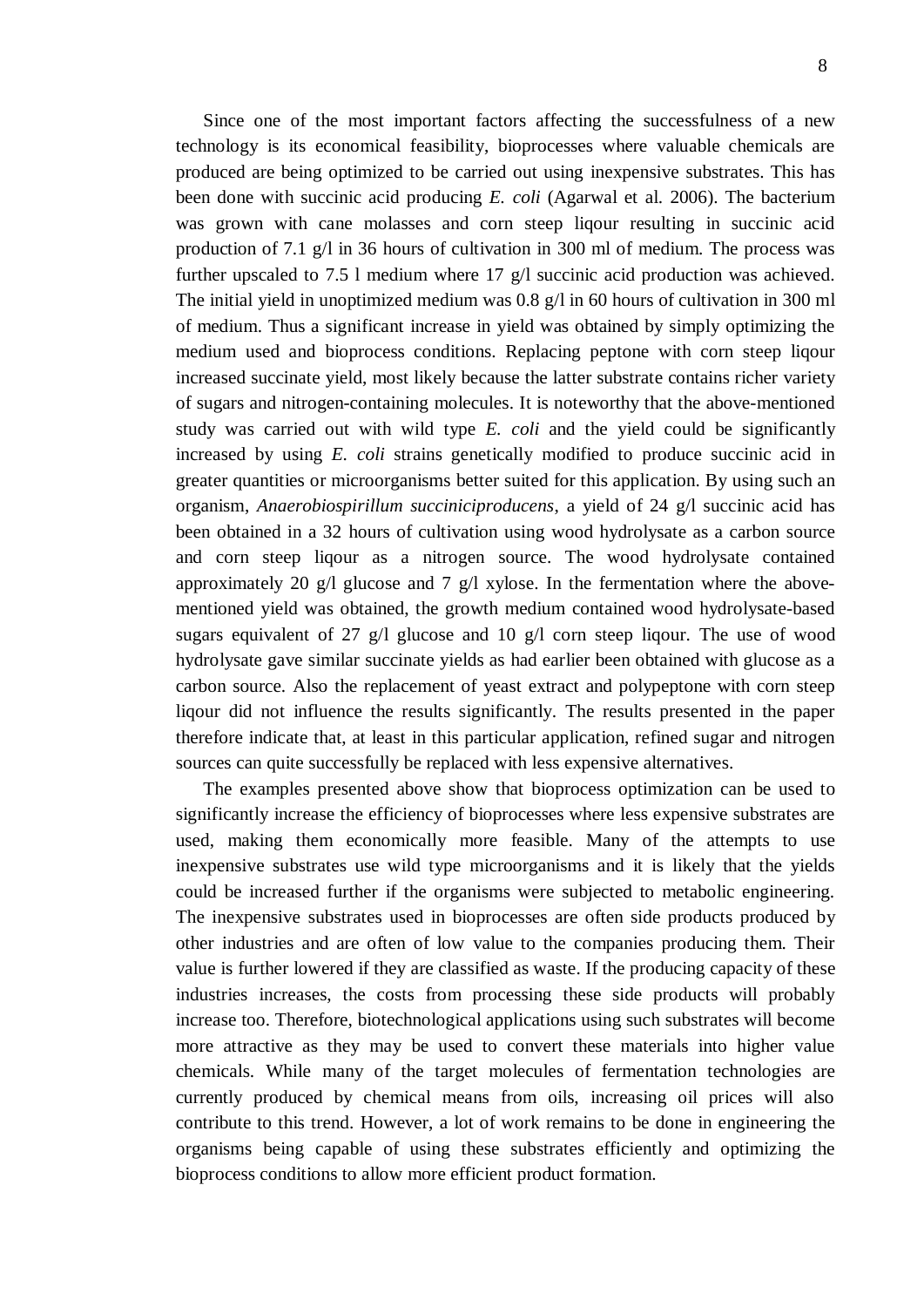### <span id="page-14-0"></span>**1.3. Cell Density**

In most aerobic fermentation applications it is necessary to obtain high cell densities in order to achieve high product yields, especially if the product accumulates in cytosol. *E. coli* has been successfully grown to cell densities over 100 grams of dry weight per liter of medium (Lee 1996, Shiloach & Fass 2005). The maximum cell density that has been calculated to be possible to obtain with *E. coli* is about 200 grams of dry cell weigth per liter of growth medium. At cell densities higher than this, the growth medium would become highly viscous. Accumulation of acetate in high concentrations harms the fermentation process and makes it more difficult to reach high cell densities. Acetate forms in the medium when the specific growth rate of the cells is greater than the critical value (Eiteman & Altman 2006). When this occurs, the cells' oxygen consumption cannot keep up with subtrate usage and the substrate carbon flow is directed to acetate formation, which occurs in anaerobic conditions, regardless of the oxygen availability in the medium (Figure 1.3.1). This decreases the growth rate of the bacteria, the product yields as some of the substrate is used in this by-product formation, and accumulation of recombinant proteins.



*Figure 1.3.1. An idealized graph of specific acetate production and specific oxygen uptake rate as functions of specific growth rate (Eiteman & Altman 2006).* 

Acetate formation can be reduced or prevented, in addition to modifying the growth medium, by decreasing growth rate of the bacteria (Korz et al. 1995). In study by Korz et al. (1995), glucose and glycerol were used as substrates in a fed-batch fermentation to produce final dry cell weights of 128 and 148 g/l, respectively. The growth rates of the bacteria were kept at levels that do not induce acetic acid formation with predetermined substrate feeding rates without using expensive feedback systems. Thus, it was shown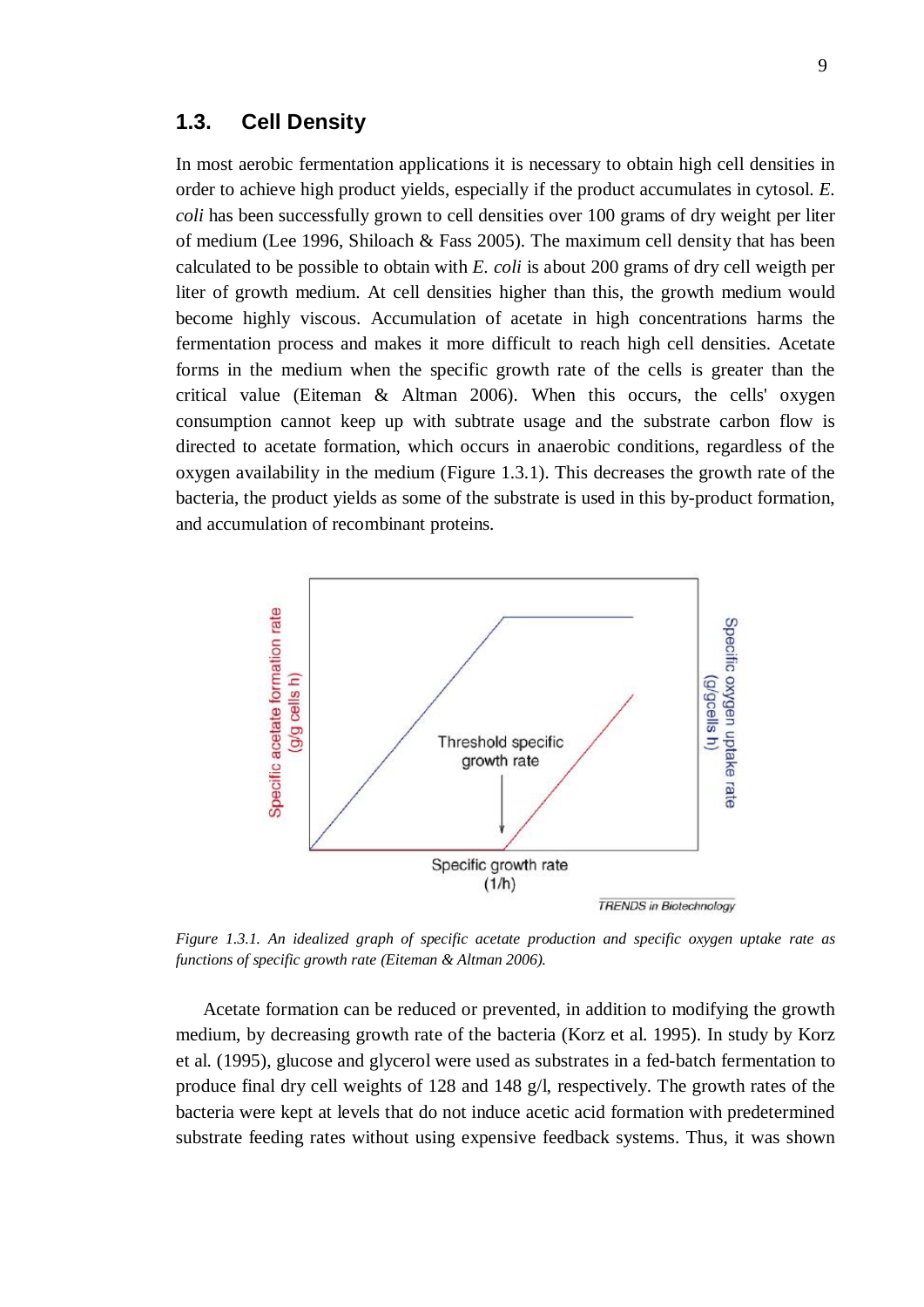that *E. coli* can be grown to high cell densities without excessive acetate production by simple and inexpensive means.

It has been shown that in *E. coli*, at least at high cell densities, the level to which acetate is produced is dependent on pH and glucose concentration of the growth medium. Acetate produced per dry cell weight decreased as the growth culture became denser, probably because acetate accumulated in the medium was consumed at higher rate. In the experiment, a sudden decrease in utilization of glucose and oxygen and production of  $CO<sub>2</sub>$  was observed at dry cell weight of approximately 30 g/l and acetate concentration of approximately 9.5 g/l when the pH of the growth medium was maintained at 7.0. At this point, the cells started to consume acetate from the medium, resulting in a increase in pH. When the acetate concentration of the culture had decreased to approximately half of the its highest value, glucose and oxygen consumption and  $CO<sub>2</sub>$  production rates resumed. When the fermentation was conducted at pH 6.5, the metabolic shift described above occurred approximately at values of 23  $g/l$  and 6  $g/l$  of dry cell weight and acetate concentration, respectively. Another shift occurred at this pH when the recovered culture had grown for a certain time. When the pH of the medium was further decreased to 6.0 the metabolic shift occurred at even lower dry cell weight and acetate levels. Furthermore, the cells did not recover from the change and succumbed after the shift. On the other hand, at pH 7.5 no such drastic change in metabolic state occurred, and acetate could accumulate at final concentration of 15 g/l (Kleman & Strohl 1994).

Alternatively the problem of acetate production can also be solved via metabolic engineering by removing either phosphotransacetylase or acetate kinase, the enzymes responsible for its production. Furthermore, it is possible to use another organism, which has been modified not to be able to use other substrates but acetate as a carbon source, to consume the acetate produced by the bacterium used in the fermentation. Furthermore, these high cell density cultivations have been subject to further improvement by, for example, development of strains used with the help of systems biology and development of better cultivation strategies (Choi et al. 2006).

Higher cell densities can also be obtained by enzymatically controlled release of the substrate (Krause et al. 2010). In study by Krause et al. (2010) *E. coli* could be grown to densities between 10 - 15 g/l and recombinant protein production could be significantly enhanced when compared to commonly used media. It should be noted, however, that the cells in the enzymatically controlled substrate release cultivation were grown for a longer time in order to achieve better recombinant protein yields and thus the cell densities obtained in the study are not directly comparable with each other.

High cell densities can be achieved also by simply optimizing growth conditions. For example, *Pseudomonas putida* has been grown to a density of 51 g/l in 40 hours of fed-batch cultivation by using optimized dissolved oxygen and ammonium ion concentrations and a limiting concentration of phosphorus (Diniz et al. 2004). *E. coli* has been grown to cell densities greater than 100 g/l by using medium optimized by computational means (Kishimoto & Suzuki 1995). In this approach, the medium was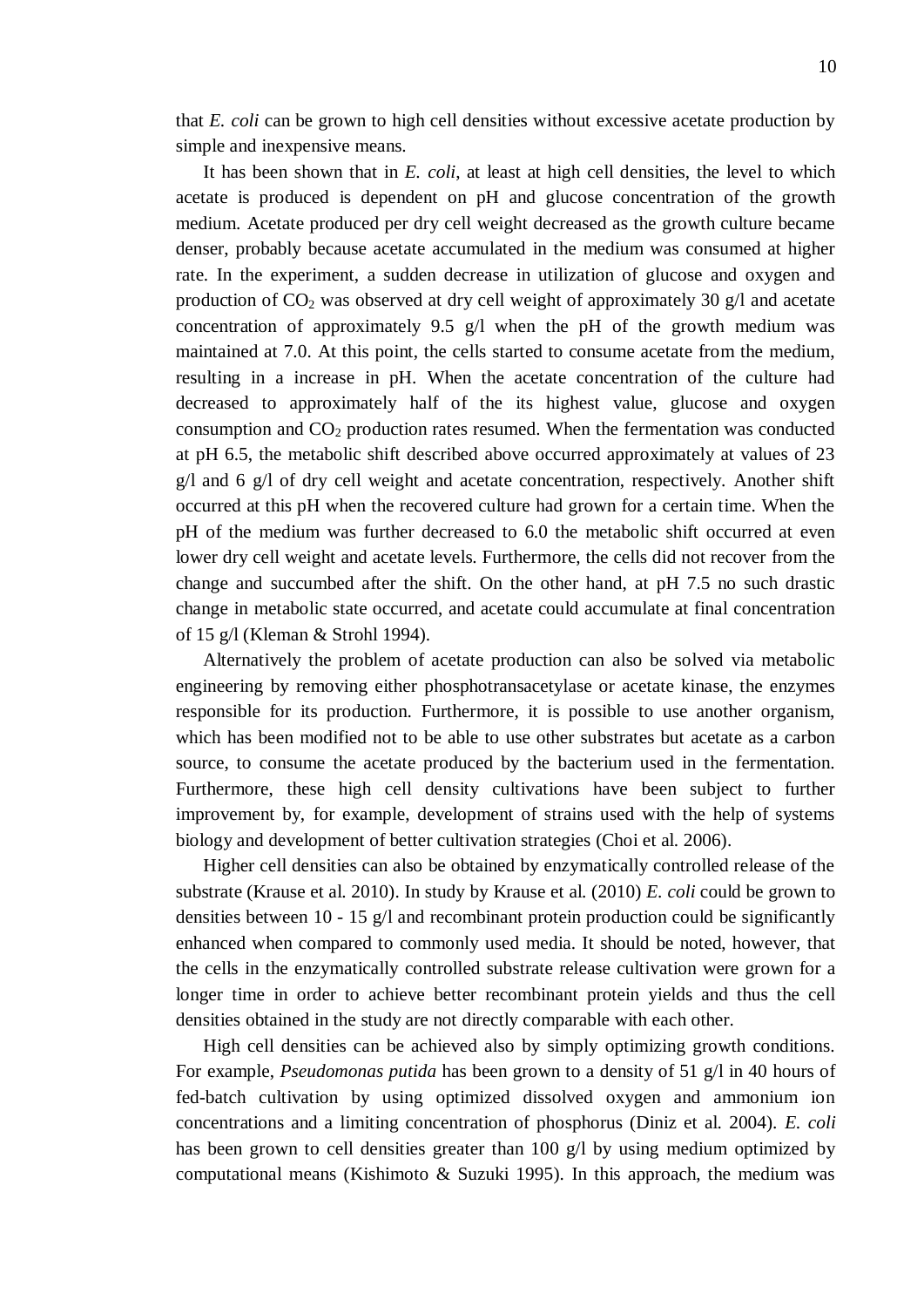modified by evaluating whether chemical components were present in the medium at sufficient concentrations and were added to it to more optimal concentrations. Amounts of different chemical elements in the cells were taken into account when optimizing the medium. Glucose concentration was also kept at low level to ensure that organic acids do not accumulate to the medium (Kishimoto & Suzuki 1995).

Certain bacteria can sense their own cell densities with quorum sensing systems (Bodman et al. 2008), a phenomenon that may be important to understand in optimizing high cell density cultivations of *E. coli*. A good example of such behavior is the induction of bioluminescence by a marine bacterium *Vibrio fischeri* (Figure 1.3.2). *V. fischeri* produces N-3-oxohexanoyl-L-homoserine lactone (HSL) which is excreted into the living environment of the bacterium. The concentration of this molecule increases as the cell density of the bacterium increases. When its concentration reaches a threshold value, HSL enters the cell and binds a protein repressing the expression of *luxCDABE* operon which is responsible for light production. Binding of HSL with this protein results in inhibition of expression of the gene encoding for it and simultaneously it increases expression of genes required for production of enzymes required in light production. Thus the light production is started only at high cell densities. However, unlike HSL, not all metabolites excreted to growth medium are quorum sensing signals and a caution must be taken when studying possible quorum sensing systems of bacteria (Winzer et al. 2002). There is evidence for cell density-based inhibition of growth in *E. coli* (Carbonell et al. 2002) which may be due to, in addition to quorum sensing signaling, direct cellular contact inhibition. The cells were shown to decrease their growth rates when the cell density was increased by removing supernatant after the culture was centrifuged. This should not alter concentrations of medium components or quorum sensing signaling molecules. Moreover, an increase in growth rates was observed when the cell density was decreased by diluting the medium, although the effect was less pronounced. Thus it may be possible to alter growth kinetics of *E. coli* by modifying the systems by which the cells sense their density without sensing excreted molecules, if such systems exist.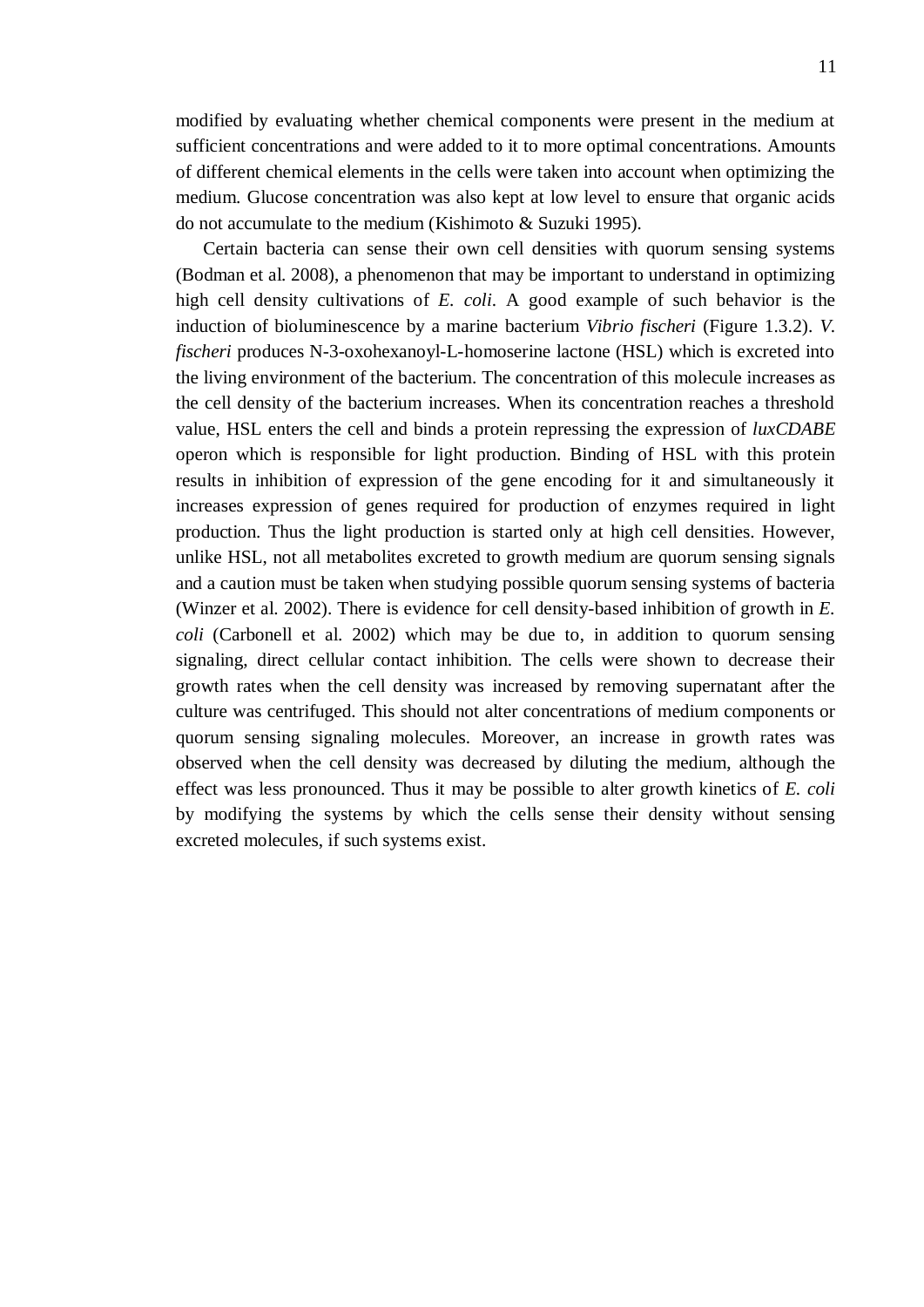

Current Opinion in Biotechnology

*Figure 1.3.2. A schematic representation of quorum sensing system of Vibrio fischeri, a bioluminescent bacterium. HSL is N-3-oxohexanoyl-L-homoserine lactone, LuxI is an autoinducer synthase which produces HSL, LuxR is a transcription factor, luxR is a gene encoding for LuxR, and luxCDABE is an operon encoding for genes required in production of the light-producing enzyme, luciferase, and one of its substrate (March & Bentley 2004).*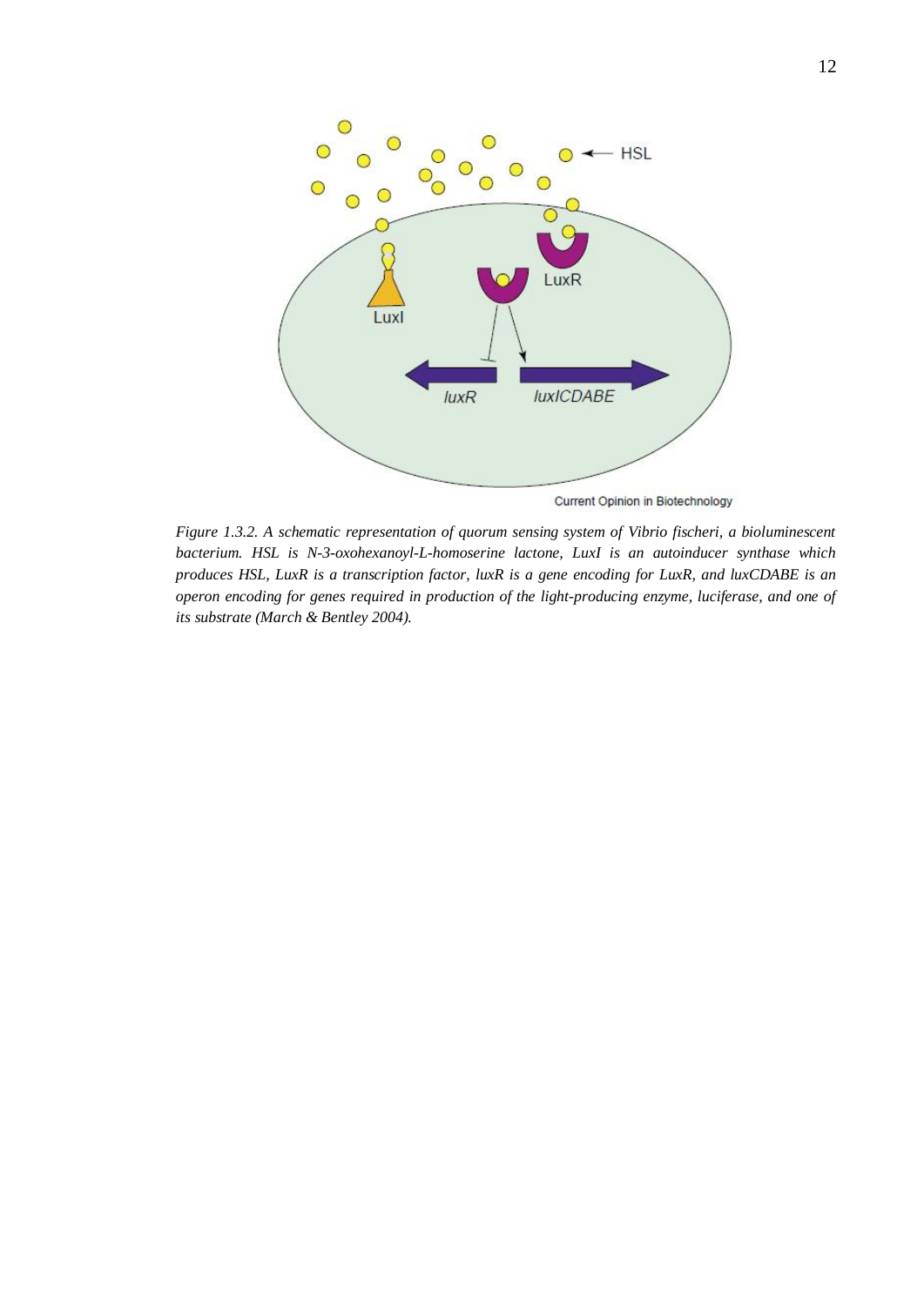## <span id="page-18-0"></span>**2. BIOPROCESSES**

#### **2.1. Bioprocess Monitoring**

<span id="page-18-1"></span>In bioprocesses many parameters such as temperature, cell density and pH have to be measured (Ritzka et al. 1997). The measurements should be easy to perform and should not disturb the cultivation process. Parameters such as temperature,  $pH$  and  $pO<sub>2</sub>$  can be measured *in situ* with sterilizable sensors while for measuring dry cell weight or concentrations of molecules in cell-free growth medium, samples have to be taken from the cultivation medium. Parameters that can be monitored online allow feedback control of the bioprocess and thus are important for its successfulness. Analysis of the data obtained from the measurements is also crucial for the control of the process. Several strategies with different levels of performance and computational difficulty exist (Figure 2.1.1). Proportional integral differential method simply adjust the parameter value to signal it obtains from bioreactor's sensors. It is a simple method and thus does not require much computational power but is very limited in controlling the bioprocess parameters. Fuzzy control methods allow more complex feed back loops to be used. It can be used to predict the behavior of the bioreactor with if-then rules. The most computationally demanding advanced control method can predict the behavior of the bioreactor even more precisely. It learns to recognize patterns in behavior of the bioprocess and is self-tuning.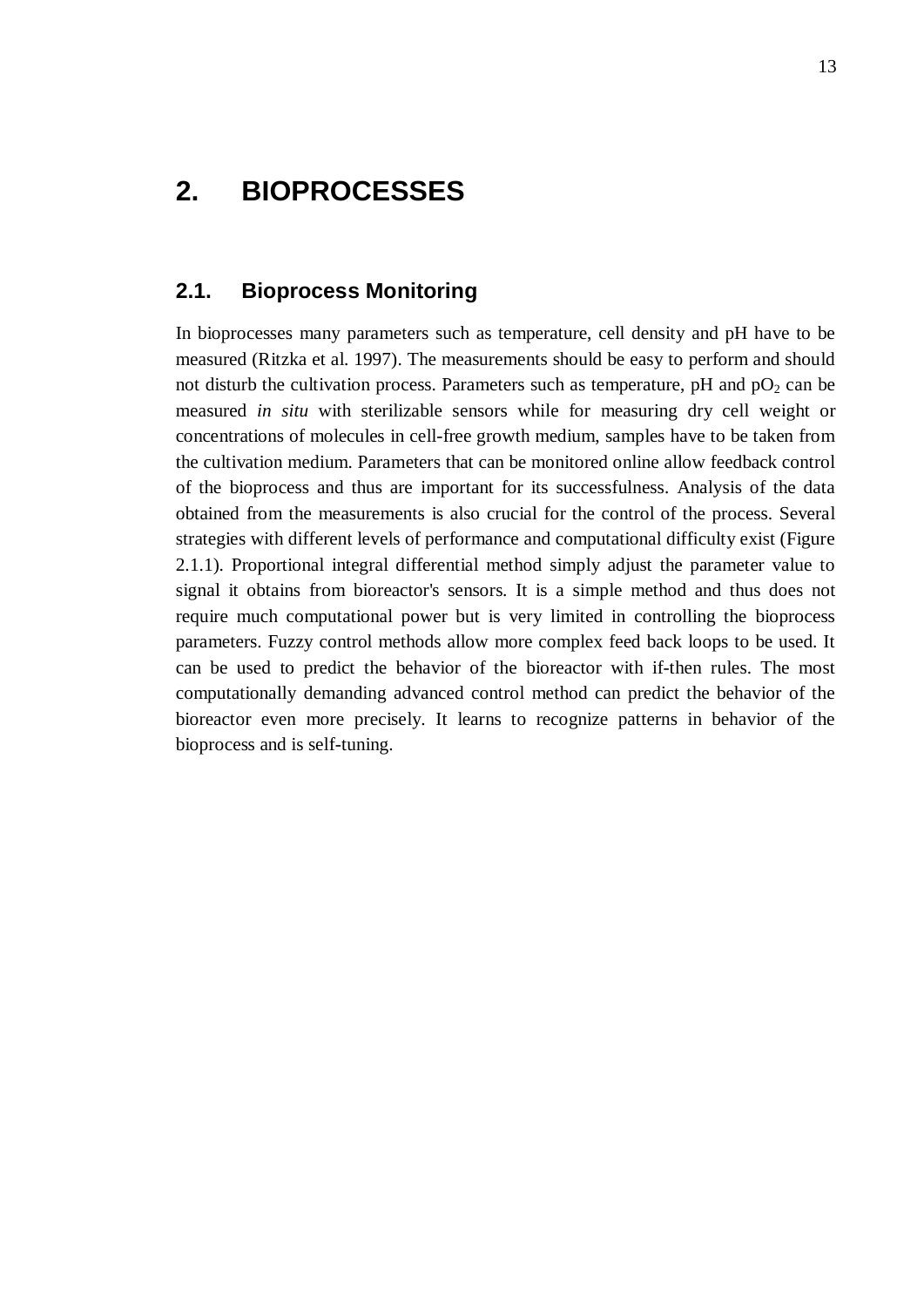

*Figure 2.1.1. Comparison of performance and mathematical expenditure of different bioprocess parameter controlling strategies. PID stands for proportional integral differential (Ritzka et al. 1997).* 

Fluorescent compounds, which react with certain molecules in growth medium, and firefly luciferase (Inouye 2010), an enzyme with which ATP concentration can be correlated with light emission, can be used to gain information about bioprocesses growth medium (Ritzka et al. 1997). With firefly luciferase fused to glucose-sensing protein (Taneoka et al. 2009) it may also be possible to monitor glucose concentration in the bioprocess online. Bacterial *luxCDABE* operon and the gene for green fluorescent protein (GFP) (Tsien 1998) do not require addition of any substrate and can thus be easily used to monitor gene expression in the cultivated cells. This can be helpful in, for example, construction of genetic circuits possibly used in some microorganisms in bioprocesses. However, measurements taken from the biological systems always some degree of variance which may be at least partially caused by oscillatory processes in individual cells (Kruse & Jülicher 2005) that affect the cultivation as a whole. Measurements taken from the cultivations represent average behavior of the cells and there may be significant differences between individual cells. In one approach to optimize bioprocesses, cells' response to changed cultivation conditions, for example, temperature is measured from individual cells (Müller et al. 2000). With this approach, more accurate information can be obtained about things such as how temperature affects cell membrane fluidity or growth.

### <span id="page-19-0"></span>**2.2. Aeration and Mixing**

In aerobic bioprocesses, sufficient oxygen supply and equal distribution of nutrients are necessary if cells are to be grown to high densities which makes aeration and mixing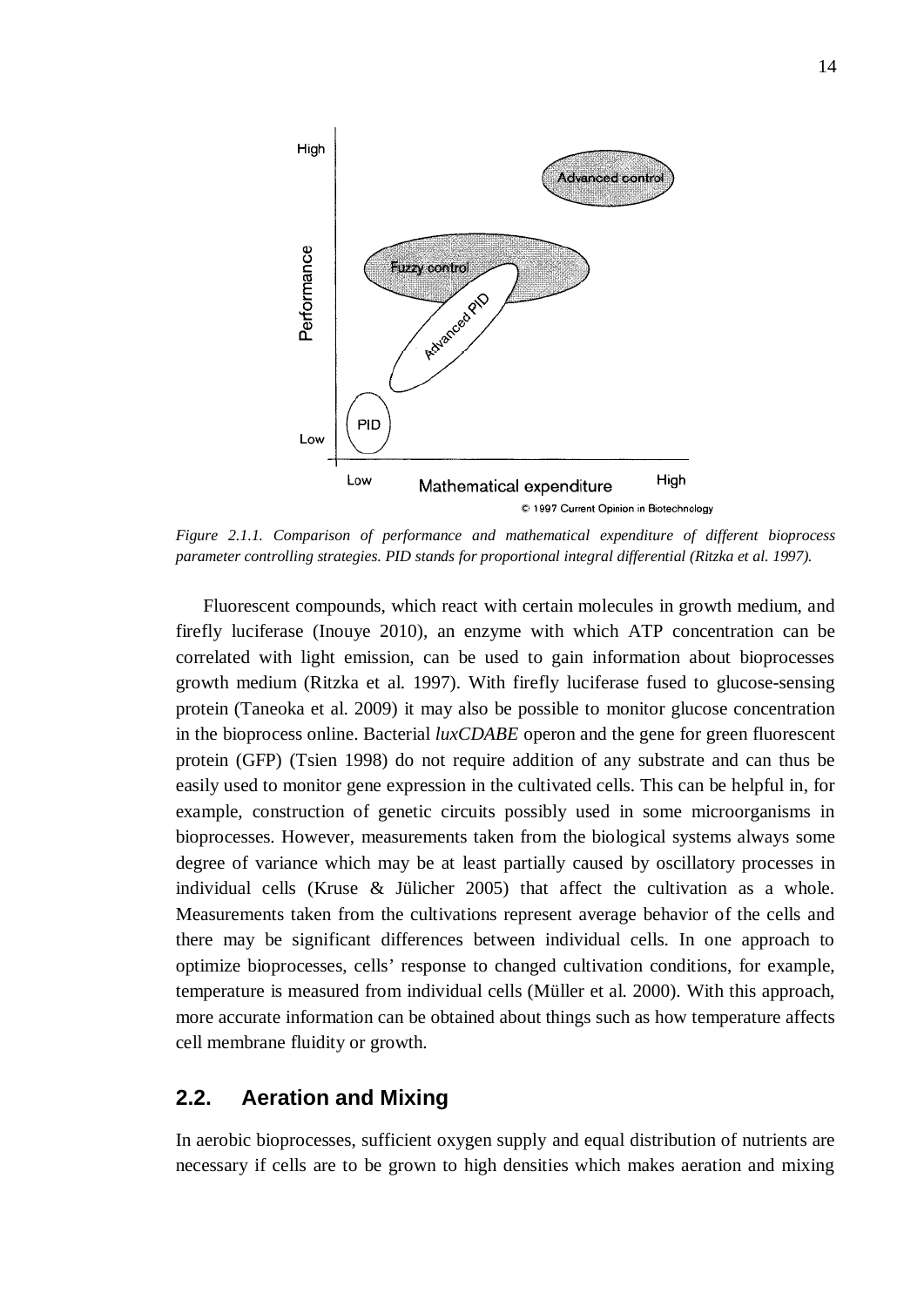important parameters in bioprocesses. *E. coli* requires approximately 1 g of oxygen for increasing 1 g of cell biomass (Shiloach & Fass 2005). Supplying this amount of oxygen to the medium shouldn't be a problem in commonly used bioreactors, at least at laboratory scale, if growth rate of 0.2 h<sup>-1</sup> and final biomass of 350 g/l are to be obtained. This goal could be achieved if the fermentor could supply pure oxygen at 1.5 M  $O_2$  l/h at 25 °C which is usually possible with most fermentors. As 350  $g/l$  is more than theoretical maximum cell density, it can be concluded that oxygen supply should not be the parameter restricting growth of *E. coli* cells in a bioreactor. However, dissolved oxygen content of the medium is not uniform in fermentations and some parts of the medium usually are not sufficiently aerated, even though the fermentor should theoretically be able to supply enough oxygen. If oxygen partial pressure decreases in the medium it can be restored by increasing mixing speed (Lee 1996). Increasing mixing speed can however be limited by efficiency of the fermentor, especially in large fermentors. *E. coli* starts to produce acetate and other organic acids if it lives in oxygenlimited medium (Enfors et al. 2001) so insufficiently aerated regions' formation in fermentor should be avoided. Sufficient mixing is important also to ensure that nutrients fed to the medium will be spread equally in the medium. Usually the cells that are close to nutrient feeding injector have access to much higher concentrations of nutrients than cells that are located farther from the injector. Pure oxygen is more expensive than air which is why it is not often used.Thus it would be beneficial if normal air could be used. This can be achieved by lowering medium's temperature (Lee 1996) which increases the amount of dissolved oxygen. It is also possible to increase the amount of oxygen dissolved in growth medium by increasing the pressure of the gas phase in the fermentor (Thiry & Cingolani 2002). Increasing pressure also increases solubility of other gases, such as  $CO<sub>2</sub>$ , in the growth medium whose effects have to be taken into account when using this approach. Also aeration timing and rate have to be considered when optimizing a bioprocess (Lin et al. 2011).

The effects of other gases on the fermentation's success also have to be considered. For example, it has been shown that  $CO<sub>2</sub>$  concentration affects fermentative succinate production in metabolically engineered *E. coli* under anaerobic conditions (Lu et al. 2009). It was found out that, by increasing the concentration of  $CO<sub>2</sub>$  in the gas phase of the fermentor, a change from 1.9 to 225 mg/g h in specific succinate productivity occurred. Production of succinate requires carboxylation of phosphoenol pyruvate to oxaloacetate which is, like succinate, a citric acid cycle intermediate and can thus be used in succinate biosynthesis. This carboxylation reaction consumes  $CO<sub>2</sub>$  which explains the need for its increased concentration in the gas phase for improved succinate production, and, rather surprisingly, increased flux to pentose phosphate pathway which produces  $CO_2$ . The results of the study indicated that at low (< 3 %)  $CO_2$  concentrations mass transfer to the cells limits the succinate production while this was due to rate of bicarbonate formation from  $CO<sub>2</sub>$  at intermediate (10 - 30 %) concentrations and due to enzymatic activity of phosphoenol pyruvate carboxylase at high ( $> 50 \%$ ) CO<sub>2</sub> concentrations (Lu et al. 2009). Thus, it is obvious that a profound understanding of *E.*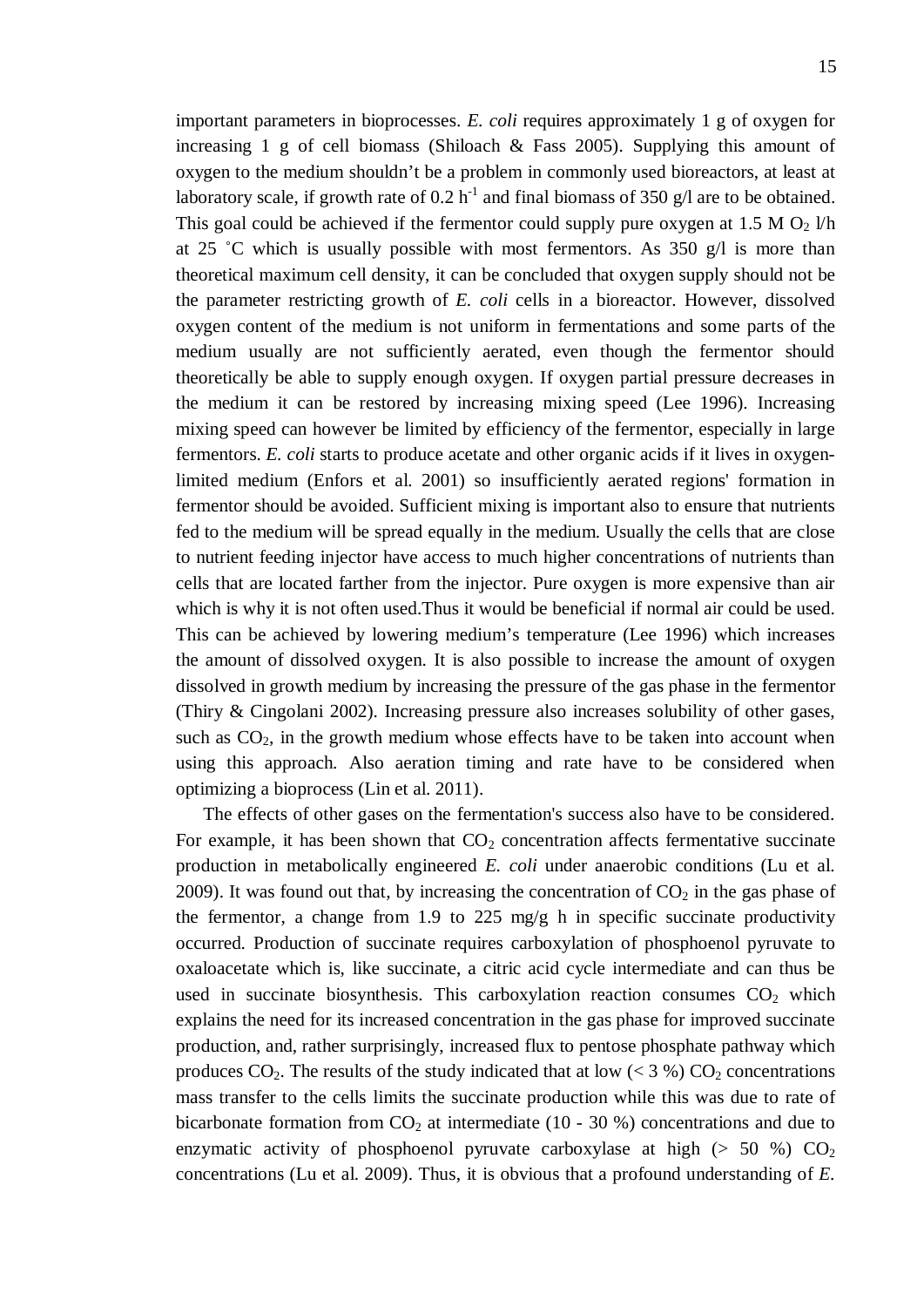*coli* metabolism and optimization of fermentation conditions with regard to all parameters are necessary if the highest product yields are to be achieved.

Parameters such as gravity and shear stress can have unexpected effects on the behavior of the cells in the bioprocess. In an application where microcin B17, an antibacterial polypeptide, was produced in *E. coli*, growing the cells in simulated microgravity allowed the cells to grow to higher density while microcin B17 production decreased (Fang et al. 1997). The fermentor capable of producing simulated microgravity subjected the cells to much lower shear stress than common shake flasks and this lowered shear stress was found to change the microcin B17 from being accumulated in cytosol to be secreted into the medium. This example shows that shear stress experienced by the cells can have unexpected effects on the bioprocess. Also gravity, a parameter that is usually not considered in optimizing bioprocesses, can affect the yield and cell density obtained. While this parameter is certainly not very important to be considered in most cases as most fermentors cannot generate conditions for simulated microgravity, it may become more important in future if fermentors capable of such feat became more popular. It is also important to consider the cost of generating simulated microgravity or reducing shear stress. It may not be economically feasible to generate such conditions, even if they increased the yield, if they increased the cost of running the bioprocess significantly. This will probably be the case especially when large scale bioreactors are used. Nevertheless, in smaller bioreactors where high-value products are produced with more fragile cells, such as insect cells, these effects may become more important to consider.

### <span id="page-21-0"></span>**2.3. Removal of the Inhibitors of Growth**

For the removal of small molecular weight compounds from the medium, produced by the bacteria during the fermentation, a dialysis method has been developed. This fermentation method using recombinant strain of *E. coli* has been scaled up successfully with dialysis modules external to the fermentor (Figure 2.3.1) (Fuchs et al. 2002). In the manuscript by Funchs et al. also a dry cell density of 220  $g/l$ , a value close to the theoretical maximum which is limited by viscosity of the culture, was described in a 2 l fed-batch fermentation with dialysis and oxygenation of the dialysate after less than 30 h of fermentation. In the same conditions without dialysis less than 50 g/l of dry cell weight was obtained. Thus, it is clear that the removal of growth-inhibiting compounds by dialysis or other method can be used effectively to achieve very high cell density in bioprocesses. The fact that this dialysis was performed also with 300 l fermentor indicates that it may be applicable at industrial scale. In the experiment, also recombinant protein production was studied with the fermentor system capable of producing abovementioned very high cell density. When the cells were induced to produce this protein they grew to a density of approximately 140 g/l after about 30 h of fermentation and gave almost fourfold concentration of the recombinant protein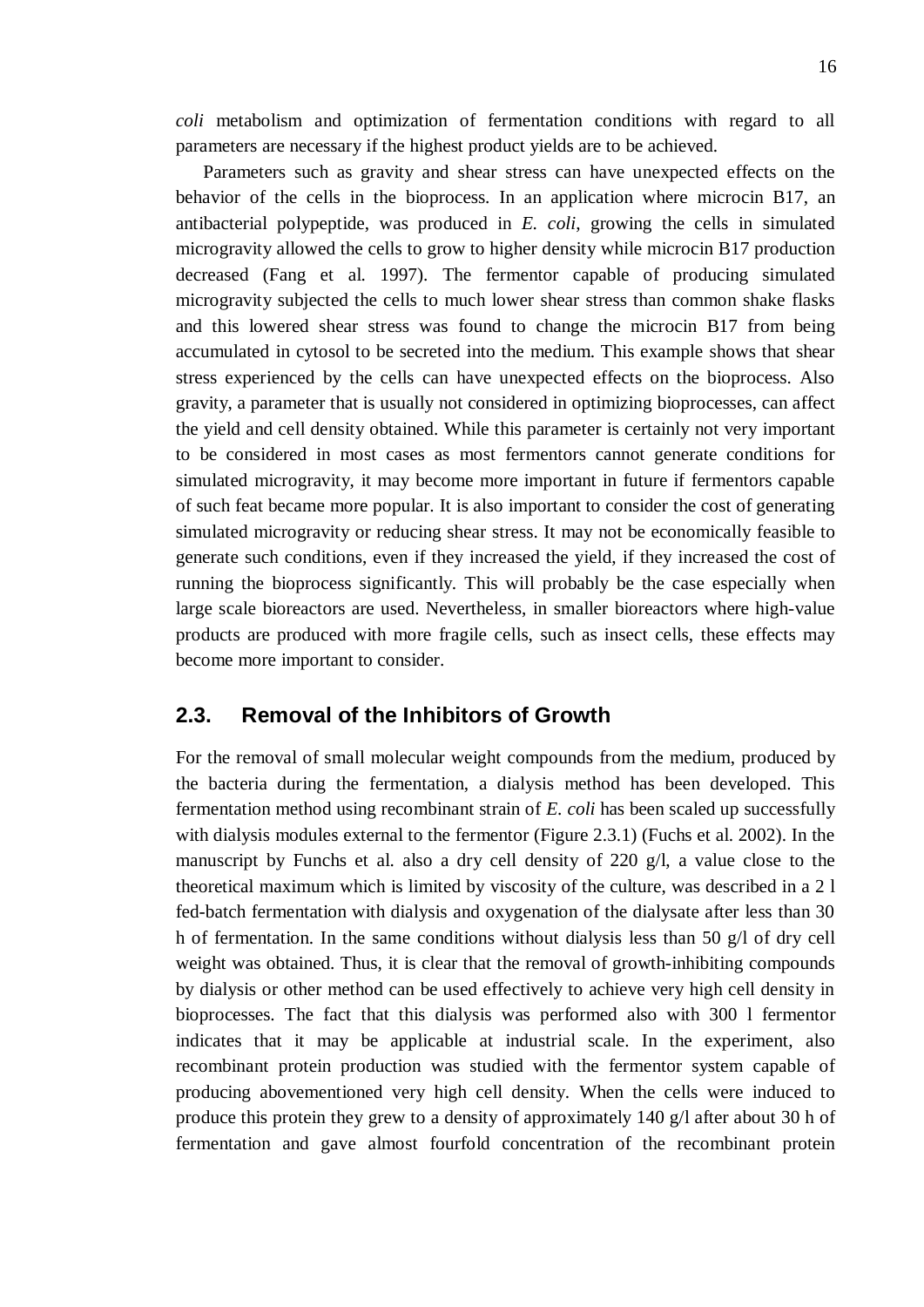compared to typical industrial yields at the time of publication. Similar values were obtained in technical-scale fermentor of 300 l (Fuchs et al. 2002).



*Figure 2.3.1. A schematic representation of the fermentor and its external modules used in the dialysis fermentation experiment carried out by Fuchs et al. (2002).* 

Dialysis of inhibitory molecules from the medium removes also nutrients (Eiteman & Altman 2006) which inevitably decreases the ratio of mass unit of product produced per mass unit of substrate added. Furthermore, dialysis approach does not decrease the rate of acetate produced and thus does not decrease the amount of substrate wasted in by-product formation. A more efficient approach in this aspect would be decreasing or eliminating the acetate formation in the first place.

#### <span id="page-22-0"></span>**2.4. Feeding Rate of the Substrate and Growth Rate**

In order to minimize the accumulation of fermentation side products that may decrease the cell density obtained, it is necessary to keep the growth rate of the bacteria at low enough levels. This is normally achieved by adjusting the rate at which substrate is fed to the reactor. However, it is a prerequisite for successful adjustment of feeding rate that the actual growth rate of the bacteria can be measured.

The exothermic nature of catabolic reactions causes microorganisms used in fermentation to produce heat as their biomass increases. This can be exploited in controlling the growth rate of the bacteria by altering the feeding rate of substrate based on the information of their growth gathered from heat produced during the fermentation (Biener et al. 2010). In this manuscript, a calorimetric control system was described for maintaining a growth rate of the bacteria below the critical value at which growthinhibiting side products, such as acetate, start to accumulate. With this system it was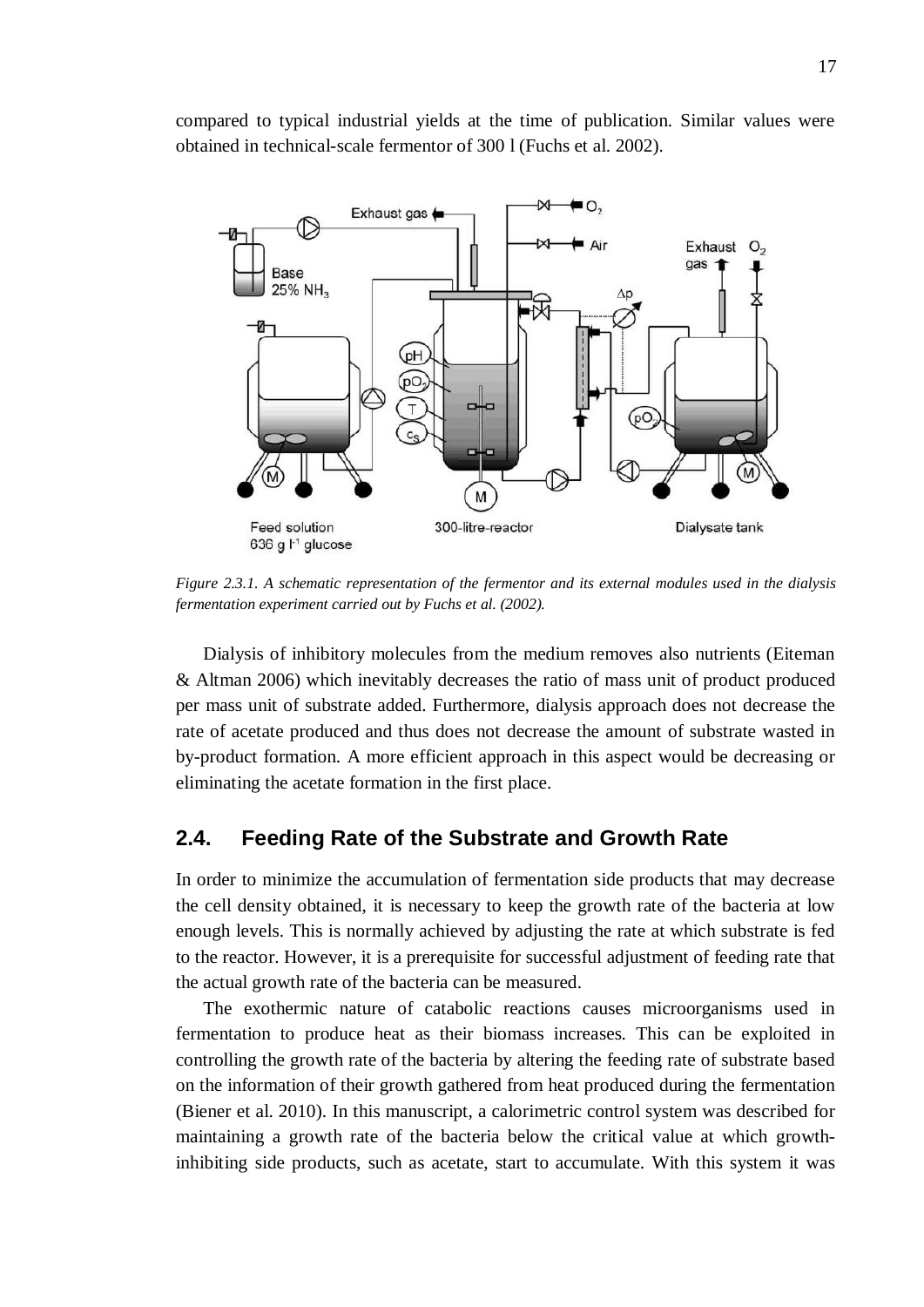shown that the growth rate could be measured from the heat production of the fermented bacteria without recombinant protein overexpression quite successfully and with GFP overexpression less accurately. While growth rate was set to  $0.2 h^{-1}$  at fed phase of the fermentation, mean apparent growth rate of  $0.17 \pm 0.03$  h<sup>-1</sup> and mean real growth rate of  $0.16 \pm 0.03$  h<sup>-1</sup> were measured for fermentation without recombinant protein production. These values were  $0.20 \pm 0.04$  h<sup>-1</sup> and  $0.24 \pm 0.03$  h<sup>-1</sup> before the induction of GFP overexpression and  $0.19 \pm 0.05$  h<sup>-1</sup> and  $0.10 \pm 0.03$  h<sup>-1</sup> after its induction. The fact that growth rate of the bacteria could not be measured accurately when GFP was overexpressed was probably due to heat generated in recombinant protein production. Nevertheless, such a control system provides a relatively easy method for adjustment of growth rate with easy-to-perform measurements. The fact that increase in fermentor size increases the heat production by metabolism of the microorganisms per fermentor surface further makes this system more attractive for industrial-scale fermentors which usually are of large volume (Biener et al. 2010).

#### <span id="page-23-0"></span>**2.5. Fermentation Scale Up**

In order to be economically feasible, bioprocesses often need to be scaled up so that higher amounts of the product can be obtained. Scaling up these processes make it more difficult to control certain parameters, such as temperature, amount of dissolved oxygen and pH of the medium, and these changes have to be taken into account when optimizing the scale-up. These challenges in scaling up a fermentation process arise mainly from the formation of zones with different conditions in large fermentors. These include areas of different substrate concentrations and oxygen concentration, which may contribute to mixed acid fermentation in the bacterial culture leading to growth inhibition (Enfors et al. 2001). This may be the reason for lowered yields in upscaled bioreactors and therefore should be avoided. These concentration differences can also cause stress and metabolic responses in the cells (Enfors et al. 2001). Therefore, scaling up may affect bioprocess in many ways at physiological level in addition to reducing biomass yields. The scale up process optimization thus requires cooperation of people working in various scientific and engineering fields as the things that have to be taken into account are numerous (Thiry & Cingolani 2002). Not all changes on bioprocess brought about by scaling up are harmful. Cultivating cells in large reactors can, for example, allow the cells to retain their capability to divide at growth rates close to 0.05  $h^{-1}$  and remain healthy in longer cultivations, both of which do not occur at smaller reactors (Enfors et al. 2001).

When designing scaled-up bioprocesses, it is more important to consider the costs of controlling different variables of the fermentor than if the bioprocess was done at laboratory scale, where the processes do not have to be cost-effective. It is also important that the scaling up of the bioprocess does not impede the production of the desired product. The fermentative production of recombinant antigen K88 has been successfully scaled up from 5 l to 50 l reactor while maintaining similar growth rates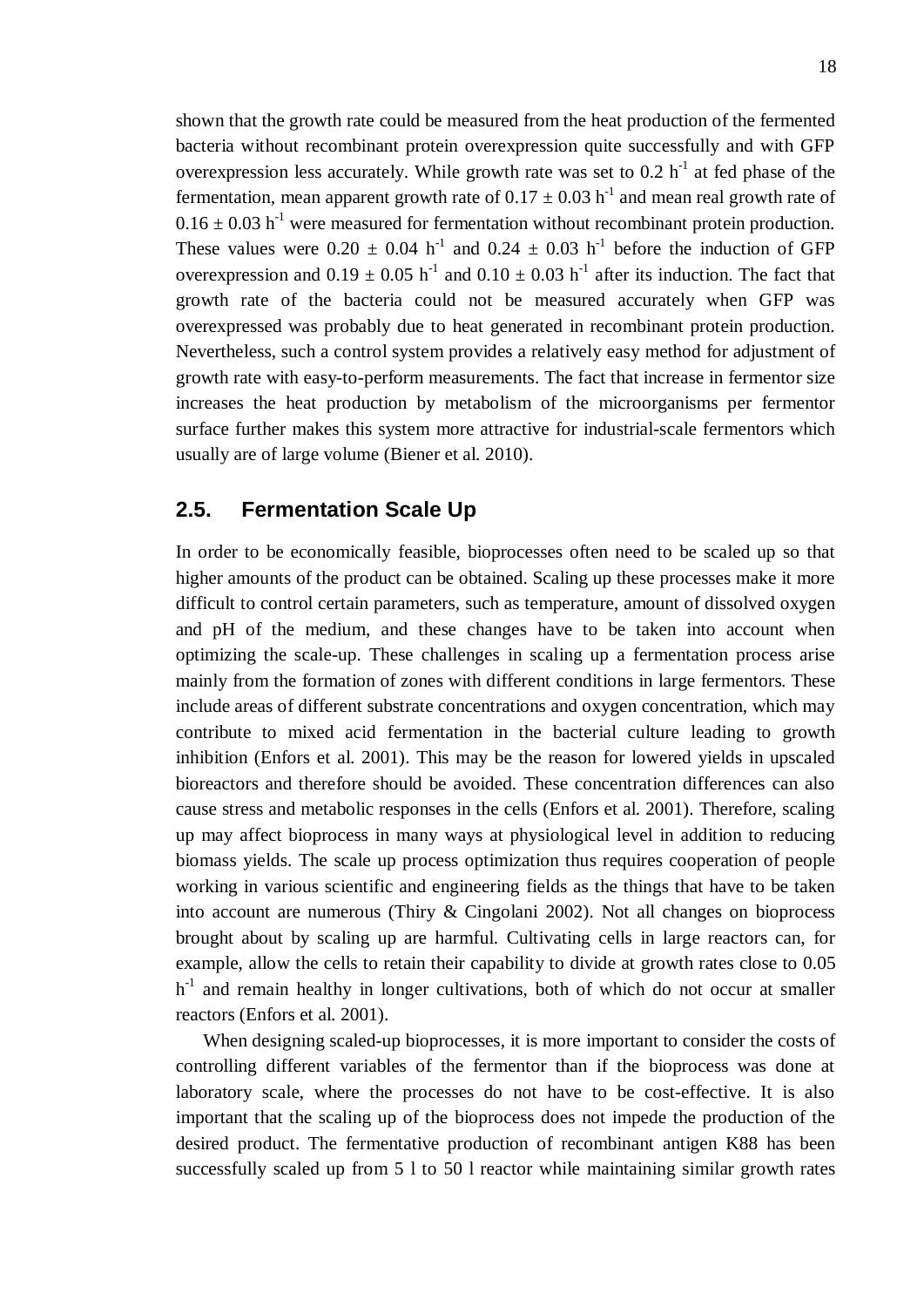and protein yields as in the smaller scale bioreactor (Wong et al. 2003). Thus, the fermentor parameters could be optimized in small scale fermentations and these parameters gave good results in a larger scale fermentation, even though the larger fermentation was still much smaller than economically feasible large scale fermentations usually are.

A problem often encountered in large scale fermentations is contamination of the medium, which has been identified as one of the most common reasons for failure of the bioprocess. Contamination of fermentation medium can cause problems such as degradation of the product, production of unwanted end products from the substrate and change in fermentation conditions. The chance of contamination can be decreased by using temperatures lower than 20 °C or higher than 40 °C, pHs lower than 5 or higher than 8, very high or low concentrations of various medium components, such as sugars or trace metals, using antibiotics or using defined medium instead of rich one. Also the bioreactor design affects greatly the probability of contamination. The fermentation parameters, such as medium components, define what kind of contaminants the fermentation is prone to. The probability of contamination is lower for bioprocesses where one or more parameters do not allow growth of most contaminants but allow growth of the product-forming organism (Junker et al. 2006).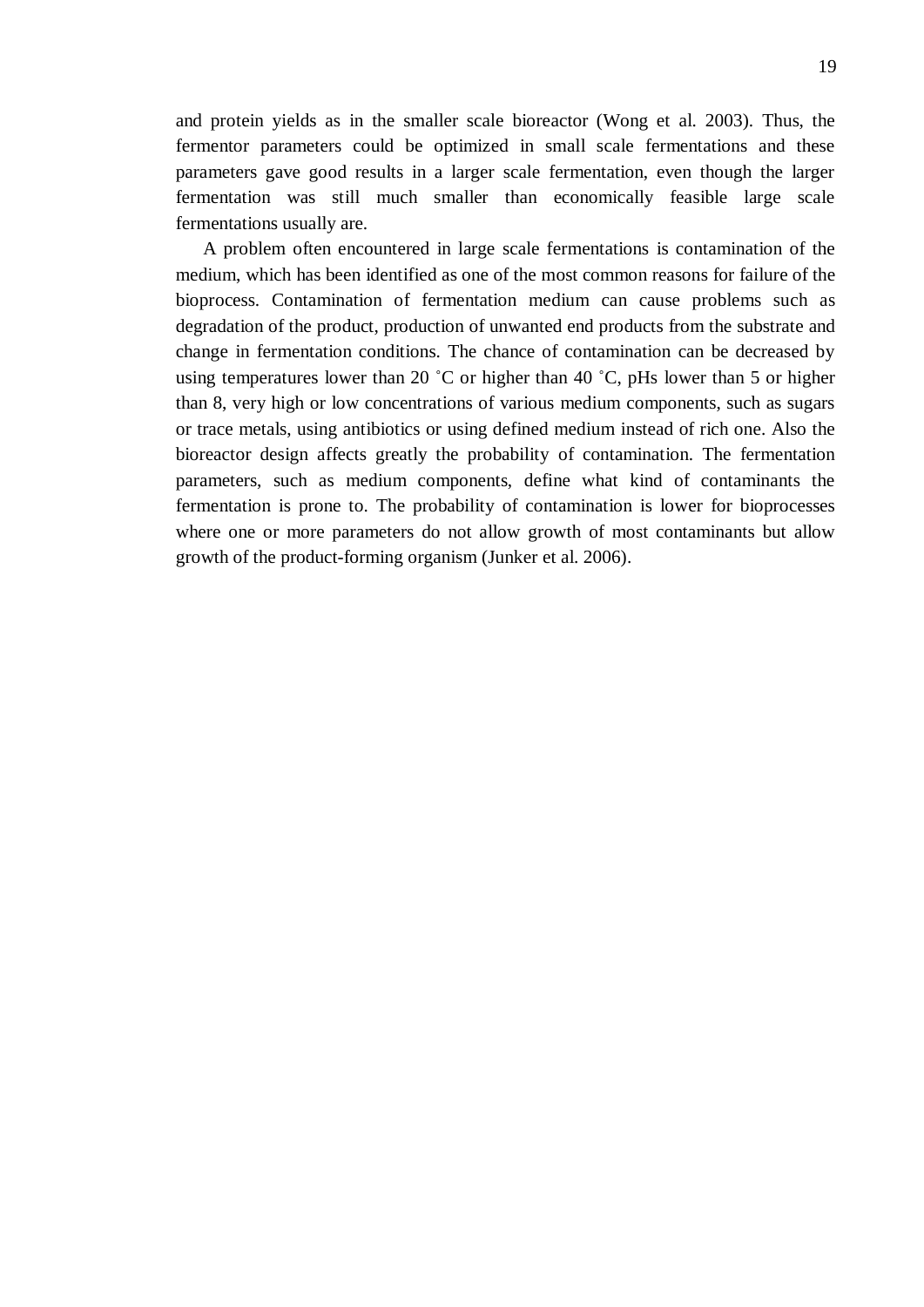## <span id="page-25-0"></span>**3. PRODUCT FORMATION AND COLLECTION**

#### **3.1. Protein Production**

<span id="page-25-1"></span>Recombinant protein production is one of the most economically and scientifically important applications where *E. coli* is used. A wide variety of proteins has been produced in this organism (Table 3.1.1), showing that it is a suitable host for production of proteins for various applications. Because of this, knowledge about *E. coli*'s protein production machinery is of utmost importance to both biotechnology industry and academic world. This knowledge is useful also in bioprocesses in which metabolically engineered *E. coli* is used to produce some fermentation product, as the foreign gene products must be expressed at suitable level and must not misfold. Usually it is necessary to produce the recombinant protein in very high proportions of dry cell weight of the host organism. This kind of protein accumulation is practically never advantageous to the host organism and often causes enough damage to the cells to harm the effectivity of the fermentation process. Therefore, it may be necessary to optimize the genetic elements used in the overexpression of the protein. This may include choosing between different inducers of the expression or different expression vectors, which affect the fitness of the host organism to different level. If the presence of the plasmid is of disadvantage to the organism, natural selection will favour the organisms lacking this genetic entity. This in turn leads to decrease in the proportion of the plasmid-hosting organisms in the population which affects adversely the target protein yield. The selection against plasmid hosting in the population can be fought by introducing antibiotic resistance-conferring genes to the plasmid and supplying the growth medium with appropriate antibiotics. As most antibiotics are quite expensive and are easily degradable in the usual growth conditions, they are not so attractive alternative for this counter-selection. Other strategies may employ for example genetic elements, such as genes for amino acid synthesis that are required for the survival of the organism, introduced in the overexpression construct or vector. This strategy has been employed in a *E. coli* strain unable to grow anaerobically by using a plasmid complementing the disrupted enzymatic activities which allows the bacterium to thrive under anaerobic conditions (Hespell et al. 1996). Thus, the cells do not get rid of the plasmid if they are grown anaerobically. However, if the cultivation is conducted under aerobic conditions, the plasmid is rapidly lost. This kind of complemention allows one to use foreign gene-bearing plasmids in fermentation applications without the need for expensive antibiotics.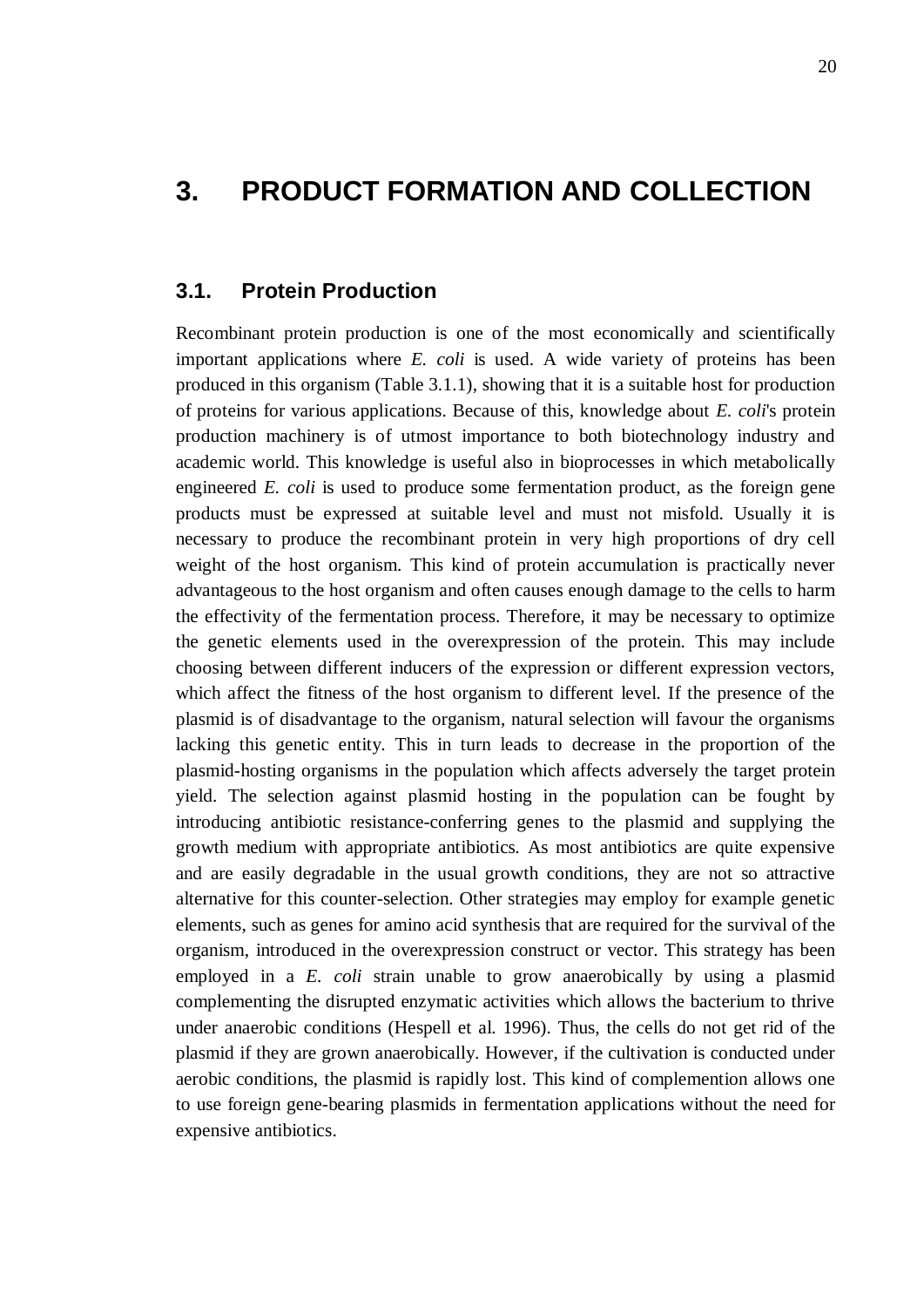| Products                                       | Culture condition and carbon source         | Productivity and characteristics       |
|------------------------------------------------|---------------------------------------------|----------------------------------------|
| Insulin-like growth                            | pH-stat,                                    | 9.69 g/L,                              |
| factor-2 (IGF-2)                               | R medium, glucose                           | inclusion body                         |
| Single-chain antibody                          | Exponential feeding,                        | $1.2 g/L$ ,                            |
| variable fragment                              | defined medium, glucose                     | PelB signal sequence                   |
| Human interferon-y                             | Exponential feeding, M9                     | $2 \times 10^7$ U/mg protein,          |
| (hIFN-gamma)                                   | modifed medium, glucose                     | inclusion body                         |
| Human Interleukin-7                            | Large scale batch fermentation              | 46% of total proteins,                 |
|                                                | (1000L), semi-defined medium, glycerol      | inclusion body                         |
| Phytase                                        | DO-stat, glucose                            | 120 U/mL, kil                          |
|                                                | mineral salt medium                         | gene coexpression                      |
| Carbamoylase                                   | pH-stat, synthetic                          | 14256 U/L,                             |
|                                                | medium, glucose                             | thermoreglulated T7 promoter           |
| Human epidermal                                | Batch, semi-defined                         | 242 mg/L                               |
| growth factor                                  | medium, glucose, lactose                    |                                        |
| Human epidermal                                | pH-stat, MMBL                               | 325 mg/L,                              |
| growth factor                                  | medium, glucose                             | OmpA signal sequence                   |
| Alkaline phosphatase                           | pH-stat, modified                           | 5.2 g/L,                               |
|                                                | R medium, glucose, YE                       | Endoxylanase signal sequence.          |
| Human granulocyte                              | pH-stat, modified                           | $22\%$ of                              |
| colony-stimulating factor                      | R medium, glucose                           | total proteins, Endoxylanase           |
| (GCSF)<br>Protective antigen                   | Batch, semi-defined                         | signal sequence<br>125 mg/L, inclusion |
|                                                | medium, glycerol                            | body, constitutive expression          |
| protein<br>Bone morphogenetic                  | Exponential feeding,                        | 8.6 g/L,                               |
| protein 2                                      | defined medium, glucose                     | inclusion body.                        |
| Human mini-proinsulin                          | pH-stat, semi-defined                       | 7 g/L,                                 |
|                                                | medium, glucose                             | two stage cyclic fed-batch culture     |
| Human interferon- $\alpha$                     | Exponential feeding,                        | 4 g/L,                                 |
|                                                | defined medium, glucose                     | inclusion body                         |
| Animolevulinate synthease                      | Batch fermentation,                         | 5.2 g/L                                |
|                                                | LB medium, media optimized supplement       |                                        |
| Annexin-V-hirudin                              | DO-stat, LB                                 | $10 \,\mathrm{mg/L/OD_{600}}$          |
| chimeric protein                               | medium, glucose                             | (after purification)                   |
| Human Tissue-type                              | Exponential feeding, semi-defined           | $180 \mu g/L$                          |
| plasminogen activator                          | medium, glucose, casein, YE                 | (after purification), StII signal      |
|                                                |                                             | sequence, DsbC coexpression            |
| Human necrosis factor-related Combined feeding |                                             | 1.4 g/L                                |
| apoptosis-inducing ligand                      | using pH- and DO-stat, semi-defined         | soluble protein                        |
|                                                | medium, glucose                             |                                        |
| Antifungal peptides                            | DO-stat, glycerol                           | 40% of total proteins,                 |
|                                                | minimal salt medium                         | PelB signal sequence, not              |
|                                                |                                             | secreted, inclusion body               |
| Human necrosis factor- $\alpha$                | Batch fermentation, semi-defined            | Constitutive production,               |
|                                                | medium, glycerol                            | P <sub>HCE</sub> promoter              |
| Bioadhesive protein                            | pH-stat, exponential,                       | 5.3 g/L                                |
|                                                | constant feeding,                           |                                        |
|                                                | R medium, glucose                           |                                        |
| Human leptin                                   | pH-stat, modified                           | 41% of total proteins,                 |
|                                                | R medium, glucose, YE                       | endoxylanase signal sequence,          |
|                                                |                                             | DsbA coexpression                      |
| Pectate lyase                                  | DO-stat, FB                                 | 2200 U/mL,                             |
|                                                | synthetic medium, glucose,                  | PelB signal sequence                   |
|                                                | casamino acid                               |                                        |
| Human leptin                                   | pH-stat, modified                           | $9.7 g/L$ ,                            |
|                                                | R medium, glucose,                          | constitutive production,               |
|                                                | casamino acid                               | P <sub>HCE</sub> promoter              |
| Insulin-like growth<br>factor-1 fusion protein | pH-stat, modified<br>R medium, glycerol, YE | 4.3 g/L,<br>PrsA and GlpF coexpression |
|                                                |                                             |                                        |

*Table 3.1.1. Proteins produced in various strains of E. coli in high cell density cultivations (adapted from Choi et al. 2006).*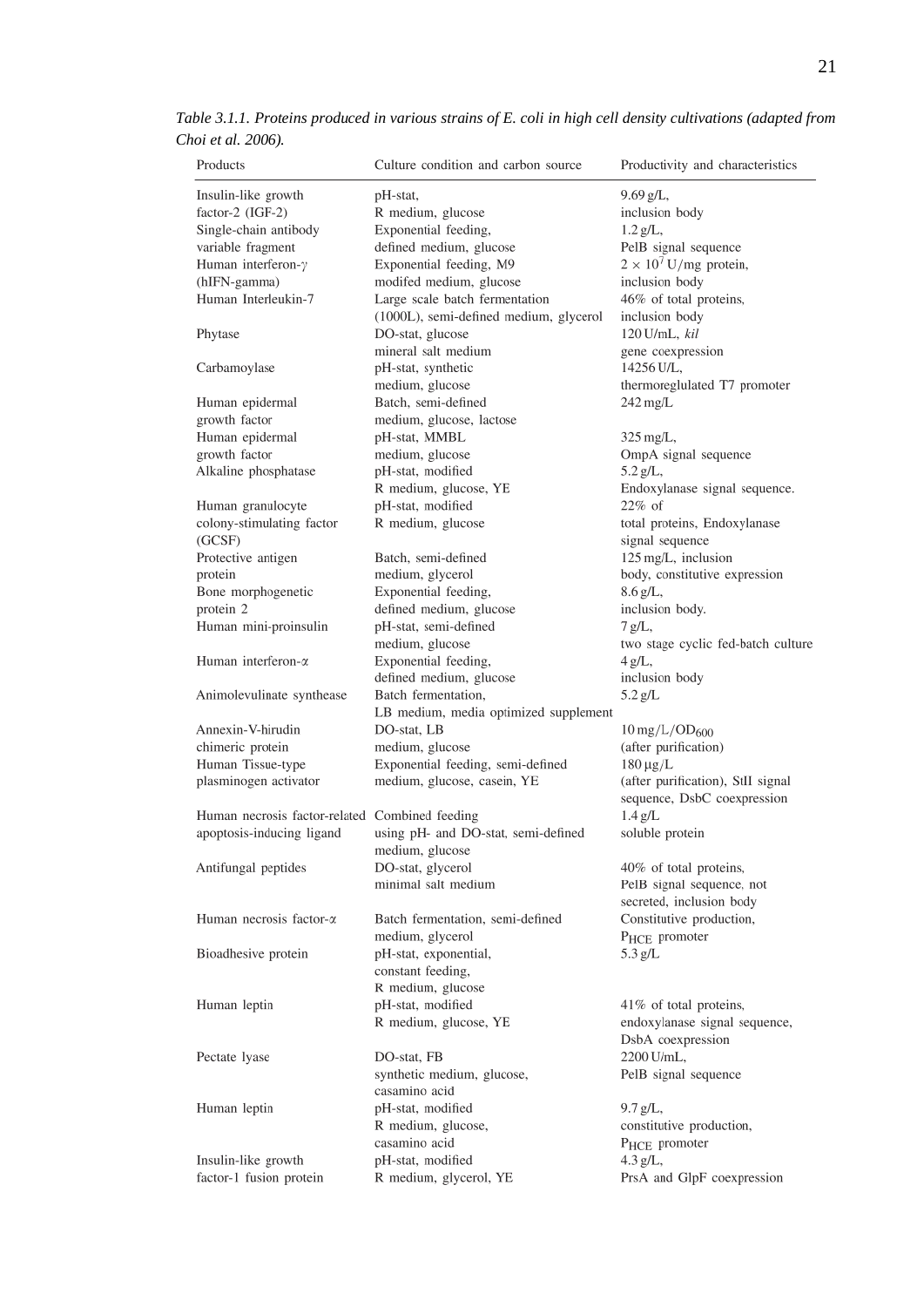22

The presence of plasmids in the host cell, in addition to decreasing growth rates, final biomass obtained and glucose consumption and prolonging lag phase, changes its metabolism-related enzymes' expression levels (Ow et al. 2006). These changes include downregulation of biosynthetic and energy-production proteins' genes, such as glycolytic genes, and upregulation of heat shock protein-encoding genes. However, the differences in expression levels between plasmid-bearing cells and cells that bore no plasmid were less than two-fold. The presence of plasmid did not change expression of pentose phosphate pathway's genes which usually are expressed constitutively. Highcopy-number plasmids usually produce more protein in the cells but this is not always the case (Makrides 1996). Furthermore, if the protein production is controlled by a strong promoter in such a plasmid, the cells' viability may be decreased. The promoter used should be strong but with a low level of basal expression level, meaning that expression of the protein should be minimal when not induced. This is especially important if the protein to be produced is toxic to the cells. The inducer used to start the protein production should be as inexpensive as possible. Thus, for example, the commonly used inducer isopropyl  $\beta$ -D-1-thiogalactopyranoside (IPTG) is not considered to be a good inducer in large scale fermentations, and could be replaced by thermally activated *lac* repressor induction. It is also important that there are efficient transcription terminators downstream of the target gene to prevent expression of other genes of the plamid and upstream of the promoter used to minimize background expression of the target gene. The protein yield is also affected by translational effectiviness and stability of the produced mRNA.

It is also important for the successfulness of the protein production that the target proteins are folded correctly and that they do not form aggregates (Baneyx & Mujacic 2004). Translation rate and rate of protein folding have been recognized as major factors affecting aggregate formation in bacteria (Esposito & Chatterjee 2006). The solubility of the recombinant protein can be enhanced with molecular chaperones that promote correct folding of the protein produced, culturing the cells at lowered temperatures, selecting strains with reduced ability to aggregate the proteins, modification of the proteins, or modification of the growth medium (Makrides 1996). Solubility can also be enhanced by using fusion tags (Figure 3.1.1) which can also be used as affinity tags in purification of the protein (Esposito & Chatterjee 2006). The tags usually have to be removed, however, and their presence may affect the activity of the proteins. Sometimes it may be advantageous to let the overexpressed gene product to misfold and form inclusion bodies. For example, if the protein is toxic in its active form to the host organism or can be refolded easily, it may be easier to let these aggregates, which are relatively free from impurities such as other proteins, to form and refold them after purification. However, purification of proteins from aggregates is not without problems (Makrides 1996). The protein may not fold into its biologically active form and the total yield of the active protein may decrease. The protein yield is also affected by codon usage of the host organism. If the inserted DNA contains codons not favored by the host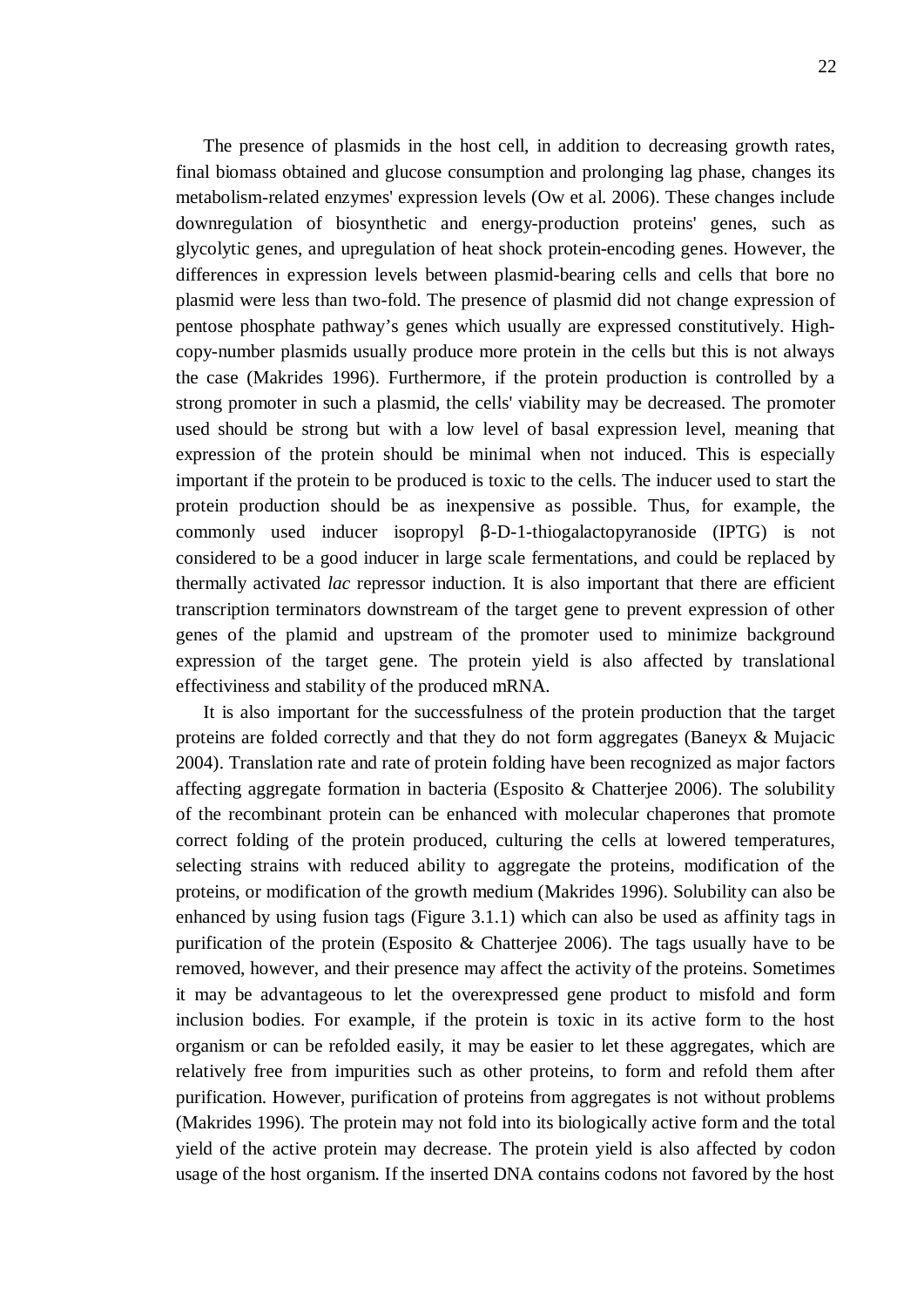

organism the yield will be lowered. Thus, it may be necessary to modify the codons of the transgene to better match the codon usage of the host.

*Figure 3.1.1. Enhancement of protein solubility with solubility tags. Different tags are tested for their capability to keep the protein of target soluble (A) and from good candidate tags the ones that can be removed from the protein are selected after purification (B). Finally the fusion tag can be removed by same purification method and if the target protein remains solube afterwards (C) the process has been successful (adapted from Esposito & Chatterjee 2006).* 

Although prokaryotic cells are less complex than eukaryotic ones when it comes to intracellular compartments and organization, targeting of heterologous proteins in *E. coli* is an important factor that has to be taken into account and with which different goals can be achieved (Cornelis 2000, Makrides 1996). Proteins can be targeted, for example, to periplasmid space, extracellular space or outer cell membrane (Figure 3.1.2). Many genes' products are involved in targeting process and understanding how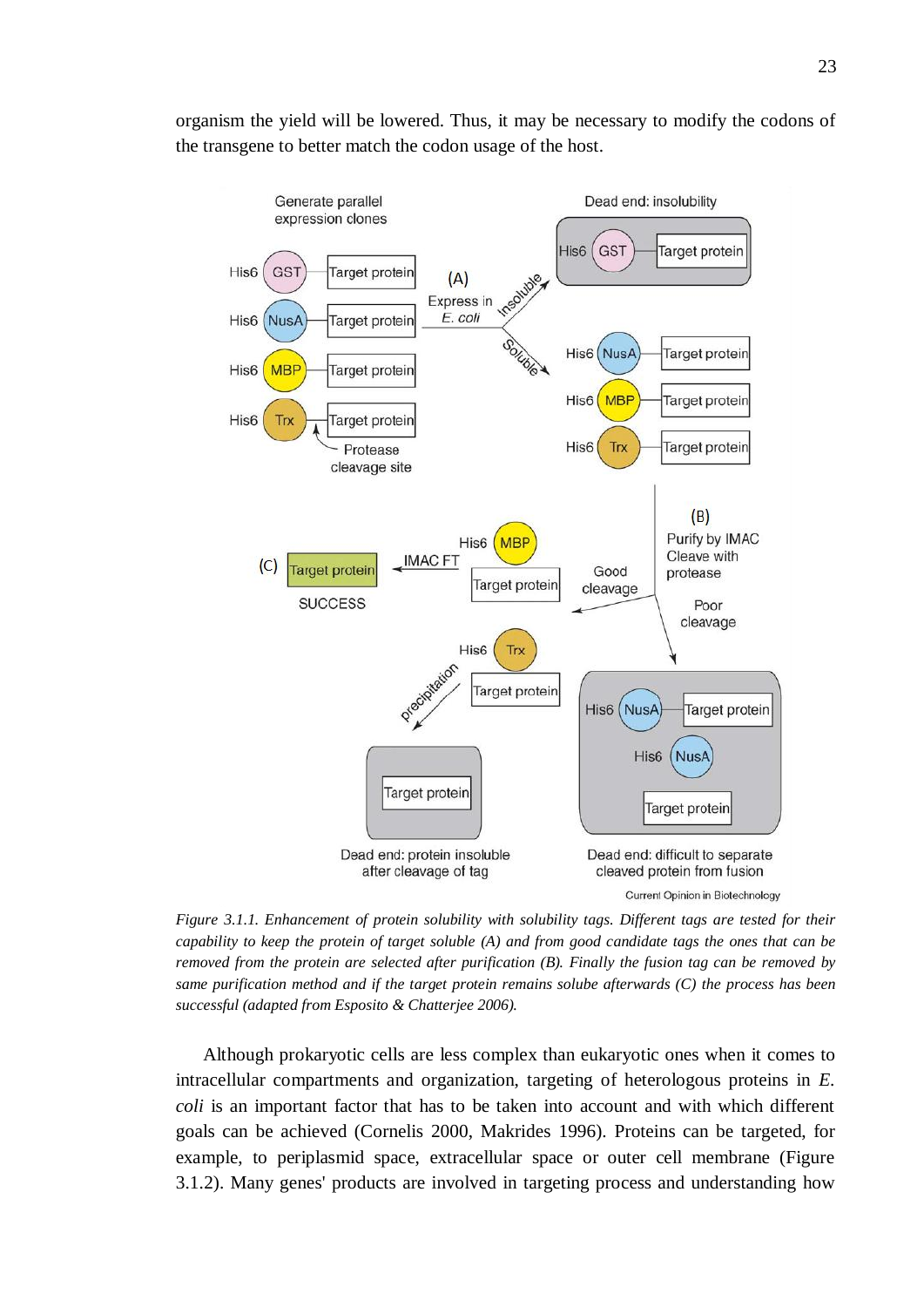they work is important if recombinant proteins are to targeted to the right compartment. Targeting to periplasmic space offers a possibility to form cystine bonds in proteins as this compartment is oxidizing. This can be done also with cells with engineered thioredoxin pathway, but toxic proteins may have to be targeted to periplasmic space anyways. Extracellular targeting of proteins reduces the toxicity of overexpression of genes to the cells and makes it easier to collect the proteins. Display of proteins on outer cell membrane makes interactions between extracellular molecules and these proteins possible, allowing for example collection of different metals from the solution with the cells (Kuroda & Ueda 2010). Recovery of metals with surface displayed metal-binding proteins is a good example of a bioprocess where protein production and subsequent purification is not the primary goal, but where protein expression and folding play crucial roles.



*Figure 3.1.2. Different compartments of Escherichia coli to which the expressed genes' products can be targeted. The abbreviations are IM = inner membrane and OM = outer membrane. Other abbreviations are for genes whose products are assisting in targeting the proteins to each compartment (adapted from Cornelis 2000).* 

The yield of recombinant protein per dry cell weight is dependent on growth rate of the *E. coli* cells (Cheng et al. 2003). In the experiment, accumulation of recombinant nuclease was studied with different growth rates and it was found that the yield of this protein was highest at growth rate of  $0.05$  h<sup>-1</sup>. However, relatively low cell densities were obtained in this study which decreases the efficiency of protein production. The increase in production of recombinant protein at lower growth rates should be compromised with increased cell densities obtained at higher growth rates if optimal protein yields are to be achieved. The recombinant protein yield is decreased by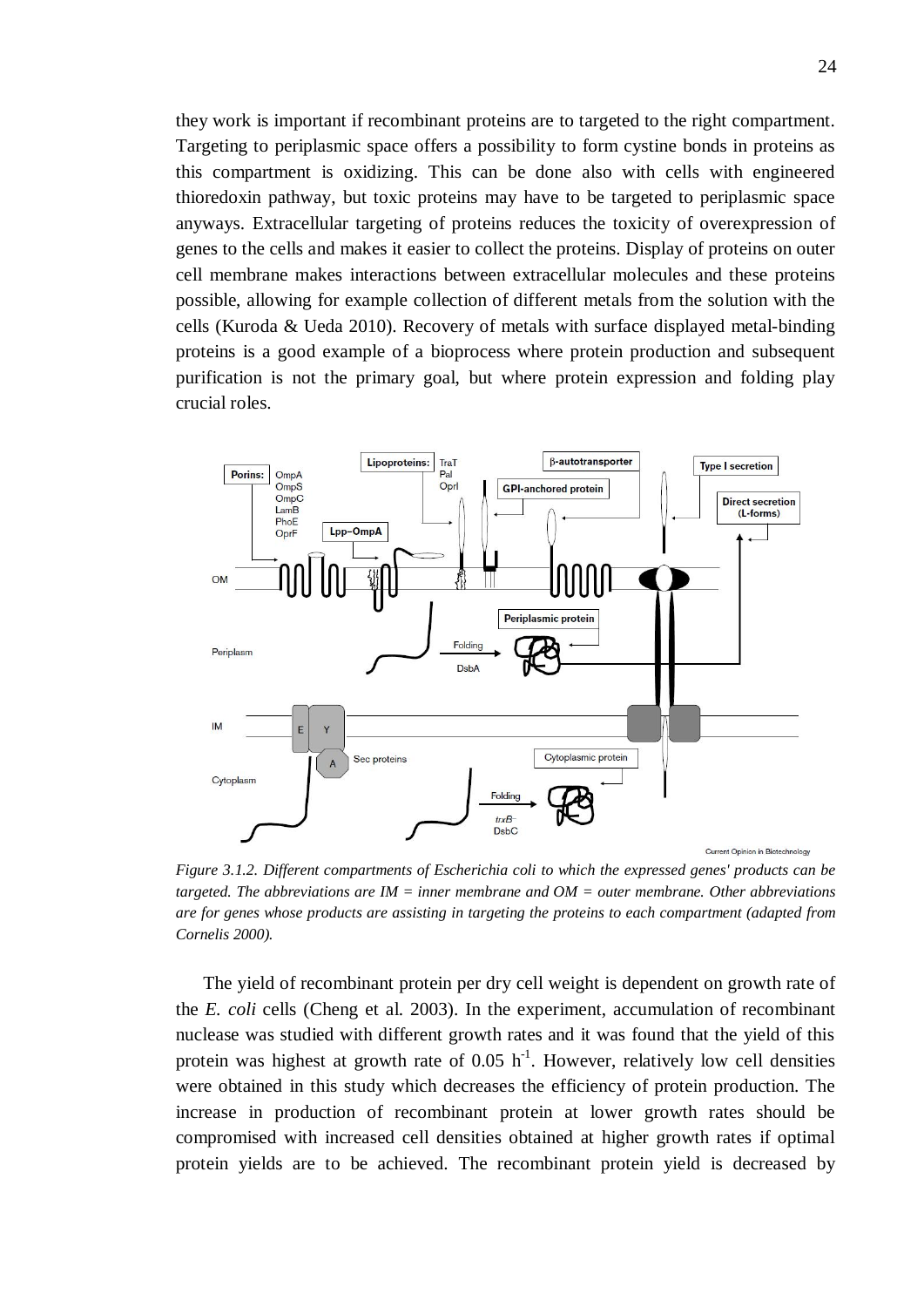accumulation of acetate which can interfere with DNA, RNA, lipid and protein metabolism (Eiteman & Altman 2006). The reduction of acetate formation thus is one of primary goals for improvement of recombinant protein production in aerobic bioprocesses using *E. coli*.

In the bioprocesses where product formation is due to continue in the stationary phase cells, cell death during this phase will decrease the yield. Bacterial cells like *E. coli* can undergo programmed cell death at conditions like these, where reproduction is impossible (Nyström 1998). It may be possible to enhance production of the chemical of interest in such cases by modifying the genes contributing to the cell death and genes fighting the ageing process. It was suggested that programmed cell death would be advantageous to the cell population if the cell was surrounded by lots of the cells from same species (Nyström 1998). If the programmed cell death was cell density-based, it may hamper the attempts to grow bacteria to a high cell density, especially if some nutrients became scarce during some stages of the cultivation. On the other hand, this effect may be easier to circumvent by using bacteria that are not so prone to dying at stationary phase.

#### <span id="page-30-0"></span>**3.2. Autolysis of Bacteria**

In order to collect the biomolecules produced by the bacteria, they must often be first lysed. This can be achieved, for example, by mechanical disruption of the cells or by other physical or chemical means. These steps are time-consuming and increase the cost of the biomolecule production. Therefore, it would be attractive to incorporate a genetic component into the bacteria which would cause correctly timed lysis of the bacteria. This can be achieved by, for example, incorporating the genes into the bacteria which are responsible for the ending of infection cycle of bacteriophages by disrupting the host cells. Proteins called holins produced with these genes form pores into the inner membrane of the bacteria while proteins called endolysins enter the periplasmic space through these holes and start degrading the bacterial cell wall. The time of the lysis caused by these proteins is controlled by the genes encoding for them (Young 2002). Thus, it should be possible to fine-tune the timing of the autolysis controlled by these viral genes. This could allow bioengineers to exclude the cell lysing phase from the production of the biomolecules of interest, thus making the whole process economically more feasible.

Holins are proteins encoded by virus genome and are mostly expressed in late phase of infection cycle when new viruses have been assembled. They form a micron scale hole in the inner membrane of the host cell (Figure 3.2.1) which functions as a passageway for prefolded lysins to enter the periplasmic space where they can degrade the rigidity-giving cell wall (Dewey et al. 2010). Even though holins accumulate in the cytosol during the earlier phases of the infection cycle, they do not disrupt the proton motive force of the cell membrane until seconds before the lysis occurs (Gründling et al. 2001). Therefore, the presence of these proteins in cells should not cause much harm to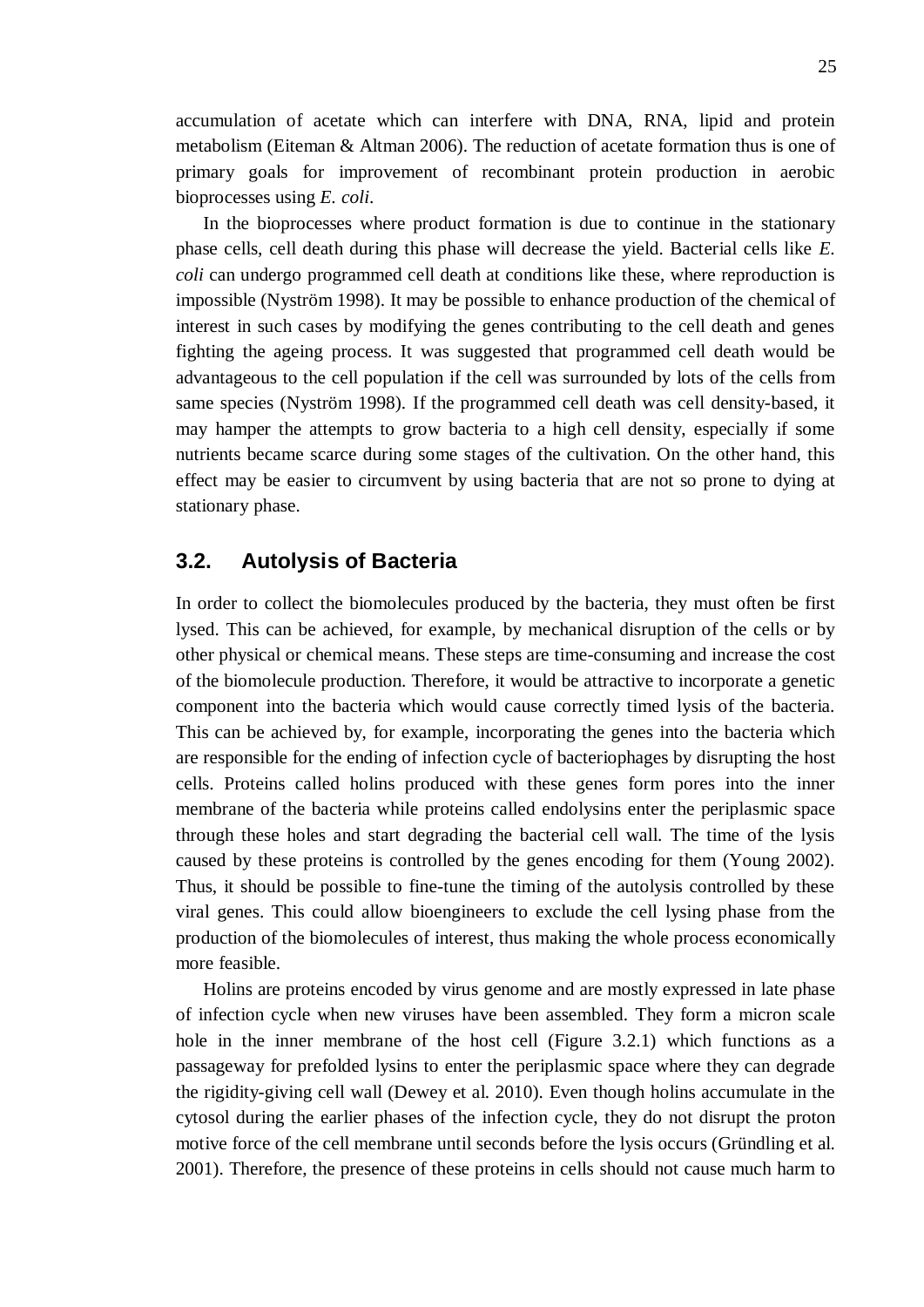them before they are to be lysed. On the other hand, if molecules comprising the proton motive force are applied to a cell expressing a holin, cell lysis occurs readily if holins are present in the membrane (Young 2002).



*Figure 3.2.1. A lesion (white arrow) generated by holin in inner membrane of a bacterium expressing the protein (inset) (Dewey et al. 2010).* 

A genetic construct for lysis of the bacterial cells has recently been characterized (Pasotti et al. 2011). The construct consists of holin and lysin genes under an inducible promoter and antiholin gene under a weak constitutive promoter. The construct was shown to be able to lyse *E. coli* cells under control of N-3-oxohexanoyl-L-homoserine lactone-inducible promoter or heat-inducible promoter. However, the cassette failed to lyse all of the cells (Figure 3.2.2) most likely due to presence of lysis resistant mutants. Constitutive antiholin expression was necessary to prevent uninduced lysis of the cells caused by background expression of holin and lysin genes. Most of the fluorescent proteins produced by the cells were also released to the growth medium indicating that this approach could be used in collection of recombinant proteins accumulated in the cytosol.



*Figure 3.2.2. Lysis entity of early exponential phase E. coli cells bearing the self-destruction cassette at different inducer concentrations (Pasotti et al. 2011).*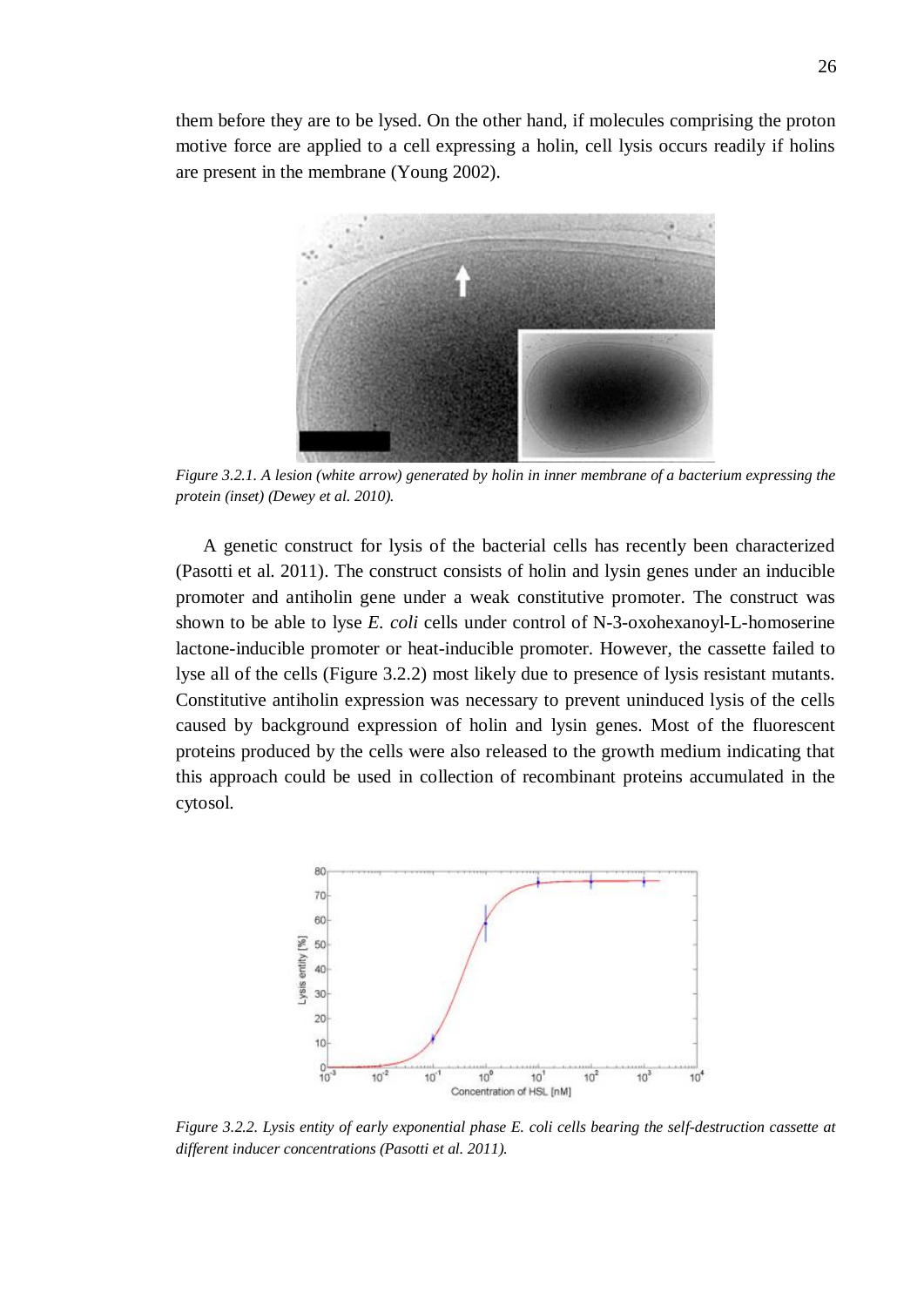## <span id="page-32-0"></span>**4. METABOLIC ENGINEERING**

Metabolic engineering has been applied in optimization of bioprocesses to obtain various goals, including increase in product yield and elimination of side products. The main goal of metabolic engineering of bacteria for bioprocesses most commonly involves either improvement of substrate utilization or product formation (Aristidou & Penttilä 2000) as these factors have a great influence on effectiviness of the bioprocess. Although these modifications can improve drastically the yield in some cases, they can also harm the bioprocess by, for example reducing the end product yield and growth of the cells (Zhang et al. 2010). As is shown in the paper by Zhang et al. (2010), these problems can be solved by further rational modifications leading to much better yields. In this case 80 % of theoretical yield of succinate production from glycerol was achieved without introducing any foreign genes to *Escherichia coli*. However, from this example it is clear that, when modifying important metabolic routes of microorganisms, it is important to consider the effects these changes have on the main metabolic parameters of the cell, in this case on redox ratio and net ATP production. If the metabolic balance of the organism is disturbed, it is important to identify the enzymes affected by the changes. For example, in the case of *E. coli* engineered to produce ethanol, citrate synthase was found to be the enzyme whose low activity was responsible for poor performance of the strain (Underwood et al. 2002). Citrate synthase in *Escherichia coli* is inhibited by NADH, a common trait in gram-negative bacteria, and its elevated concentration was found to be the cause for reduction of growth in the bacterium. This inhibition of growth, and thus total ethanol yield, could be alleviated by molecules that can be used by the bacterium to convert NADH to its oxidized form or by using a citrate synthase insensitive to NADH concentrations.

Also when eliminating the genes responsible for growth inhibiting side product production one must consider the possibility that the production of these molecules may be of advantage to the cells in some point of the cultivation. Therefore, an alternative exists of introducing other microorganism in the culture that is capable of consuming mainly this substrate from the medium. This way it could be possible to decrease the side product concentration in the medium without affecting the metabolism of the organism producing the main product. On the other hand, it may not always be necessary to balance the metabolism of the engineered microorganism. The microorganism can be first grown to a sufficient cell density and the imbalanced fermentation can be induced then. The microorganism may not need to grow anymore at this point if the desired end product is produced.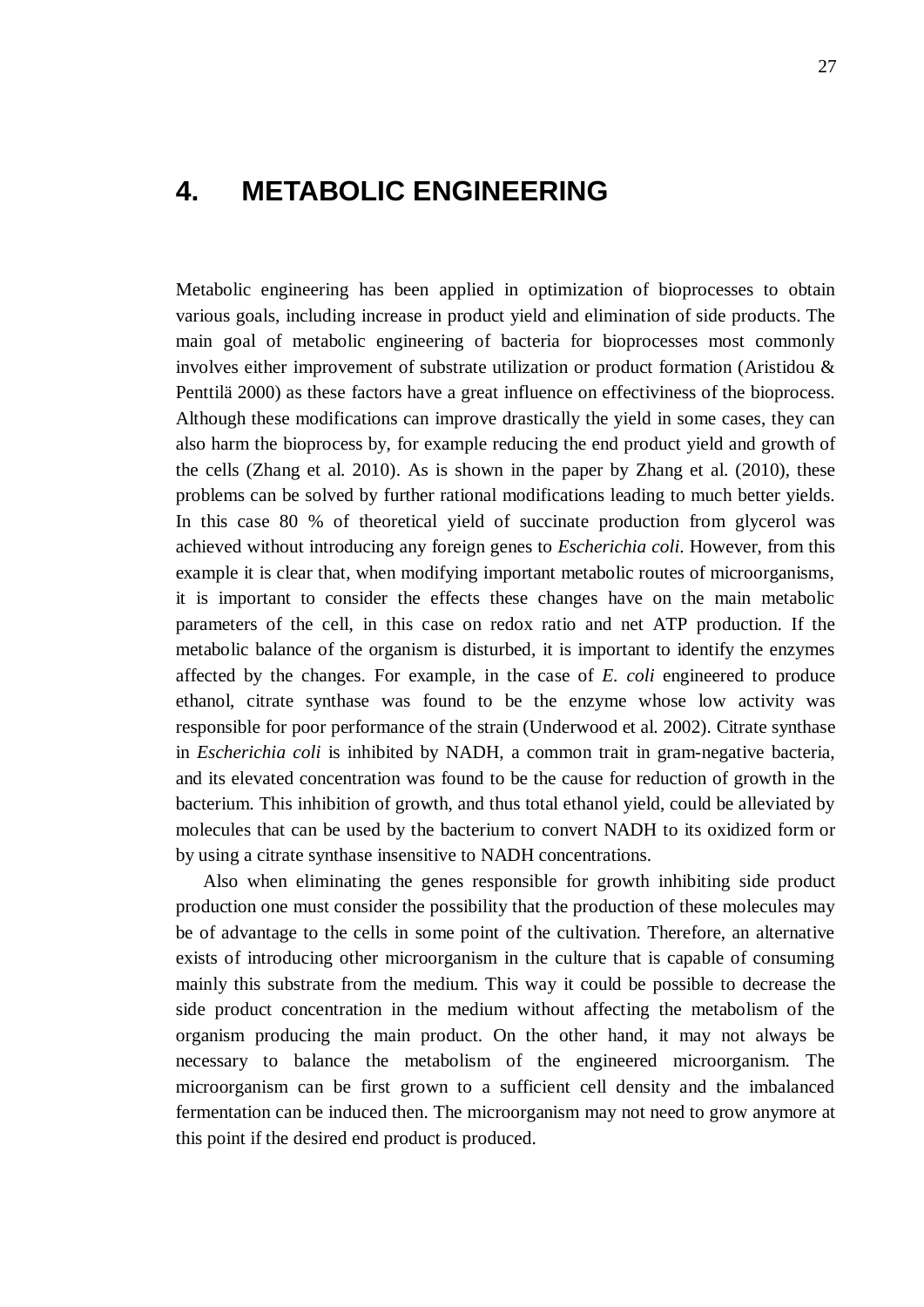Acetate production reduction with improved biomass yield as compared to wild type strain has been achieved in *E. coli* by removing multiple genes from its genome (Kang et al. 2009). These genes involve *Pta* and *poxB* which are involved in acetate production from pyruvate and acetyl-CoA, respectively, *iclR* which represses glyoxylate cycle, and *ptsG* which phosphorylates glucose while forming pyruvate from phosphoenol pyruvate. Activation of glyoxylate cycle allows the reduction of acetyl-CoA concentration which would otherwise cause overflow of citric acid cycle. This study highlights the possibility to compensate the harmful effects on *E. coli* metabolism by introduction of other alterations to its genome.

Cytochrome c oxidase (or complex IV) of electron transfer chain is the enzyme responsible for, in addition to oxidation of cytochrome c as its name implies, reduction of molecular oxygen to water. By modifying *E. coli* genome by removing its cytochrome c oxidases strains that are deficient in oxidative phosphorylation, and thus can produce ATP only by fermentative processes, have been engineered (Portnoy et al. 2008). After these strains were allowed to evolve using glucose in M9 medium they were shown to be able to produce mainly D-lactate or D-lactate and other fermentative acids at high yields in aerobic fermentation. Since these strains cannot use oxygen as an electron acceptor they can be used in aerobic production of fermentation products that are normally produced only under anaerobic conditions. This offers a great advantage as anoxic conditions are difficult to maintain. This experiment demonstrated clearly that by allowing the bacteria, whose metabolism has been engineered and which thus have reduced fitness under normal growth conditions, to adapt to live with these modifications can compensate for the reduced fitness. All of the modified and evolved strains showed increased lactate dehydrogenase (*ldhA*) expression during aerobic and anaerobic growth as compared to their parental wild-type strain. As a result, one of the strains also showed almost hundred-fold increase in lactate secretion rate as compared to this parental wild-type strain while its growth rate was comparable to growth rate of the wild-type *E. coli*. It was also able to convert glucose to lactate with a yield of approximately 80 %.

The use of recombinant organisms has caused some public opposition, a problem that can make commercialization of metabolically engineered *E. coli's* more difficult. This problem can be circumvented by engineering the bacteria by removing some of their genes so that foreign DNA does not have to be incorporated into their genomes. This way an *E. coli* strain that can produce ethanol from glucose and xylose has been produced (Kim et al. 2007). However, with this kind of approach, bioengineers have less possibilities to enhance the microorganisms as obviously all necessary genes for the most efficient metabolically engineered bacteria cannot be found in their genomes. Nevertheless, the above-mentioned study highlights that metabolic fluxes can be redirected by removing existing genes, a fact that should not be forgotten when producing recombinant microorganisms.

Metabolic engineering could also be used to create complex systems in which bacteria exchanged information with the fermentor's sensors. This way the cells could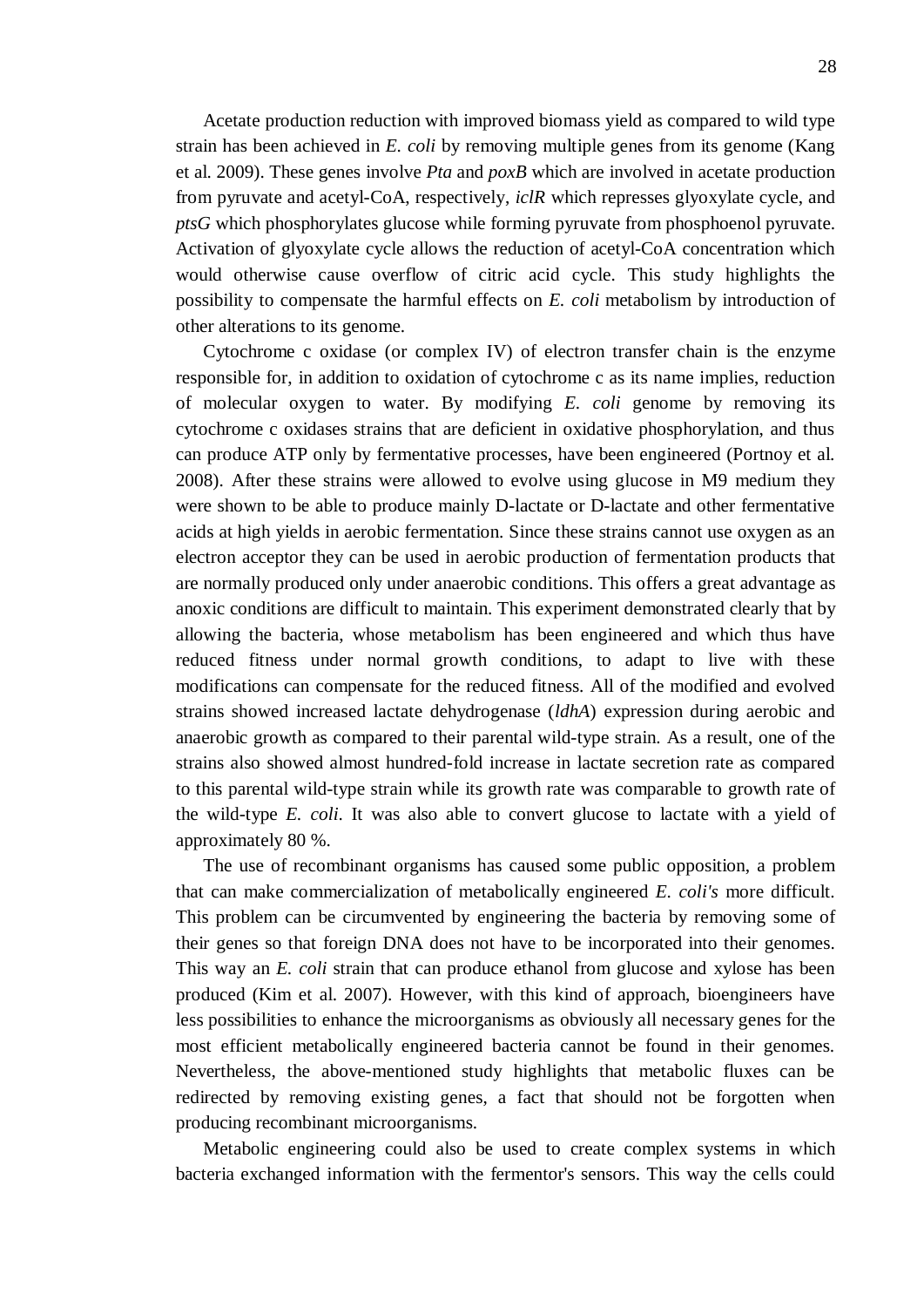respond to information received from other cells and fermentor enabling, for example, correctly timed expression of genes involved in product formation or lysis of the cells. Bacterial cells are capable of doing highly complex computations and genetic circuits that enable the cells to communicate with integrated circuits have already been constructed (Simpson et al. 2001). Thus, some of the fermentor's sensing or actuating functions could possibly be performed by the cells themselves, making the bioprocess simpler and perhaps economically more feasible. Some of the functions normally carried out by the fermentor or laboratory workers have already been replaced in some applications by engineering the cells' metabolism. For example, induction of recombinant protein production, which is normally carried out by addition of some inducer molecule, such as IPTG, has been achieved by using a native quorum sensing system of *E. coli* (Tsao et al. 2010).

#### <span id="page-34-0"></span>**4.1. Synthetic Biology**

The development of genetic circuits capable of performing complex functions is often referred to as synthetic biology, which is a relatively new branch of genetic engineering. Synthetic biology is advancing at a high speed which is at least partly due to projects coordinated by BioBricks foundation where genetic circuits and the individual genes from which they consist of are modified to forms that are easy to engineer. The genetic constructs produced can be ordered from the community for free which makes them available for all researchers. All parts contain similar sets of restriction enzyme recognition sites which greatly reduces the time needed to produce new BioBrick parts (Figure 4.1.1). The list of available parts increases steadily and thus it becomes possible to use them for diverse array of applications. As more complicated and effective parts are being produced, their application in bioprocesses should become more attractive. Because of the standardization of the genetic components and the ease with which they can be used to construct new genetic systems, the researchers using them do not need to be experts of genetic engineering. This is examplified by a competition arranged for undergraduate students called International Genetic Engineering Machine competition (Vinson 2010). The constructs produced in the competition may be quite complex, for example a caffeine concentration measurement system that works in yeast (Campbell 2005), some of which may be useful in real life applications. Because the tools used in genetic engineering have become much easier to use due to development of synthetic biology and involvement of greater number of people in designing new applications, it can be said that genetic engineering is changing to become more powerful field of engineering. Engineering biology no more requires extensive knowledge about molecular biology and biochemistry thanks to new level of abstraction of genes. Therefore, it can be assumed that the constructs used in genetic engineering will become much more efficient in near future and they will become an important tool in making bioprocesses economically feasible. Thus it is of utmost importance for anyone working on bioprocesses to master the techniques used in this new field of genetic engineering.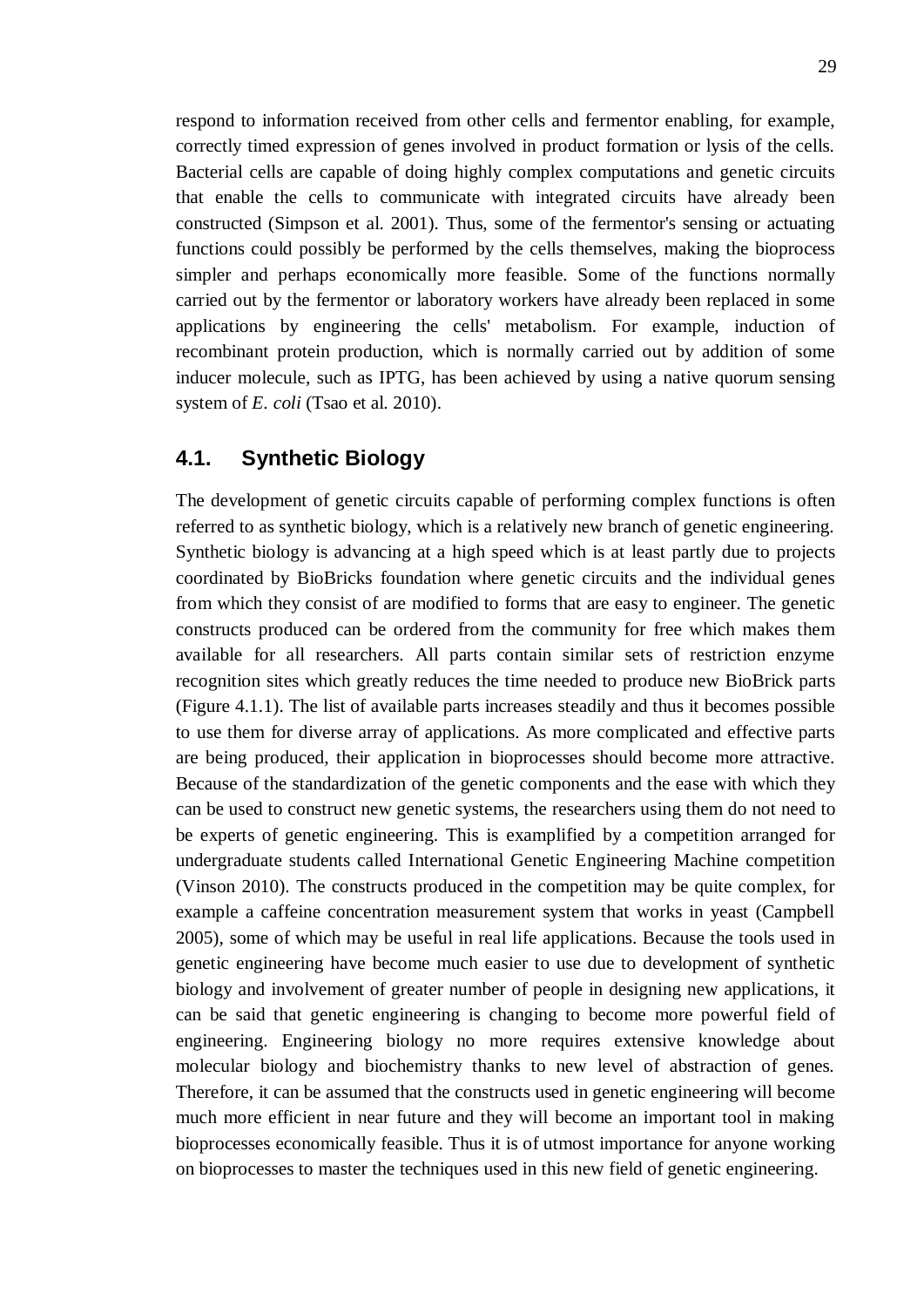

*Figure 4.1.1. A schematic representation of production of BioBrick genetic construct. All BioBrick parts contain similar set of restriction endonuclease recognition sites. XbaI and SpeI produce similar overhanging ends when used cut DNA at their recognition sites allowing a part to be added to either side of another part (upper part of the figure). The produced construct (lower part of the figure) contains a mixture of these two recognition sites between individual parts that cannot be cutted with either of the enzymes (adapted from French 2009).* 

#### <span id="page-35-0"></span>**4.2. Synthetic Pathways: 1-Butanol Production**

Even though the examples presented above have demonstrated that metabolic engineering can be used to increase the yields of bioprocesses significantly, the modification of host organism's metabolism is not always straightforward. This has proved to be the case in generation of recombinant *E. coli* strain that could be used in anaerobic 1-butanol production by transferring to it the metabolic pathway for this product's formation from a clostridial species (Atsumi et al. 2008). Thus it cannot be taken as granted that a pathway, that is responsible for production of some molecule in high amounts in its natural host organism, could be used to produce this molecule in high amounts in all heterologous hosts. In this particular case, it was found out that there was no driving force for production of 1-butanol in *E. coli* (Shen et al. 2011). Usually, when producing organic acids similar to 1-butanol, the metabolic pathway for the target molecule ends with an irreversible reaction, such as decarboxylation. Thus the authors had concluded that if some step in the metabolic pathway transferred to *E. coli* could be made irreversible, the yield could be increased sufficiently, which proved to be the case. The authors had generated an *E. coli* strain that could not produce enzymes catalyzing reactions that it normally would use for recycling NADH back to its oxidized form (Figure 4.2.1). In other words, the strain could not produce organic acids and thus could not survive under anoxic conditions. The metabolic pathway incorporated into the cells originally used two sources of reducing power but was engineered so that only NADH could be used. Therefore, in order to survive, the cells had to rely on this particular pathway. Another force driving the production of 1-butanol was the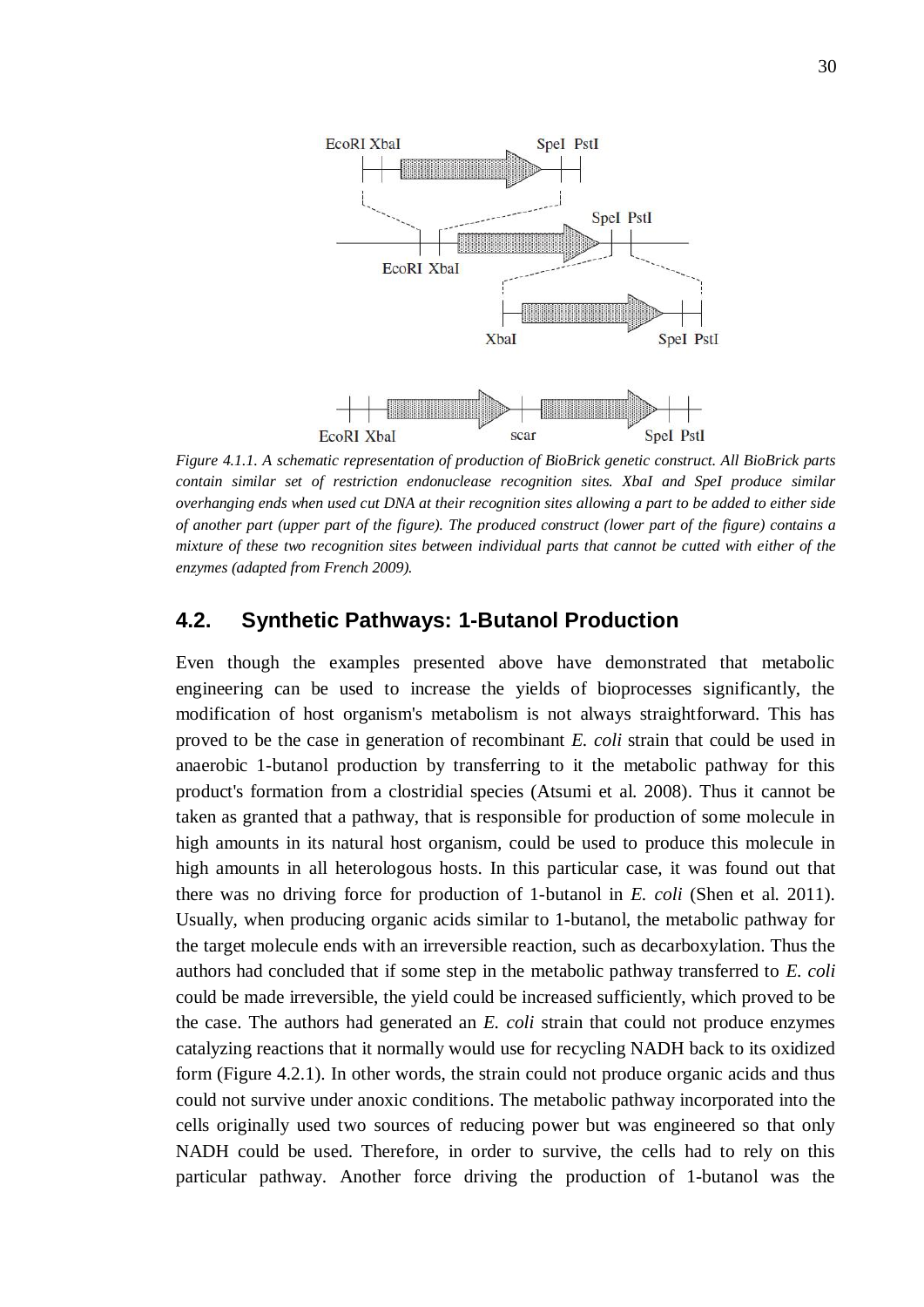accumulation of acetyl-CoA which was caused by deletion of enzymatic activities leading to formation of organic acids. These deletions lowered to amount of ATP produced, as formation of acetate from acetyl-CoA involves procution of one ATP molecule, and simultaneously increased the amount of starting material for 1-butanol production by increasing the amount of acetyl-CoA. The metabolic pathway producing 1-butanol was made irreversible by replacing the enzyme in the pathway that produces butyryl-CoA from crotonyl-CoA with an enzyme from *Treponema denticola* that catalyzes the same reaction but using NADH in a manner that is practically irreversible. This coupling of the driving forces to the metabolic pathway incoprorated into the host genome resulted in 1-butanol production 10 times higher than was obtained without this coupling, giving a final yield of 30 g/l (Shen et al. 2011).



*Figure 4.2.1. The modifications made to the host organism's metabolism (on left) and the 1-butanol synthesis pathway incorporated into the host organism (adapted from Shen et al. 2011).* 

The example presented above highlighted the importance of establishing suitable driving forces that allow more efficient product formation in bioprocesses. Furthermore, it showed that problems encountered in metabolic engineering of microorganisms used in bioprocesses can be solved by further modifying the metabolism of the host organism so that genes not directly involved in the product formation are modified or deleted. By circumventing this obstacle, a 1-butanol yield comparable to what clostridial species that naturally produce this molecule, was obtained in an organism for which bioprocess conditions have been optimized. *Escherichia coli* has advantages of being well-studied by geneticists and being easy to engineer genetically over one of the most often used microorganisms for 1-butanol production, *Clostridium acetobutylicum*. Therefore, the problems encountered in using the above-mentioned natural 1-butanol producer, for example, production of other organic acids, ethanol and acetone, can be solved by using *E. coli* in this application.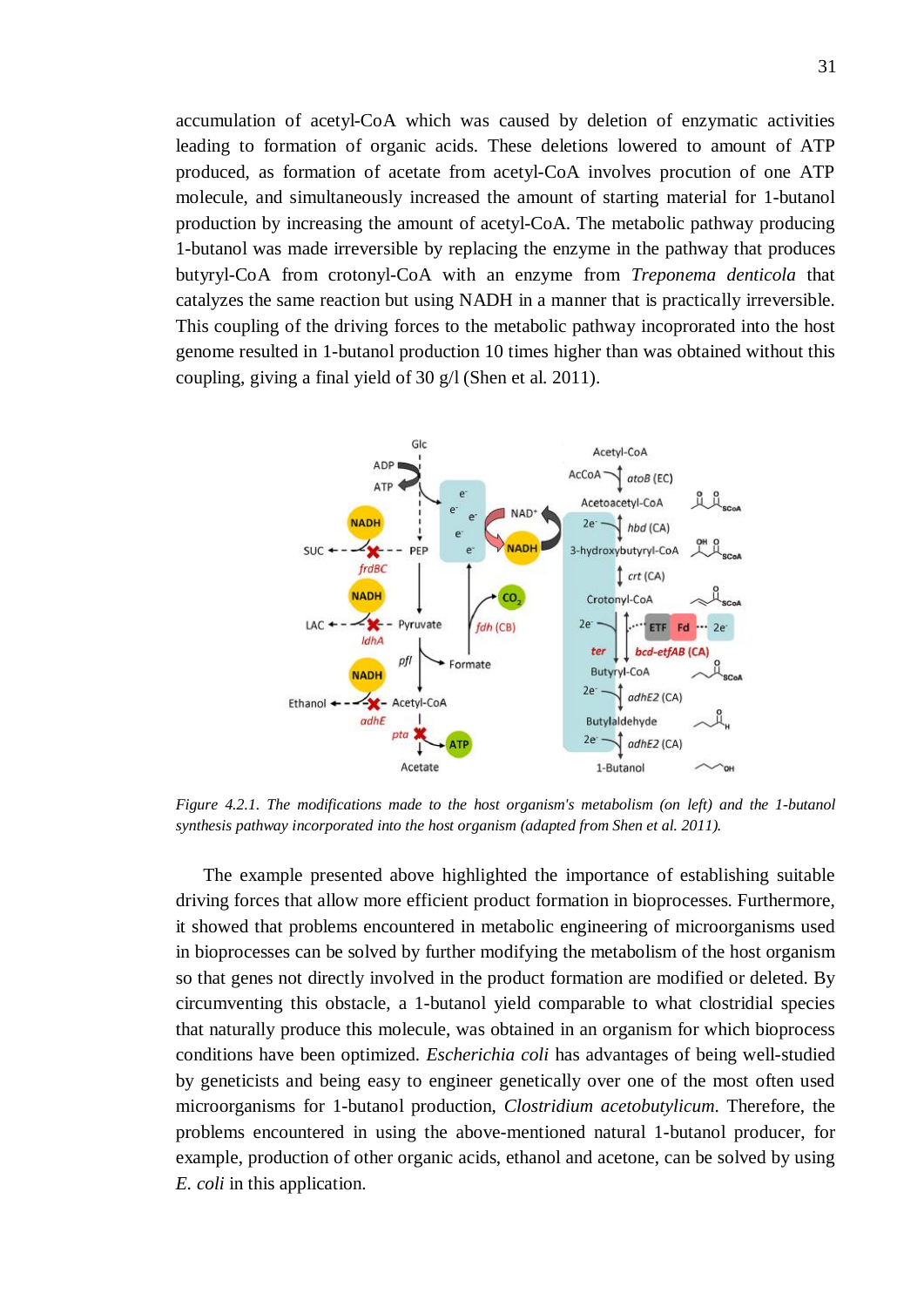## <span id="page-37-0"></span>**5. DISCUSSION AND CONCLUSIONS**

*Escherichia coli* is a well studied and widely used in industry. It is used to produce many kinds of molecules for research and clinical applications, for example growth factors and interleukins. Therefore it is important to be able to use it as efficiently as possible in bioprocesses. Because of its importance to academic world and industry, *E. coli* has continued to be a popular microorganism in basic biological studies and also most of the information available on bioprocess optimization is based on cultivations of this bacterium. Since bacteria are relatively simple and easy to cultivate, they are an attractive choice of host organism in many applications where molecules are produced in large quantities. Although *E. coli* is simpler if compared to multicellular eukaryotes, its complexity should not be underestimated. *E. coli* cells are somewhat compartmentalized. For example, its DNA replication including replication of plasmid DNA is compartmentalized (Bravo et al. 2005). This complexity must be taken into account if successful protein production is to be achieved and, therefore, basic biological knowledge on this bacterium is of utmost importance for bioengineers.

Bioprocess' yield is affected by numerous factors, such as efficiency of substrate usage, cell density, cultivation conditions, efficiency of expression of genes responsible for product formation, and metabolic fluxes towards end product. All of these factors are important to consider in bioprocesses if good yields are to be achieved. None of them individually is more important than others. For example, it is useless to try to obtain high cell densities if it diminishes production of the target molecule. Rather, it is important to optimize all factors so that maximum yield and productivity can be obtained in economically feasible bioprocess.

Substrate usage should not cause problems in *E. coli* bioprocesses if only one substrate is used. Especially D-glucose, one of the most used substrates in *E. coli* bioprocesses, is consumed from the medium quite efficiently. Glucose is the monomer of starch, a widely available raw material obtained from starch crops, such as corn, wheat and cassava. E. coli is also able to utilize sucrose, carbohydrate component in sugar crops such as sugar cane and beet. However, if multiple sugars, especially C6 and C5 sugars, are to be used problems will probably arise. This is usually due to catabolite repression where more attractive substrate, such as D-glucose, represses consumption of less attractive substrates, such as D-xylose. Of course consumption of all substrates is not possible by *E. coli* as it may lack genes allowing it to consume them. These problems have been solved by means of genetic engineering in case of some substrate mixtures but if other substrate combinations are to be used, similar problems will surely arise.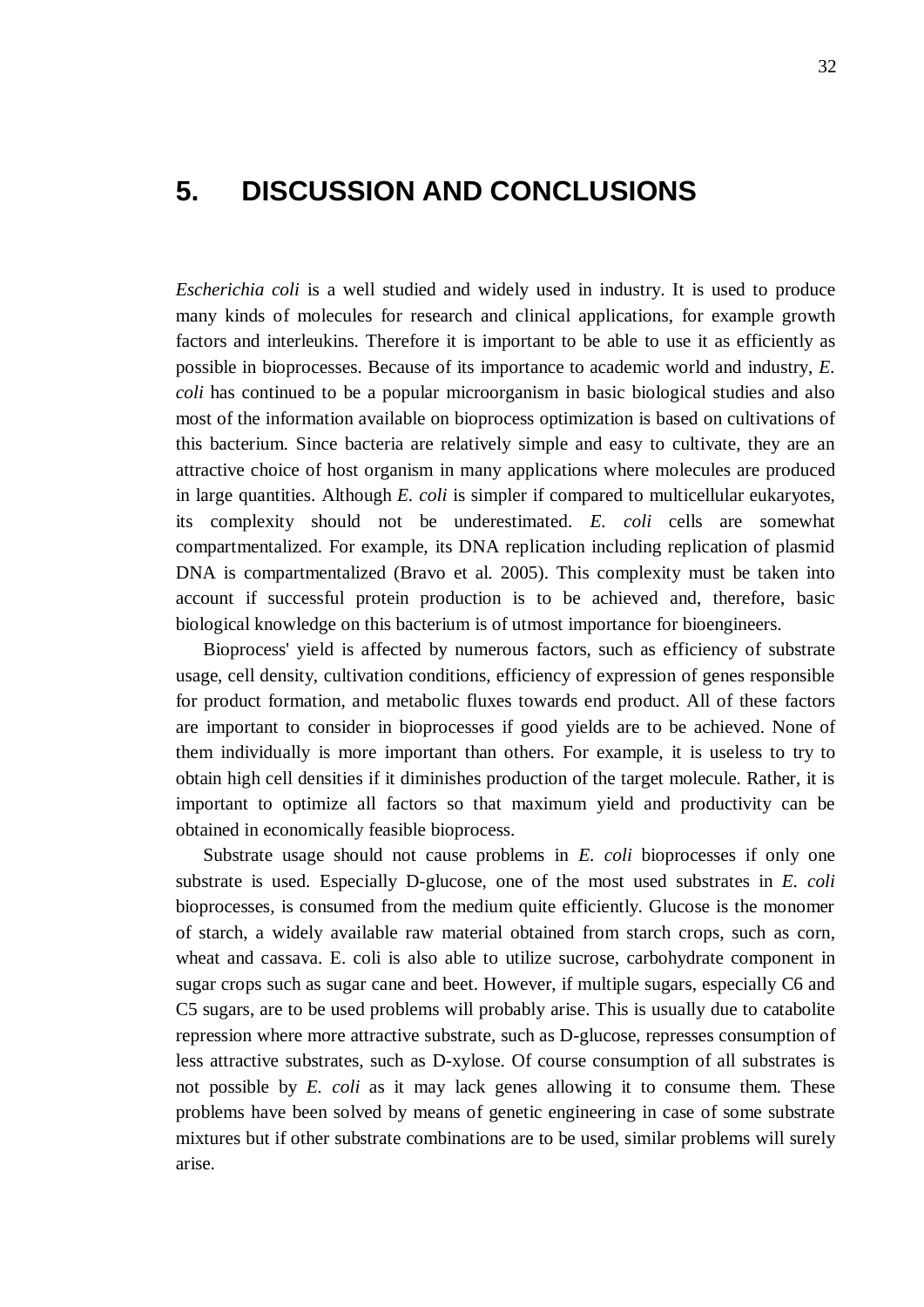Cell density achieved in bioprocesses may be limited by several factors. In case of *E. coli*, the most common of these is acetate accumulation due to overflow metabolism. Many approaches have been developed that allow *E. coli* to be grown to high densities. All of them have their pros and cons but one could mention substrate feeding limitation as one of most successful strategies. Dialysis of growth-inhibiting molecules has been used to achieve exceptionally high cell densities but it is quite wastefull in terms of lost substrate due to dialysis. It is noteworthy that high cell densities can be obtained also by just modifying growth medium to suit better the needs of the dividing cells.

It is important to be able to monitor cultivation conditions of the bioprocess. Some of the parameters can be easily measured online but others must be measured separately with other apparatuses. Aeration should be sufficient to provide the cells with enough oxygen evenly to all cells in the fermentor. The uneven distribution is also a problem in substrate feeding. Differences in oxygen and substrate distributions cause heterogeneity of living conditions in growth medium which can cause, for example, overflow metabolism that can reduce cell densities. These problems can be alleviated by efficient mixing of the growth medium. However, they are pronounced in larger fermentors where the differences between different parts of the medium can be much greater.

Product yield can be maximized by ensuring that genes responsible for product formation are expressed efficiently. In many cases this means that target proteins are produced in high quantities in biologically active form. In order to achieve this, *E. coli*'s biology and genetics must be well understood. Any foreign proteins must not be toxic to the cells and it must be ensured that the reactions they catalyze do not disrupt their metabolic balance. This is especially important in metabolic engineering applications, which have been shown to be quite promising in increasing yields in many bioprocesses. Synthetic biology, a rapidly advancing branch of genetic engineering, has been used to produce complex genetic circuits in wide variety of applications. These circuits could be used, for example, to reduce the number of functions carried out by the fermentor or its sensors or simply just to increase the yield of the bioprocess. It was also hypothesized that the processes could be made economically more feasible by lysing the cells in the end of the cultivation by introducing viral lysis genes into their genomes. If this approach was successfully used in bioprocesses, separate lysis phase of the product collection could be eliminated making the whole process simpler.

Although a lot of progress has been made in optimizing bioprocesses using *E. coli* to produce various molecules, there is still much work to be done. New problems will arise when new molecules' production in this bacterium is attempted. Bioprocesses and fermentors can still be further optimized so that the processes could be made more efficient and economically more feasible. This includes use of substrates more difficult to use in *E. coli* bioprocesses, such as lignocellulose-derived carbohydrates, which could potentially provide an inexpensive carbon source. Most importantly, new bacteriological methods and computational models need to be developed so that designing bioprocesses in future could be made easier, which would lead to harnessing *E. coli* in wider range of applications.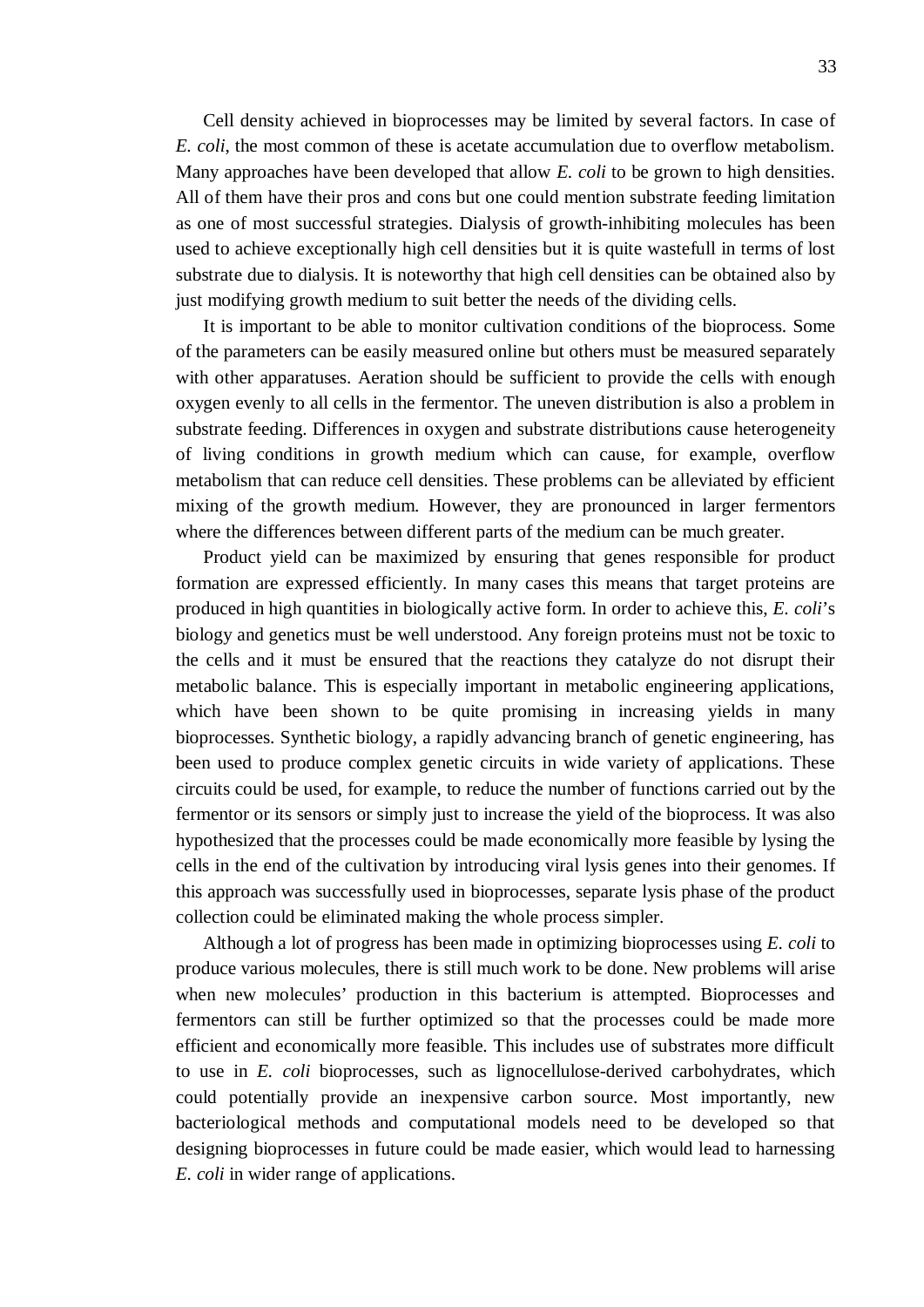#### <span id="page-39-0"></span>**REFERENCES**

Agarwal, L., Isar, J., Meghwanshi, G.K. & Saxena, R.K. 2006. A cost effective fermentative production of succinic acid from cane molasses and corn steep liqour by *Escherichia coli*. Journal of applied microbiology 100, pp. 1348-1354.

Aristidou, A. & Penttilä, M. 2000. Metabolic engineering applications to renewable resource utilization. Current opinion in biotechnology 11, pp. 187-198.

Atsumi, S., Cann, A.F., Connor, M.R., Shen, C.R., Smith, K.M., Brynildsen, M.P., Chou, K.J.Y., Hanai, T. & Liao, J.C. 2008. Metabolic engineering of *Escherichia coli* for 1-butanol production. Metabolic engineering 10, pp. 305-311.

Baneyx, F. 1999. Recombinant protein expression in *Escherichia coli*. Current opinion in biotechnology 10, pp. 411-421.

Baneyx, F. & Mujacic, M. 2004. Recombinant protein folding and misfolding in *Escherichia coli*. Nature biotechnology 22, pp. 1399-1408.

Biener, R., Steinkämper, A. & Hofmann, J. 2010. Calorimetric control for high cell density cultivation of a recombinant *Escherichia coli* strain. Journal of biotechnology 146, pp. 45-53.

Blount, Z.D., Borland, C.Z. & Lenski, R.E. 2008. Historical contingency and the evolution of a key innovation in an experimental population of *Escherichia coli*. Proceedings of the national academy of sciences of the United States of America 105, pp. 7899-7906.

Bravo, A., Serrano-Heras, G. & Salas, M. 2005. Compartmentalization of prokaryotic DNA replication. FEMS microbiology reviews 29, pp. 25-47.

von Bodman, S.B., Willey, J.M. & Diggle, S.P. 2008. Cell-cell communication in bacteria: united we stand. Journal of bacteriology 190, pp. 4377-4391.

Campbell, A.M. 2005. Meeting report: synthetic biology jamboree for undergraduates. Cell biology education 4, pp. 19-23.

Carbonell, X., Corchero, J.L., Cubarsí, R., Vila, P. & Villaverde, A. 2002. Control of *Escherichia coli* growth rate through cell density. Microbiological research 157, pp. 257-265.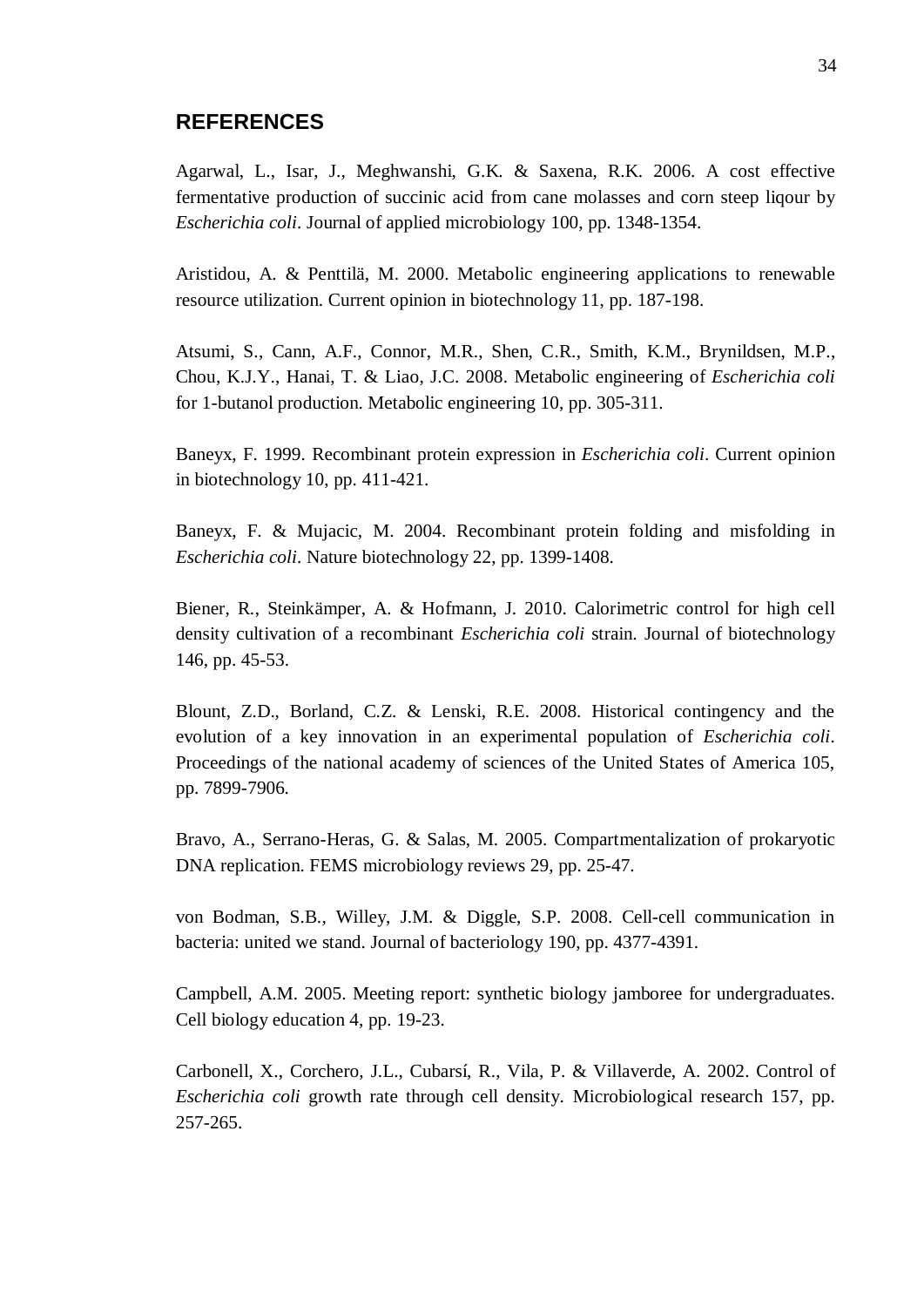Carr, E.L., Kämpfer, P., Patel, B.K.C., Gürtler, V. & Seviour, R.J. 2003. Seven novel species of *Acinetobacter* isolated from activated sludge. International journal of systematic and evolutionary microbiology 53, pp. 953-963.

Cheng, L.-C., Hor, L.-I., Wu, J.-Y. & Chen, T.-L. 2003. Effect of specific growth rate on the production of a recombinant nuclease by *Escherichia coli*. Biochemical engineering journal 14, pp. 101-107.

Choi, J.H., Keum, K.C. & Lee, S.Y. 2006. Production of recombinant proteins by high cell density culture of *Escherichia coli*. Chemical engineering science 61, pp. 876-885.

Conti, S.F. & Gettner, M.E. 1962. Electron microscopy of cellular division in *Escherichia coli*. Journal of Bacteriology 83, pp. 544-550.

Cornelis, P. 2000. Expressing genes in different *Escherichia coli* compartments. Current opinion in biotechnology 11, pp. 450-454.

Darnton, N.C., Turner, L., Rojevsky, S. & Berg, H.C. 2007. On torque and tumbling in swimming *Escherichia coli*. Journal of bacteriology 189, pp. 1756-1764.

Demain, A.L. 2000. Microbial biotechnology. Trends in biotechnology 18, pp. 26-31.

Desai, T.A. & Rao, C.V. 2010. Regulation of arabinose and xylose metabolism in *Escherichia coli*. Applied and environmental microbiology 76, pp. 1524-1532.

Dewey, J.S., Savva, C.G., White, R.L., Vitha, S., Holzenburg, A. & Young, R. 2010. Micron-scale holes terminate the phage infection cycle. Proceedings of the national academy of sciences of the United States of America 107, pp. 2219-2223.

Dien, B.S., Hespell, R.B., Wyckoff, H.A. & Bothast, R.J. 1998. Fermentation of hexose and pentose sugars using a novel ethanologenic *Escherichia coli* strain. Enzyme and microbial technology 23, pp. 366-371.

Diniz, S.C., Taciro, M.K., Gomez, J.G.C. & da Cruz Pradella, J.G. 2004. High-celldensity cultivation of *Pseudomonas putida* IPT 046 and medium-chain-length polyhydroxyalkanoate production from sugarcane carbohydrates. Applied biochemistry and biotechnology 119, pp. 51-69.

Eiteman, M.A. & Altman, E. 2006. Overcoming acetate in *Escherichia coli* recombinant protein fermentations. Trends in biotechnology 24, pp. 530-536.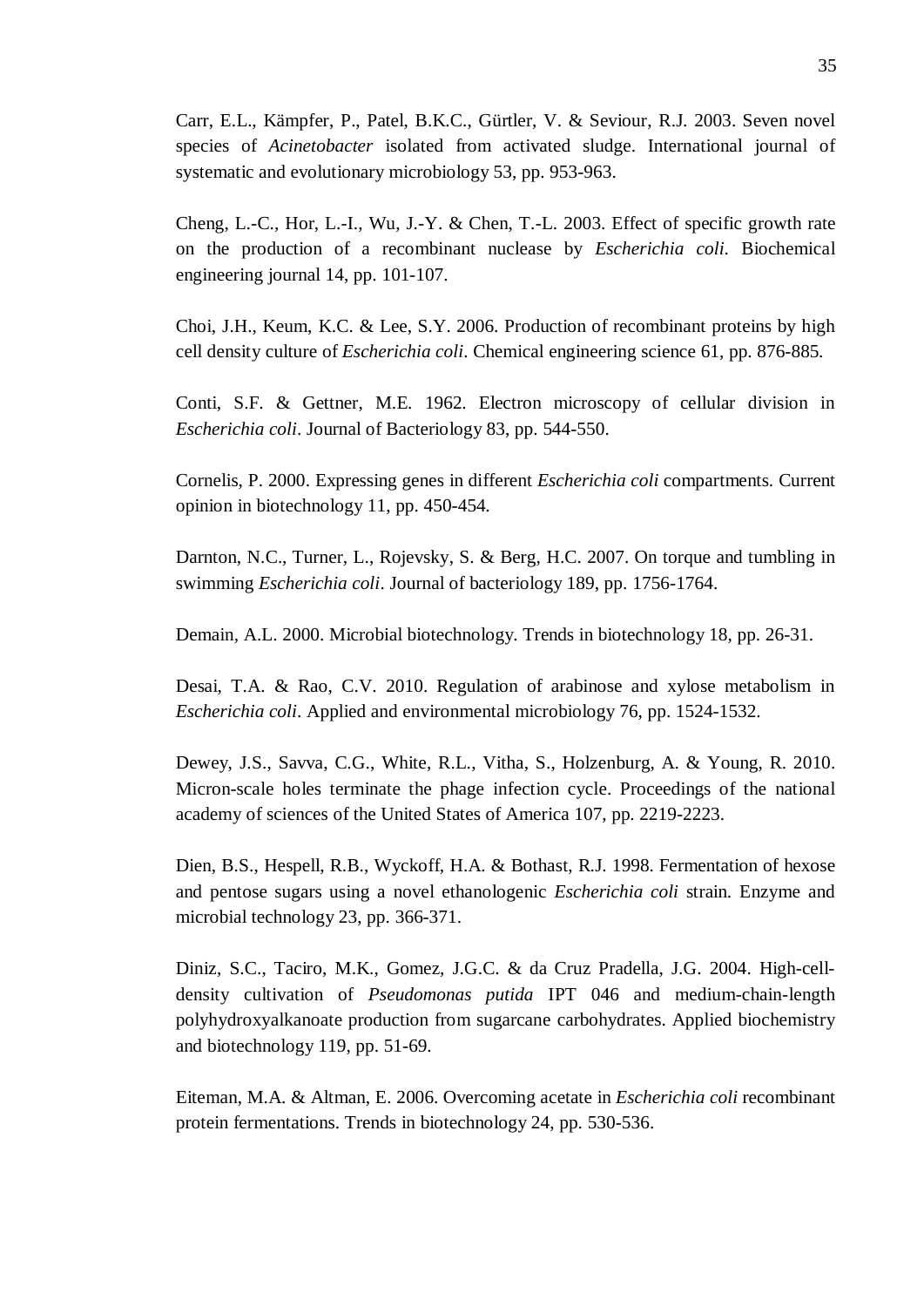Enfors, S.-O., Jahic, M., Rozkov, A., Xu, B., Hecker, M., Jürgen, B., Krüger, E., Schweder, T., Hamer, G., O'Beirne, D., Noisommit-Rizzi, N., Reuss, M., Boone, L., Hewitt, C., McFarlane, C., Nienow, A., Kovacs, T., Trägårdh, C., Fuchs, L., Revstedt, J., Friberg, P.C., Hjertager, B., Blomsten, G., Skogman, H., Hjort, S., Hoeks, F., Lin, H.-Y., Neubauer, P., van der Lans, R., Luyben, K., Vrabel, P. & Manelius, Å. 2001. Physiological responses to mixing in large scale bioreactors. Journal of biotechnology 85, pp. 175-185.

Epstein, W., Rothman-Denes, L.B. & Hesse, J. 1975. Adenosine 3´:5´-cyclic monophosphate as mediator of catabolite repression in *Escherichia coli*. Proceedings of the national academy of sciences of the United States of America 72, pp. 2300-2304.

Esposito, D. & Chatterjee, D.K. 2006. Enhancement of soluble protein expression through the use of fusion tags. Current opinion in biotechnology 17, pp. 353-358.

Fang, A., Pierson, D.L., Koenig, D.W., Mishra, S.K. & Demain, A.L. 1997. Effect of simulated microgravity and shear stress on microcin B17 production by *Escherichia coli* and on its excretion into the medium. Applied and environmental microbiology 63, pp. 4090-4092.

French, C.E. 2009. Synthetic biology and biomass conversion: a match made in heaven? Journal of the royal society interface 6, pp. 547-558.

Fuchs, C., Köster, D., Wiebusch, S., Mahr, K., Eisbrenner, G. & Märkl, H. 2002. Scaleup of dialysis fermentation for high cell density cultivation of *Escherichia coli*. Journal of biotechnology 93, pp. 243-251.

Goodell, E.W. & Schwarz, U. 1975. Sphere-rod morphogenesis of *Escherichia coli*. Journal of general microbiology 86, pp. 201-209.

Gründling, A., Manson, M.D. & Young, R. 2001. Holins kill without warning. Proceedings of the national academy of sciences of the United States of America 98, pp. 9348-9352.

Hespell, R.B., Wyckoff, H., Dien, B.S. & Bothast, R.J. 1996. Stabilization of *pet* operon plasmids and ethanol production in *Escherichia coli* strains lacking lactate dehydrogenase and pyruvate formate-lyase activities. Applied and environmental microbiology 62, pp. 4594-4597.

Inouye, S. 2010. Firefly luciferase: an adenylate-forming enzyme for multicatalytic functions. Cellular and molecular life sciences 67, pp. 387-404.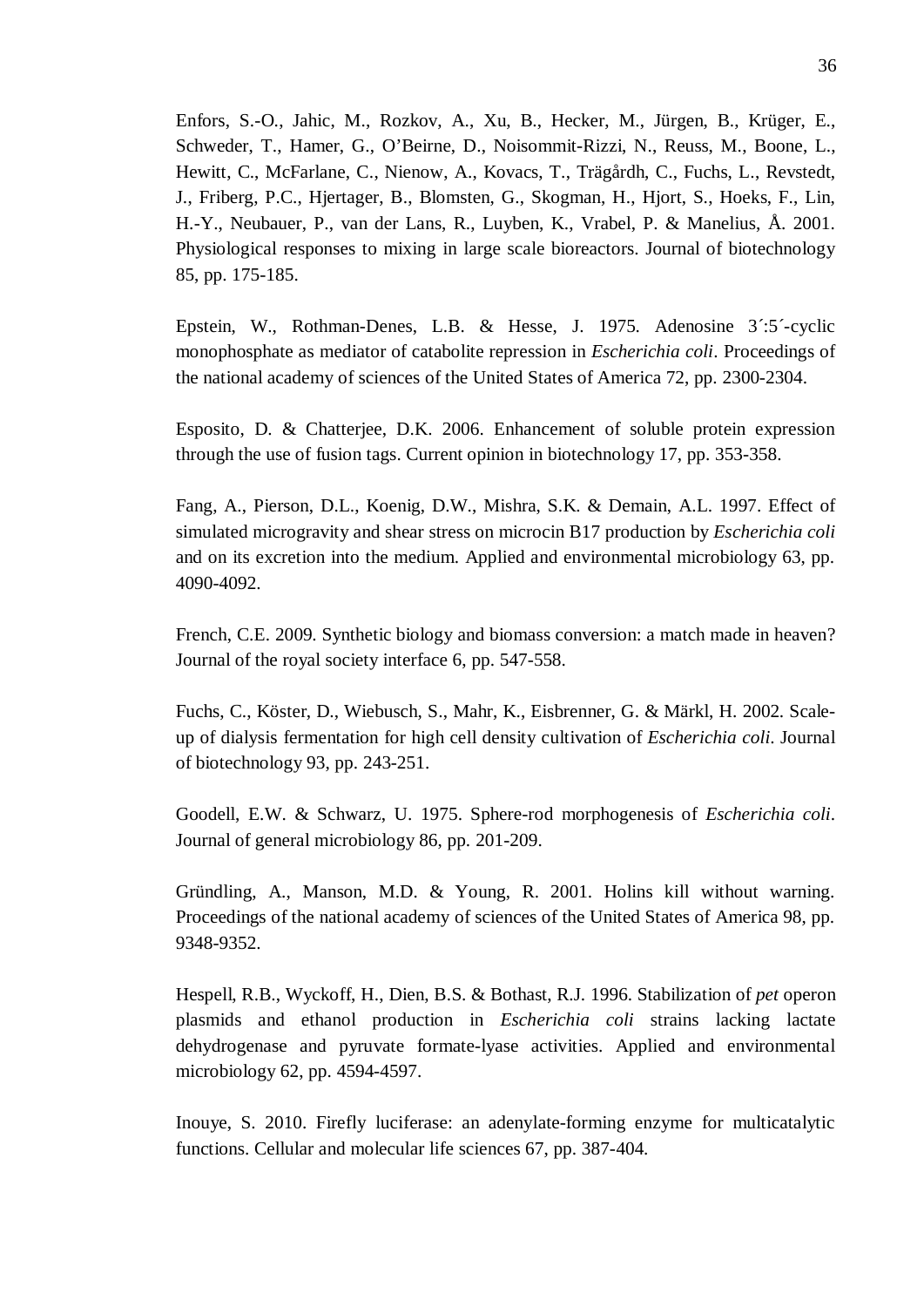Junker, B., Lester, M., Leporati, J., Schmitt, J., Kovatch, M., Borysewicz, S., Maciejak, W., Seeley, A., Hesse, M., Connors, N., Brix, T., Creveling, E. & Salmon, P. 2006. Sustainable reduction of bioreactor contamination in an industrial fermentation pilot plant. Journal of bioscience and bioengineering 102, pp. 251-268.

Kang, Z., Geng, Y., Xia, Y.Z., Kang, J. & Qi, Q. 2009. Engineering *Escherichia coli* for an efficient aerobic fermentation platform. Journal of biotechnology 144, pp. 58-63.

Kim, J.-H., Block, D.E. & Mills, D.A. 2010. Simultaneous consumption of pentose and hexose sugars: an optimal microbial phenotype for efficient fermentation of lignocellulosic biomass. Applied microbiology and biotechnology 88, pp. 1077-1085.

Kim, Y., Ingram, L.O. & Shanmugam, K.T. 2007. Construction of an *Escherichia coli* K-12 mutant for homoethanologenic fermentation of glucose or xylose without foreign genes. Applied and environmental microbiology 73, pp. 1766-1771.

Kishimoto, M. & Suzuki, H. 1995. Application of an expert system to high cell density cultivation of *Escherichia coli*. Journal of fermentation and bioengineering 80, pp. 58- 62.

Kleman, G.L. & Strohl, W.R. 1994. Acetate metabolism by *Escherichia coli* in highcell-density fermentation. Applied and environmental microbiology 60, pp. 3952-3958.

Korz, D.J., Rinas, U., Hellmuth, K., Sanders, E.A. & Deckwer, W.-D. 1995. Simple fed-batch technique for high cell density cultivation of *Escherichia coli*. Journal of biotechnology 39, pp. 59-65.

Krause, M., Ukkonen, K., Haataja, T., Ruottinen, M., Glumoff, T., Neubauer, A., Neubauer, P. & Vasala, A. 2010. A novel fed-batch cultivation method provides high cell-density and improves yield of soluble recombinant proteins in shaken cultures. Microbial cell factories 9, 11.

Kruse, K. & Jülicher, F. Oscillations in cell biology. Current opinion in cell biology 17, pp. 20-26.

Kuroda, K. & Ueda, M. 2010. Engineering of microorganisms towards recovery of rare metal ions. Applied microbiology and biotechnology 87, pp. 53-60.

Lawrence, J.G. 1997. Selfish operons and speciation by gene transfer. Trends in microbiology 5, pp. 355-359.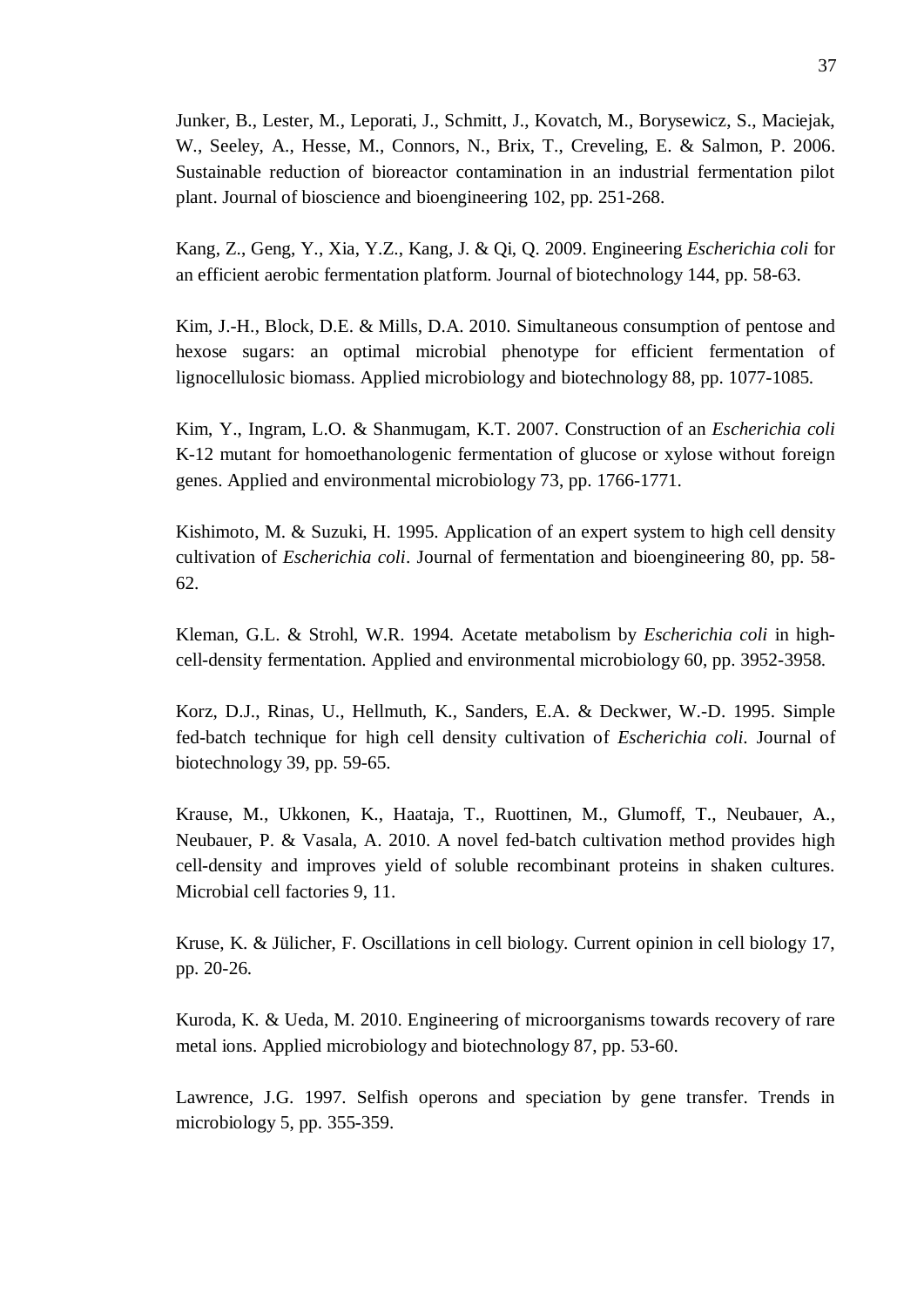Lawrence, J.G. & Ochman, H. 1998. Molecular archeology of the *Escherichia coli* genome. Proceedings of the national academy of sciences of the United States of America 95, pp. 9413-9417.

Lee, S.Y. 1996. High cell-density culture of *Escherichia coli*. Trends in biotechnology 14, pp. 98-105.

Lee, P.C., Lee, S.Y., Hong, S.H., Chang, H.N. & Park, S.C. 2003. Biological conversion of wood hydrolysate to succinic acid by *Anaerobiospirillum succiniciproducens*. Biotechnology letters 25, pp. 111-114.

Lin, Y.-H., Chien, W.-S., Duan, K.-J. & Chang, P.R. 2011. Effect of aeration timing and interval during very-high-gravity ethanol fermentation. Process biochemistry 46, pp. 1025-1028.

Lu, S., Eiteman, M.A. & Altman, E. 2009. Effect of  $CO<sub>2</sub>$  on succinate production in dual-phase *Escherichia coli* fermentations. Journal of biotechnology 143, pp. 213-223.

Lukjancenko, O., Wassenaar, T.M. & Ussery, D.W. 2010. Comparison of 61 sequenced *Escherichia coli* genomes. Microbial ecology 60, pp. 708-720.

Makrides, S.C. 1996. Strategies for achieving high-level expression of genes in *Escherichia coli*. Microbiological reviews 60, pp. 512-538.

Matte, A., Sivaraman, J., Ekiel, I., Gehring, K., Zongchao, J. & Cygler, M. 2003. Contribution of structural genomics to understanding the biology of *Escherichia coli*. Journal of bacteriology 185, pp. 3994-4002.

Madigan M.T., Martinko J.M. & Dunlap P.V. 2009. Brock Biology of Microorganisms, Twelfth Edition. Prentice Hall International, Inc.

March, J.C. & Bentley, W.E. 2004. Quorum sensing and bacterial cross-talk in biotechnology. Current opinion in biotechnology 15, pp. 495-502.

Müller, S., Ullrich, S., Lösche, A., Loffhagen, N. & Babel, W. 2000. Flow cytometric techniques to characterise physiological states of *Acinetobacter calcoaceticus*. Journal of microbiological methods 40, pp. 67-77.

Nyström, T. 1998. To be or not to be: the ultimate decision of the growth-arrested bacterial cell. FEMS microbiology reviews 21, pp. 283-290.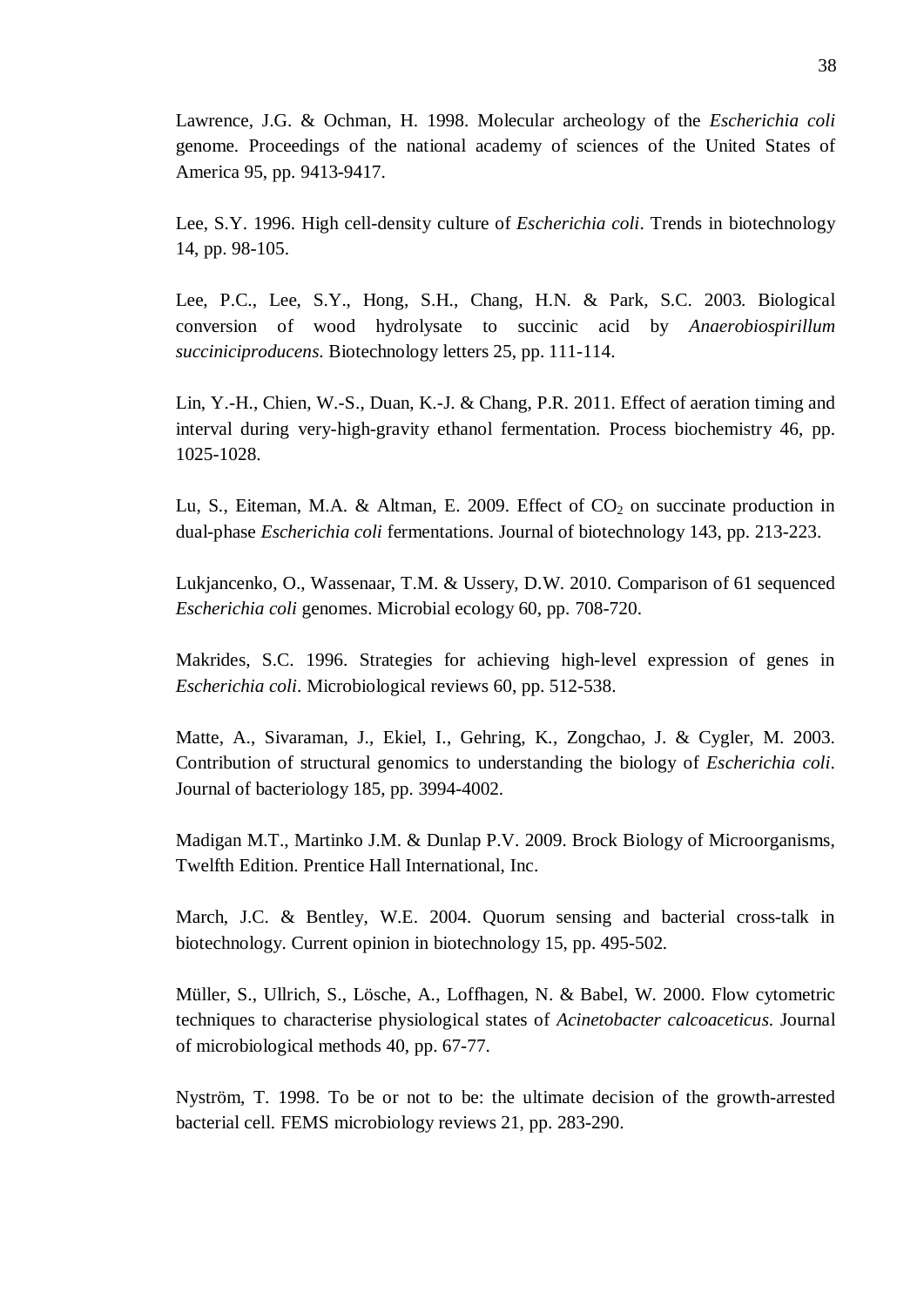Ow, D.S.-W., Nissom, P.M., Philp, R., Oh, S.K.-W. & Yap, M.G.-S. 2006. Global transcriptional analysis of metabolic burden due to plasmid maintainance in *Escherichia coli* DH5α during batch fermentation. Enzyme and microbial technology 39, pp. 391-398.

Pasotti, L., Zucca, S., Lupotto, M., De Angelis, M.G.C. & Magni, P. 2011. Characterization of a synthetic bacterial self-destruction device for programmed cell death and recombinant proteins release. Journal of biological engineering 5, 8.

Peekhaus, N. & Conway, T. 1998. What's for dinner?: Entner-Doudoroff metabolism in *Escherichia coli*. Journal of bacteriology 180, pp. 3495-3502.

Portnoy, V.A, Herrgård, M.J. & Palsson, B.Ø. 2008. Aerobic fermentation of D-glucose by an evolved cytochrome oxidase-deficient *Escherichia coli* strain. Applied and environmental microbiology 74, pp. 7561-7569.

Peterson, C.N., Mandel, M.J. & Silhavy, T.J. 2005. *Escherichia coli* starvation diets: essential nutrients weigh in distinctly. Journal of bacteriology 187, pp. 7549-7553.

Ritzka, A., Sosnitza, P., Ulber, R. & Scheper, T. 1997. Fermentation monitoring and process control. Current opinion in biotechnology 8, pp. 160-164.

Shen, C.R., Lan, E.I., Dekishima, Y., Baez, A., Cho, K.M. & Liao, J.C. 2011. Driving forces enable high-titer anaerobic 1-butanol synthesis in *Escherichia coli*. Applied and environmental microbiology 77, pp. 2905-2915.

Shiloach, J. & Fass, Rephael. 2005. Growing *E. coli* to high cell density – A historical perspective on method development. Biotechnology advances 23, pp. 345-357.

Simpson, M.L., Sayler, G.S., Fleming, J.T. & Applegate, B. 2001. Whole-cell biocomputing. Trends in Biotechnology 19, pp. 317-323.

Taneoka, A., Sakaguchi-Mikami, A., Yamazaki, T., Tsugawa, W. & Sode, K. 2009. The construction of a glucose-sensing luciferase. Biosensors and bioelectronics 25, pp. 76- 81.

Thiry, M. & Cingolani, D. 2002. Optimizing scale-up fermentation processes. Trends in biotechnology 20, pp. 103-105.

Tsao, C.-Y., Hooshangi, S., Wu, H.-C., Valdes, J.J. & Bentley, W.E. 2010. Autonomous induction of recombinant proteins by minimally rewiring native quorum sensing regulon of *E. coli*. Metabolic engineering 12, pp. 291-297.

Tsien, R.Y. 1998. The green fluorescent protein. Annual review of biochemistry 67, pp. 509-544.